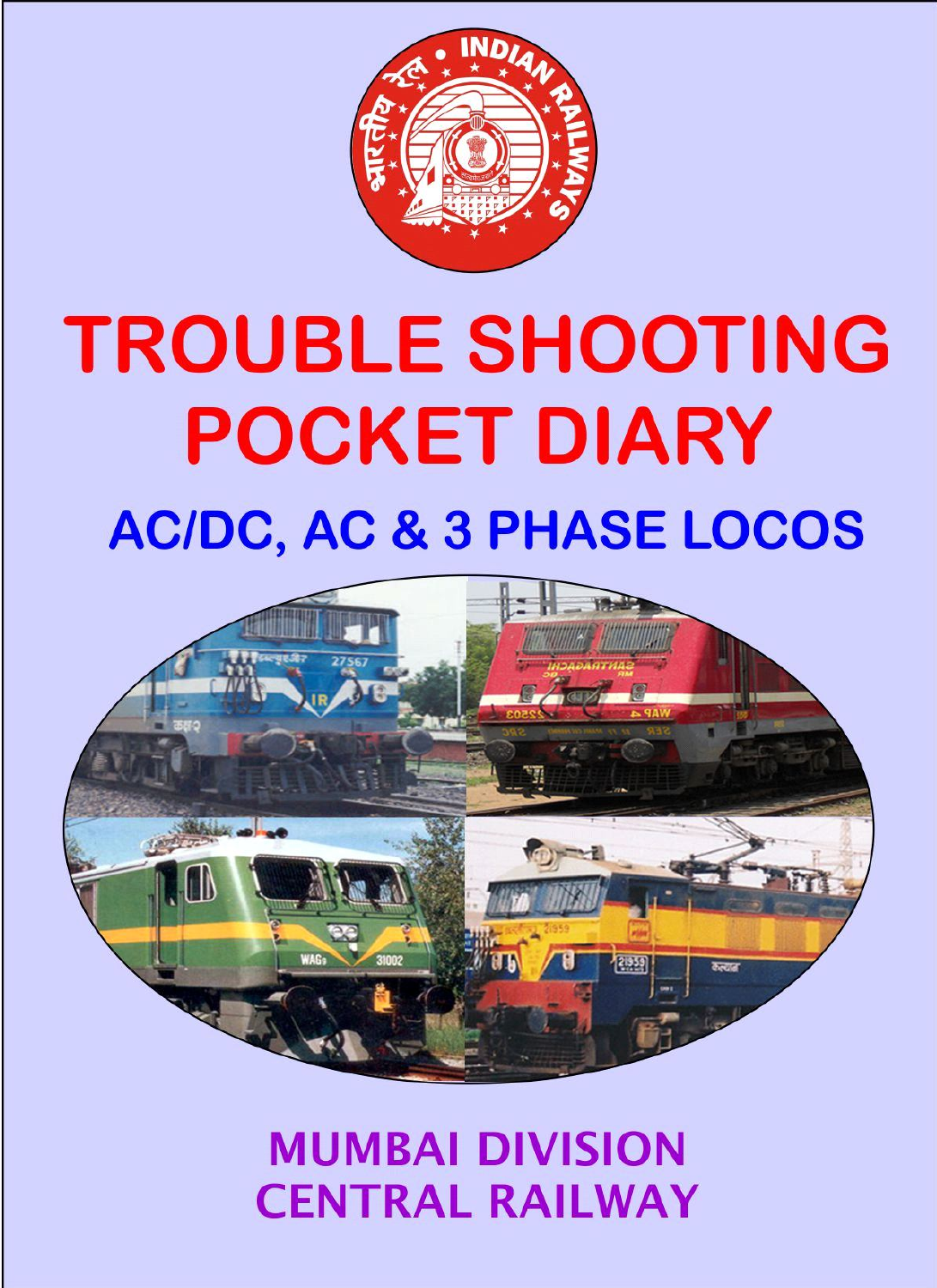

# **Trouble Shooting Pocket Diary For AC & AC/DC Electric Locos**

# **(WCAM 3, WCAG 1, WAG 5-7, WAM 4, WAP 1-4, WAG 9, WAP 5, WAP 7)**

### **Electrical Operating Department**

#### **Central Railway, Mumbai**

**Driver Training Centre, Kalyan June 2014**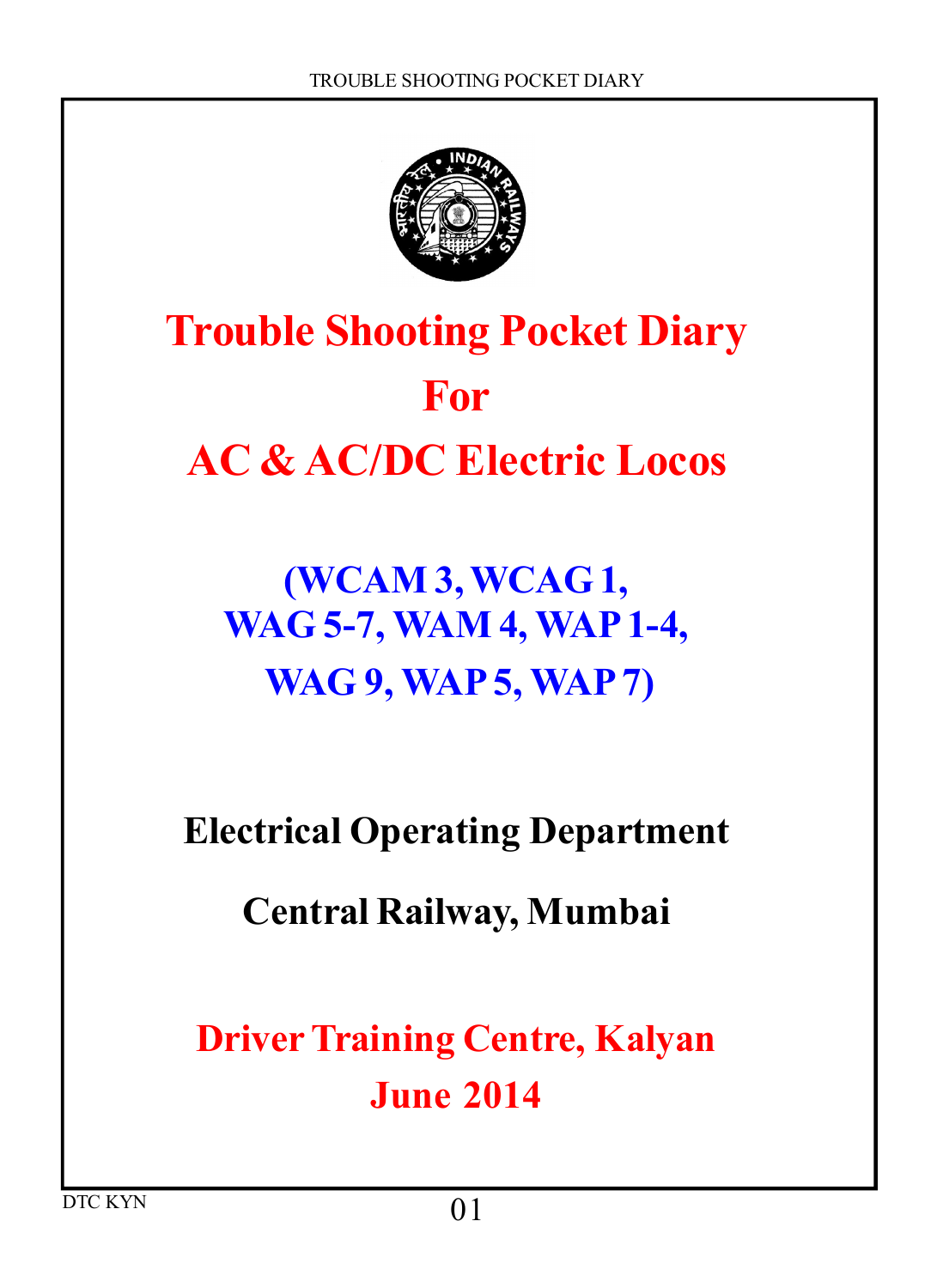**Motivation Shri Omprakash Kesari** CELE CST, Mumbai

**Guidance Shri G C Solanki** Dy CEE (OP) CST, Mumbai

**Distribution Shri Ved Prakash** Sr DEE (TRS-O) CST, Mumbai

**Guidance Shri V K SIngh** DEE (TRS-O) CST, Mumbai

**Shri Vikas Chavan** ADEE (TRS-O) I CST, Mumbai

CLI (HQ) MUMBAI CLI (HQ) MUMBAI

**Shri C M Das Shri U S Mulay** 

#### **Prepared By**

Driver Instructors, Kalyan

 **K M Pandva Surekha S Yadav R P Gangurde N S Chaudhari J J Karan Alok Mathur G A Khanapurkar S K Shribatho**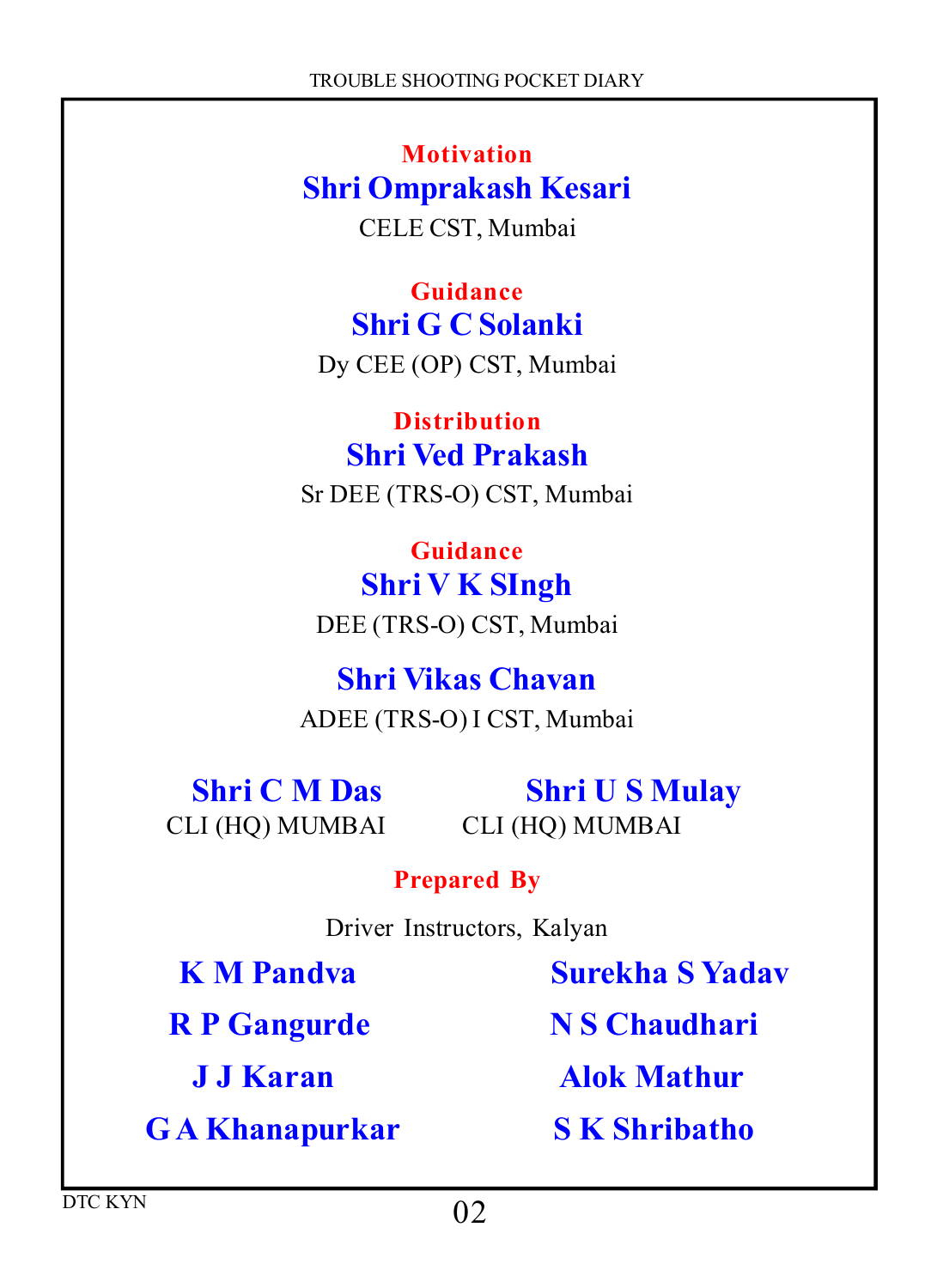Chief Electrical Engineer, Chatrapati Shivaji Terminus Mumbai-400 001

#### **Preface**

I am delighted that Driver's Training Centre Kalyan is coming out with this pocket book for easy  $\&$  prompt trouble shooting.

Loco Pilots working on goods & mail/exp trains in Mumbai division, C.R. play an important role therefore it is important to have adequate knowledge of conventional loco especially static inverter & micro processor provided locos & 3 phase locomotives. 3 phase technology locomotives have different tractive & braking operation of technology and different type of trouble shooting technique.

I am glad that this pocket book covers conventional as well as 3 phase loco trouble shooting as can be used as ready reckoner.

This pocket book will be of good assistance and confidence building step and all loco pilot should carry this book with him while on duty.

> **G R Agarwal Chief Electrical Engineer, Central Railway**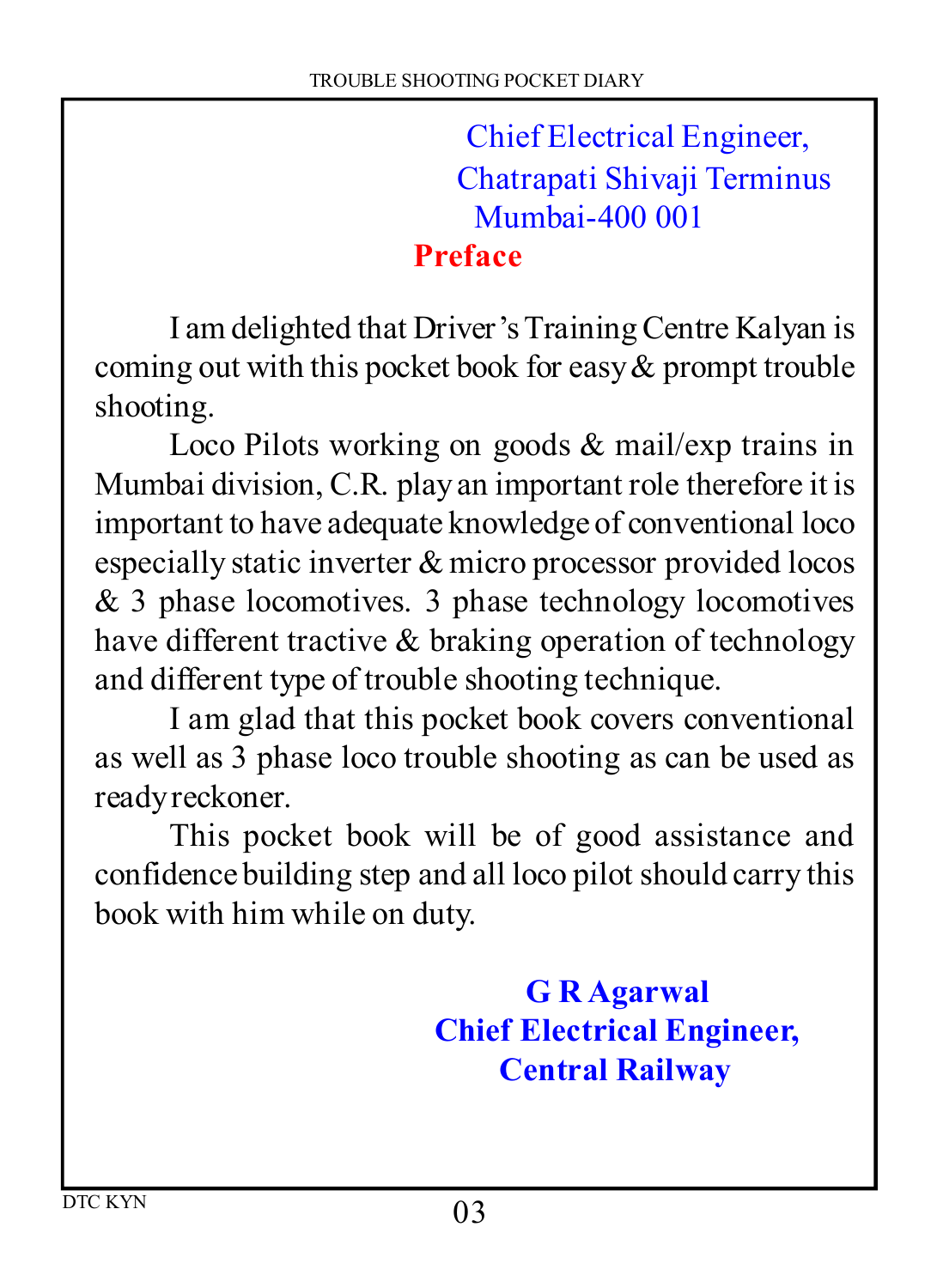Chief Electrical Engineer, Chatrapati Shivaji Terminus Mumbai-400 001

#### **Foreword**

WCAM 3 loco is playing a vital role from DC to AC conversion. Simultaneously after AC charging upto LTT, AC conventional & 3 phase locos has been operated in this Mumbai Divisionof C.R. It is therefore necessary that loco pilot should have good knowledge about trouble shooting.

I am glad that Drivers Training Centre, Kalyan is come out with this pocket trouble shooting. Loco pilot play an important role in train operation and he should be aware of operating these AC locomotives. He should correctly trouble shoot in minimum time. This book is a tool for static inverter & micro processor based AC loco & 3 phase loco operations & trouble shooting is prepared in simple language.

I am confident this book will be of great help to loco pilot of Mumbai Division.

> **O P Kesari Chief Electrical Loco Engineer, Central Railway**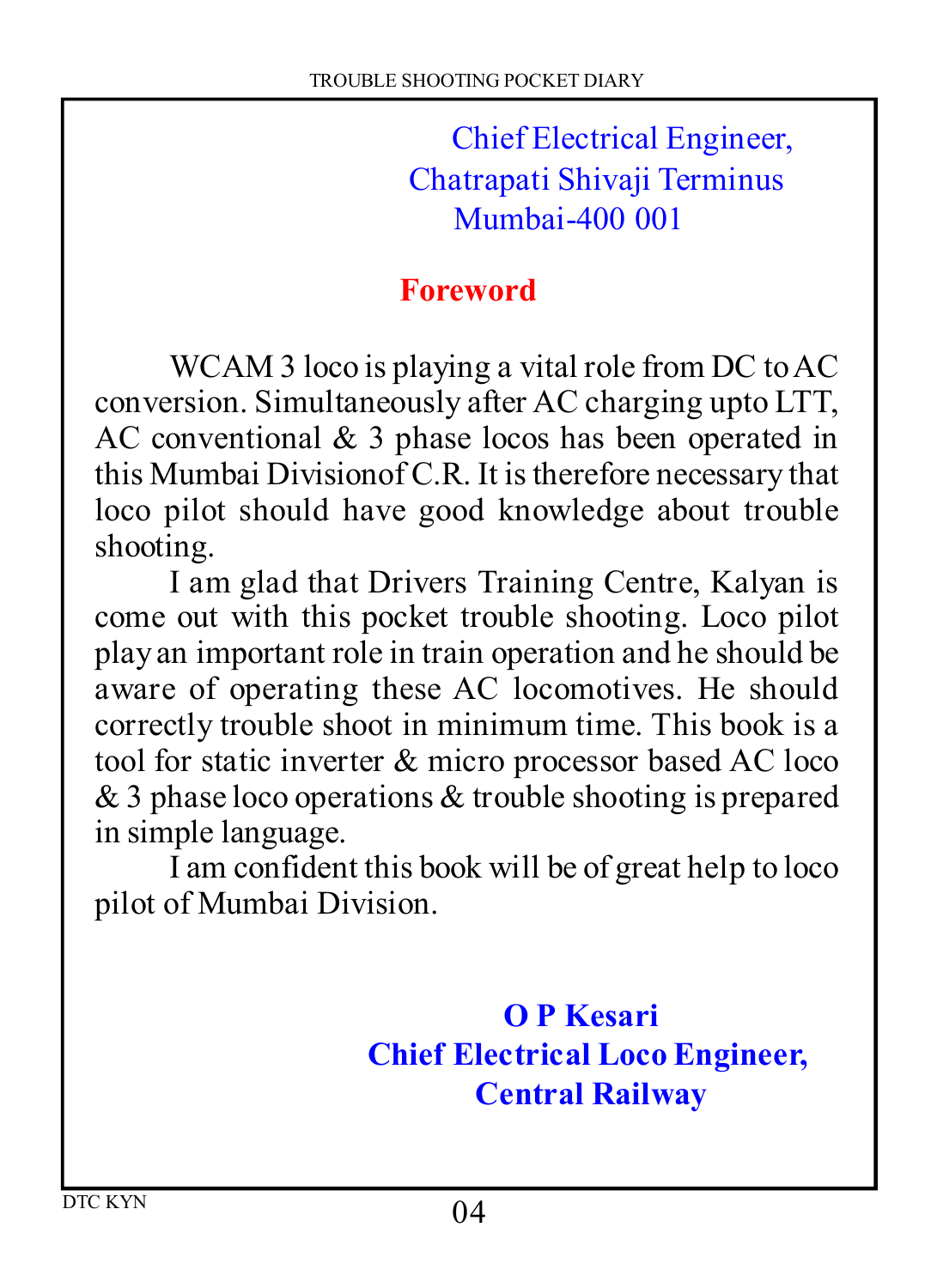#### **Sr. DEE (TRS-O) Chatrapati Shivaji Terminus Mumbai-400 001**

#### **Message**

Loco pilots play an important role in train operations & hence loco pilots should be conversant about operations  $\&$  he should be able to trouble shoot in minimum time and successfully.

I am gald Driver's Training Centre, Kalyan is publishing this pocket trouble shooting diary in simple language.

I firmly believe loco pilot will perform eficiently & will carry this diary with him while on duty. Any abnormality or correction if suggested for improvement of this pocket trouble shooting diary is welcome by this office.

> **Ved Prakash** Sr. DEE (TRS-O),  **Central Railway**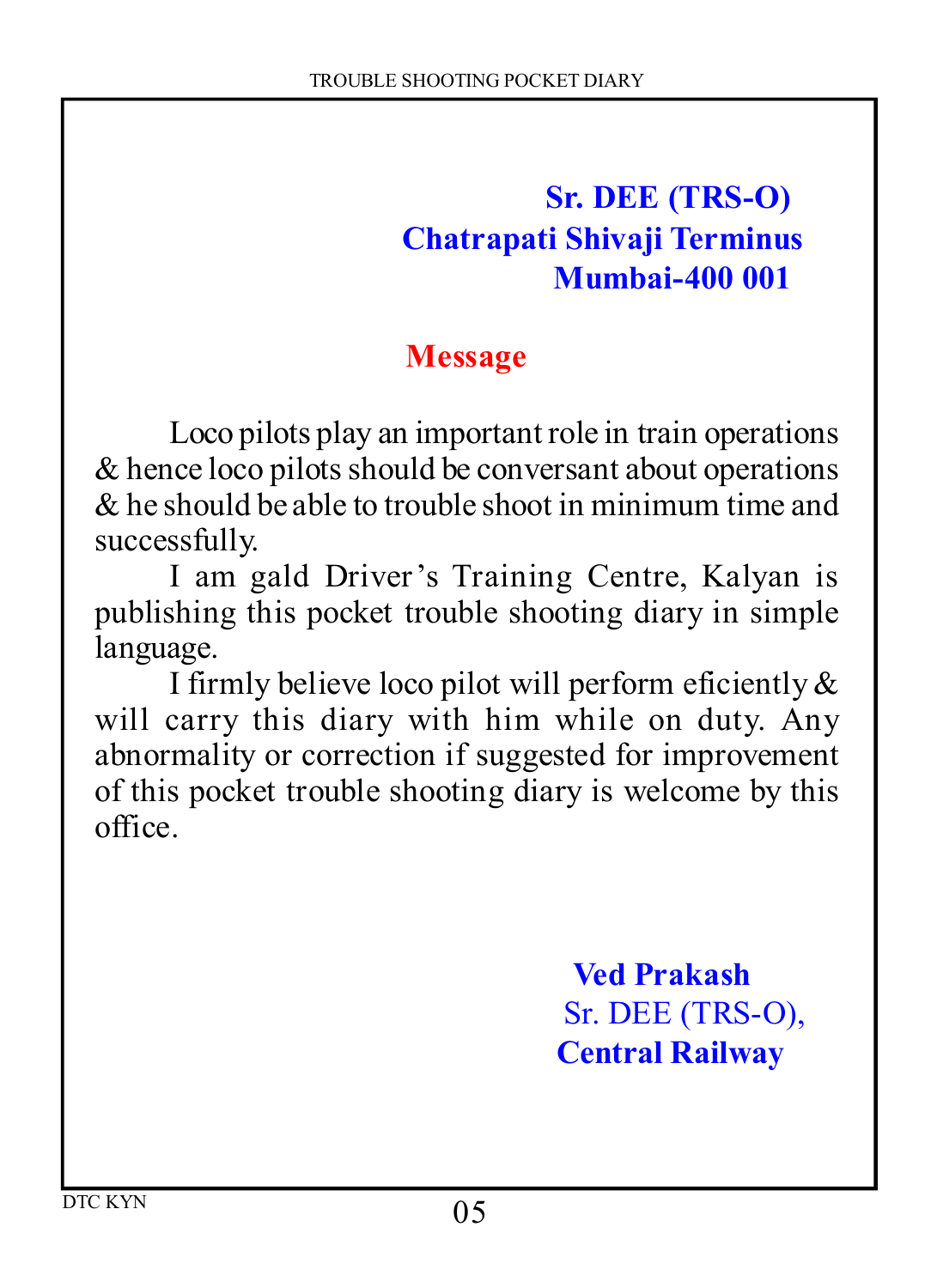# **INDEX**

| $1_{-}$ | WCAM 3/WCAG 1 Loco<br>(AC Section)                                        | $07 - 20$ |
|---------|---------------------------------------------------------------------------|-----------|
|         | 2. WAG 5/WAG 7/WAM 4(6P)<br>/NAP1/NAP4                                    | $21 - 34$ |
|         | 3. Static Converter Loco WAG 5/<br><b>WAG 7/WAM 4(6P)</b><br>/WAP 1/WAP 4 | $35 - 38$ |
| 4.      | <b>Micro Processor Loco</b>                                               | $39 - 40$ |
|         | 5. WAP $5/WAP$ 7/<br>WAG 9/WAG 9H                                         | $41 - 48$ |
|         | 6. Knorrs Brake Loco                                                      | $49 - 54$ |
|         | 7. Modified Knorrs Brake Loco                                             | $55 - 62$ |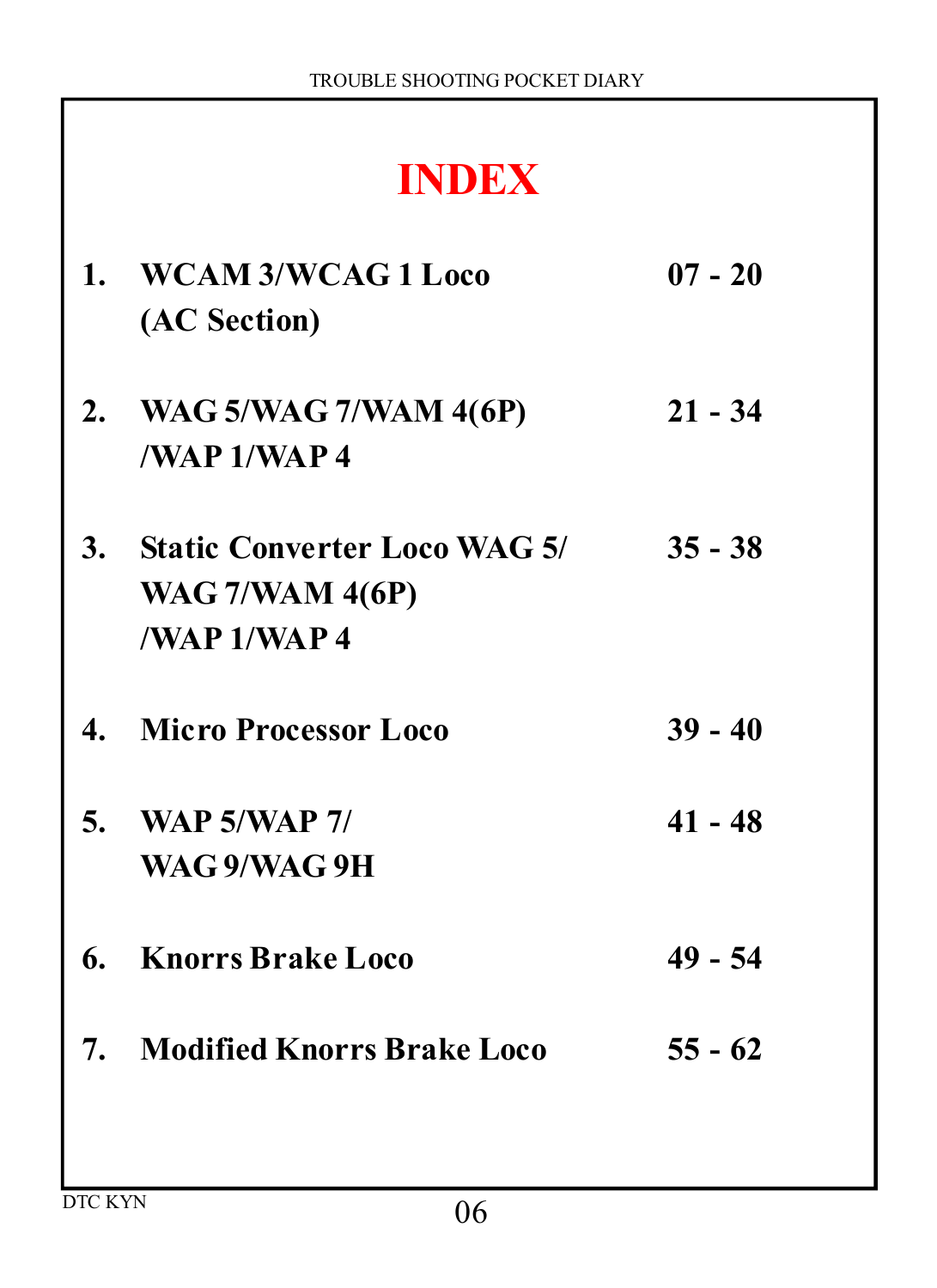# **WCAM 3/WCAG 1 LOCO (AC Section)**

#### **Pantograph Not Going Up -**

- 1. Try by raising emergency panto.
- 2. Check BA voltage, CCBA, CCPT, Addl CCBA, ER pressure, GR, SC A-B on '0' & LSGR/SC, LSSC-B are illuminating, COS 1-2 in AC, DS open & LSDJ/DS illuminating.
- Check QDJ is de-energised, if not press QPPT AC manually, if not holding wedge it in energised condition & work upto destination.
- Check VEPT AC, VEPT DC isolating cocks are open  $\&$  its terminals are intact.
- 5. Try from rear cab.

#### **SON sounding on operation of ZPT to AC/AC-E position -**

- Check relay QTADC, if wedged then remove wedging.
- 2. Check rear cab ZPT, check it is on '0' correctly, if not operate it to '0'.

#### **VSD gets burst or Fire/Smoke on VSD -**

- If fire/smoke is noticed then extinguish it.
- 2. Disconnect inlet  $&$  outlet terminals of VSD  $&$  wedge QAAC relay in energised condition & work.
- While passing AC to DC neutral section remove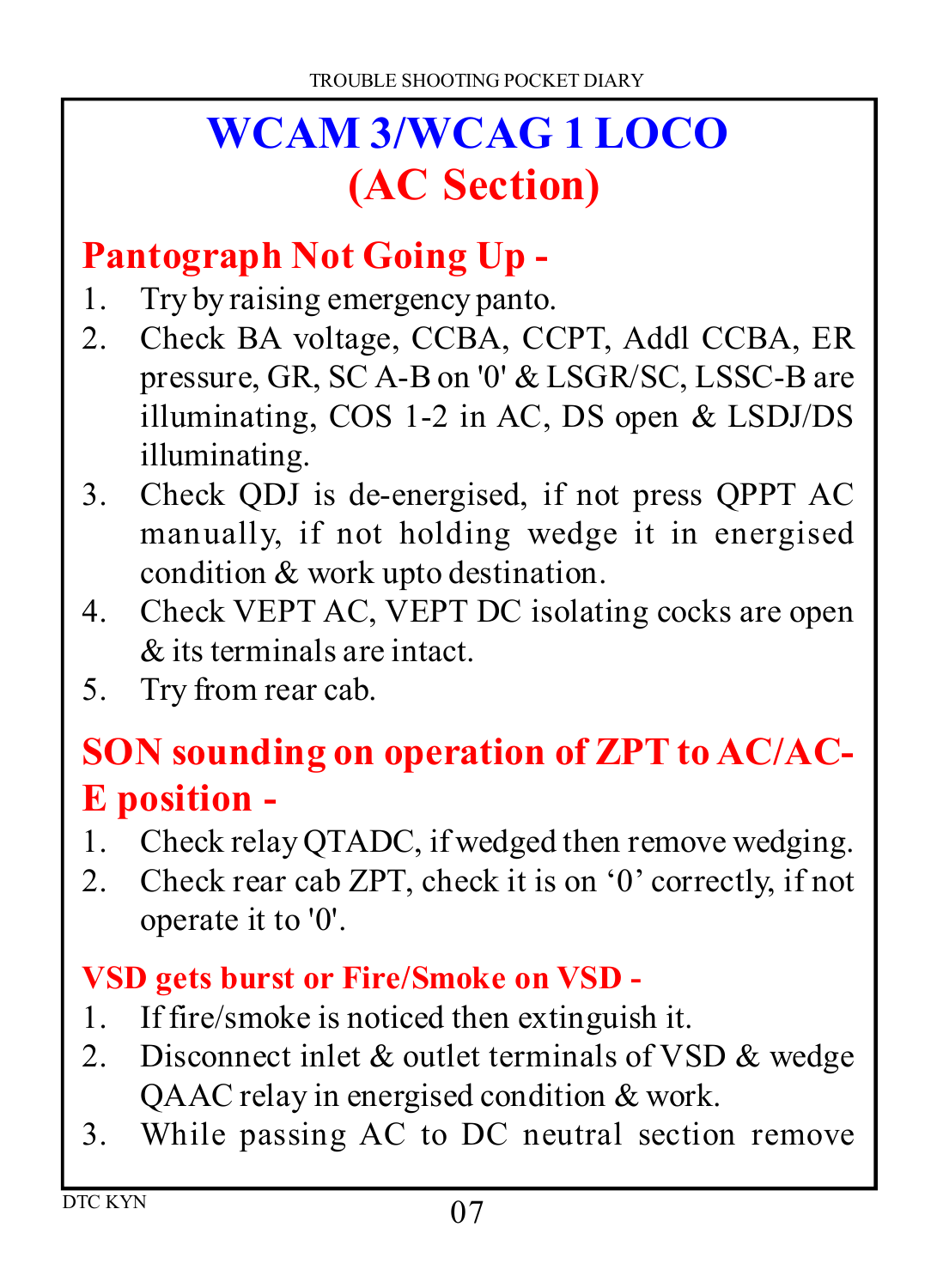wedging of QAAC & wedge relay QTADC.

# **DJ Not Closing -**

- Operate SC A-B, GR 2 to 3 notches & bring back to '0' & try.
- 2. Check panto is up  $&$  LSS extinguished, ER pressure, BA voltage, CCDJ, relay target & SI unit indication panel.
- Check DJ isolating cock is open.
- **If Q 118 is not energised after putting HBA 'ON**'
	- i. Check C 104, C 105, C 106, C 107, C 108, C 109, C 110 are open.
	- ii. Check HVMSR, HPH, HVSL, HVRH, HVMT-1/2 are on 'III' position.
	- iii. Operate Q 118 manually or wedge it.
- **If Q 44 AC is not energising after putting BLDJ 'ON'** 
	- i. Check QOP 2 target, if not going, operate HQOP 2 to 'OFF'.
	- ii. Operate Q 44 AC manually or wedge.
	- iii. Try from rear cab.
- **If Q 45 not energising after pressing BLRDJ** 
	- i. Check GR, SC A-B on '0'.
	- ii. Try by BP 2 DJ.
	- iii. Press Q 45 manually, release after closing DJ.
- 7. Try by operating HQPDJ to '0'.
- 8. Try from rear cab.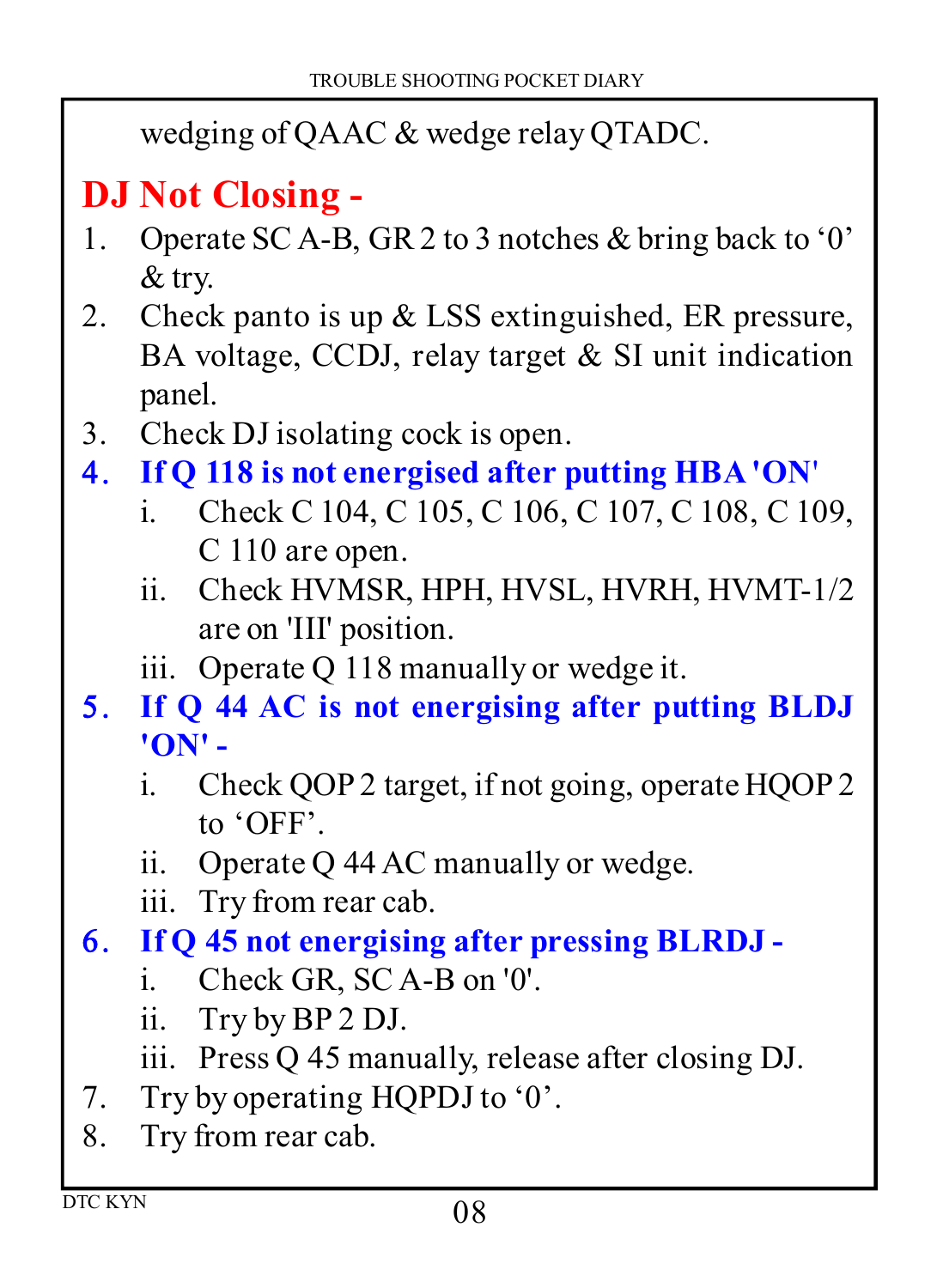Try by draining pressure of DJ at once.

# **DJ Tripping -**

- **CCDJ fuse -** check, if blown replace it, if again blows then try by operating HOBA to 'OFF'.
- 2. with **QOP 2 target** Check all BA frames. If fire/smoke noticed then extinuish it. If no fire/smoke,then set DJ & if again dropping - then keep HQOP-2 to 'OFF' & work by keeping watch on all BA frames.
- **On 1st notch** 
	- i. Check C 104 closing  $&$  HVSI 1/2 on 'III'.
	- ii. Operate SMGR manually & try.
- **On 6th notch** 
	- i. Check C 105, 106, 107 are closing, if not trouble shoot for the same.
	- ii. If MVMT 1-2 are not working then wedge Q 118 & work upto destination by giving maximum 600 A current. If MVRH is not working then ensure MPH is working & wedge Q 118, work the train upto destination by giving max. 500 A current.
	- iii. Wedge Q 118 & try.

#### **with LSS indication -**

- i. Check panto is up  $&$  touches OHE.
- ii. Wedge QAAC in energise & close DJ.
- iii. If line volt meter reads  $&$  SI unit starts then work by wedging QAAC. While passing AC to DC neutral section remove wedging of QAAC.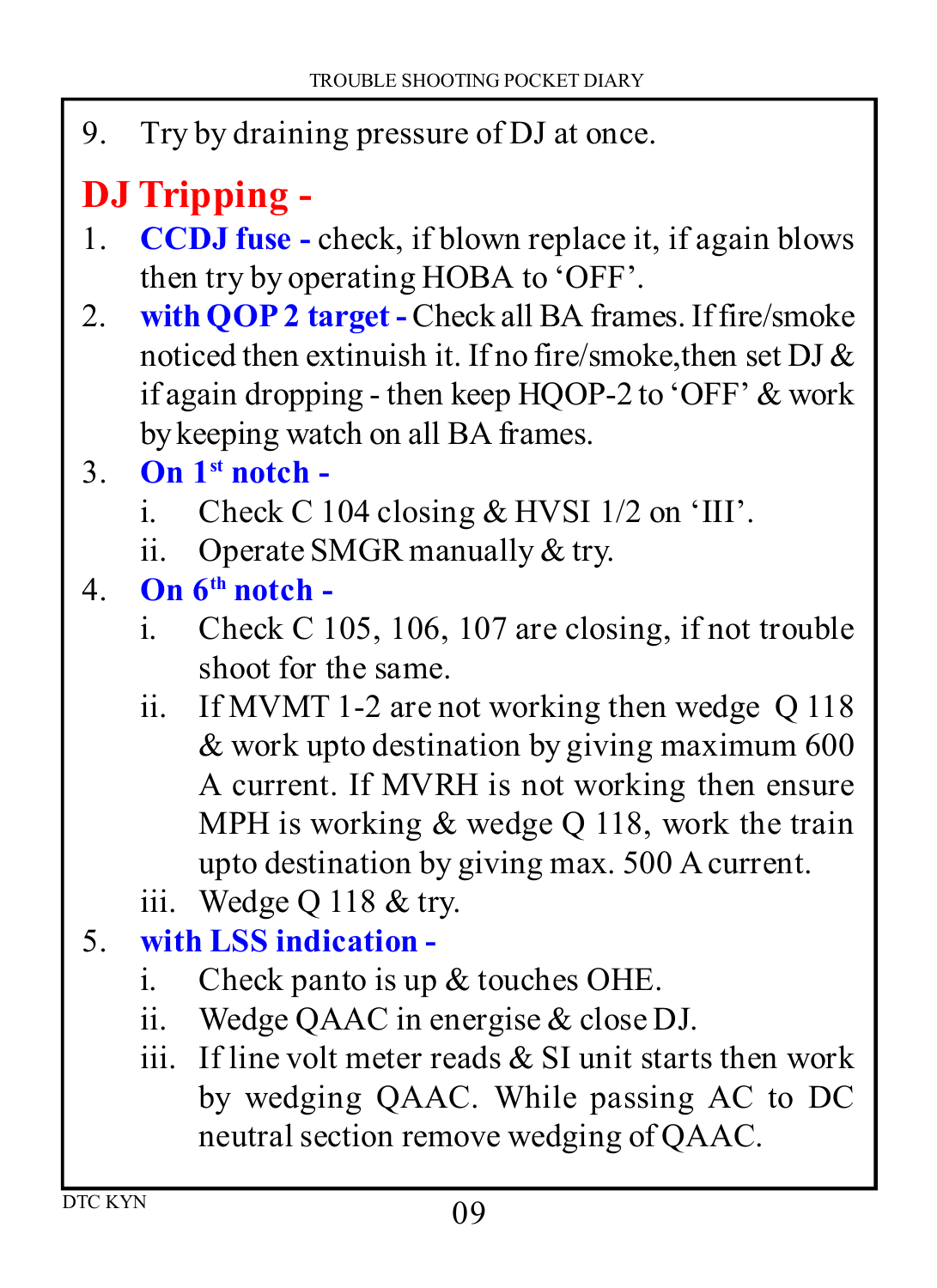- iv. If line volt meter does not reads  $&$  SI unit is also not working then contact LPC & confirm for OHE supply.
- **with LSGR/SC indication extinguished** 
	- i. Check SMGR on '0'.
	- ii. If SMGR stuck up on notches, bring it to '0'.
	- iii. If again stucks up on notches, operate SMGR manually.

#### **with QLM target -**

- i. Check fire/smoke, oil spray on TFWR, GR.
- ii. If noticed, then do not reset target & fail the loco.
- iii. If nothing is found then set target  $&$  work.
- iv. If again dropping then do not reset target even though everything is normal & fail the loco.
- v. Reset QLM only once.
- **with target on QLM, QOP 1** 
	- i. First trouble shoot for QOP 1 & then trouble shoot for QLM.
- **with target on QLM, QOP 1, QRSI 1-2** 
	- i. First trouble shoot for QOP 1 & then trouble shoot for QRSI 1-2, QLM.

#### **with QRSI 1-2 target -**

- i. Try by giving less current.
- ii. Iso. TM by HMCS 1-2 & try.
- **with QRSI 3 target** 
	- i. Check SI unit, if everything is normal then reset target & close DJ.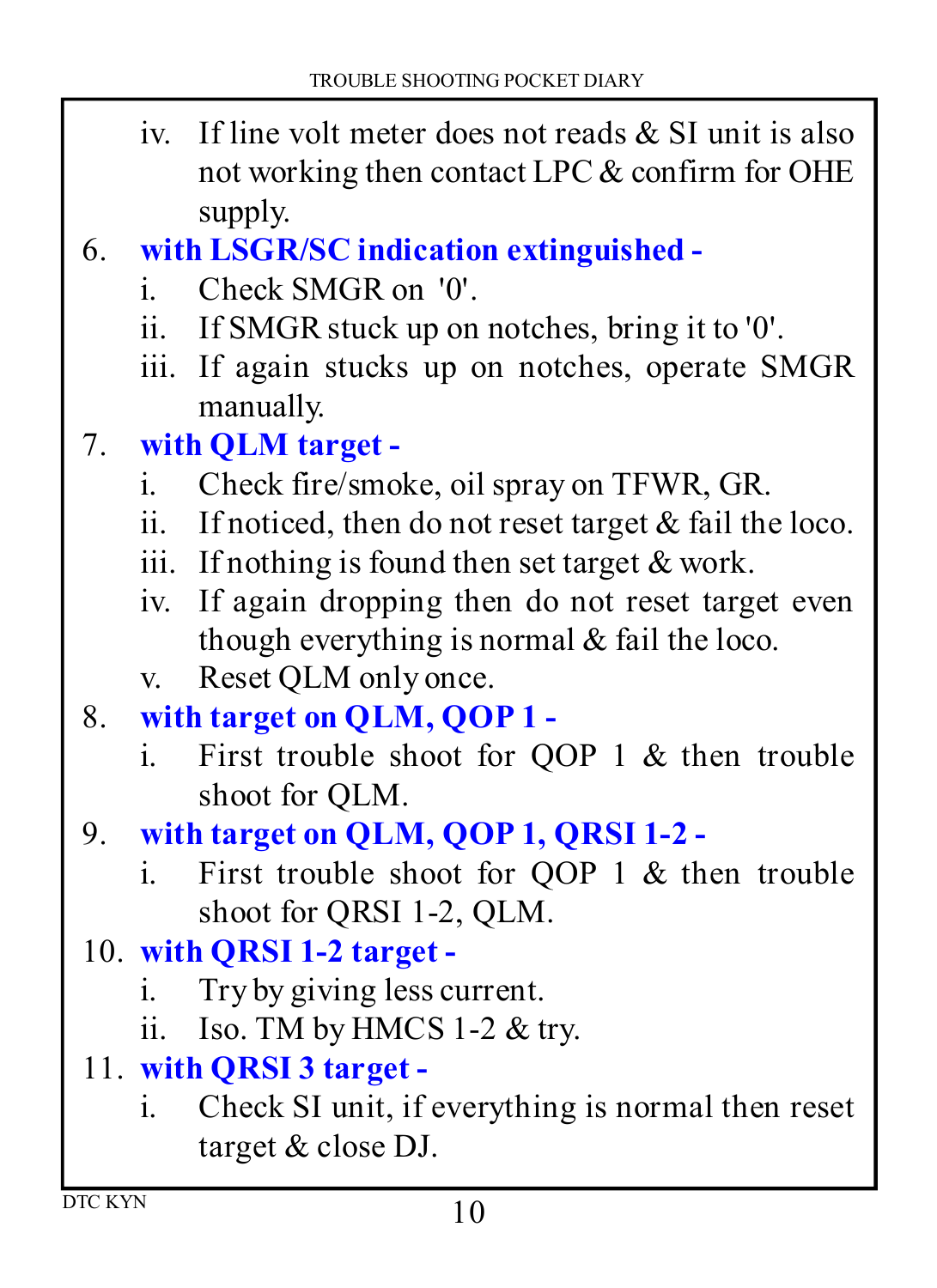- ii. If tripping repeatedly then fail the loco.
- **with QOP 1 target** 
	- i. Check RSI 1-2, SL, SJ, RPS, COS 1-2, J 1, J 2, QD 14/36, Q 20, TM, line contactors, RC Network for fire/smoke.
	- ii. If possible isolate defective equipment.
	- iii. If on RC network, disconnect its terminals  $\&$ clear the block section.
	- iv. If no fire/smoke iso. TM group one by one by HMCS 1-2 & try.
	- v. If still tripping then operate HQOP 1 to 'OFF'. Apply loco brake & take 2-3 notches then check TM in undergear, if everything is normal then clear the section & work as per LPC instructions. If some unusual is noticed then isolate respective TM & work.
- **DJ tripping without any indication** 
	- i. Check all blower switches are on 'III' position.
	- ii. Operate HQPDJ to '0' & try.
	- iii. Wedge relay Q 118.
	- iv. Operate SMGR manually.

### **SI unit not starting -**

- **Control OK not illuminating -** Check by pressing lamp test switch, HBA on 'I', BA 90 V.
	- i. Operate HBA to '0' for 30 seconds  $\&$  again back to 'I' & try.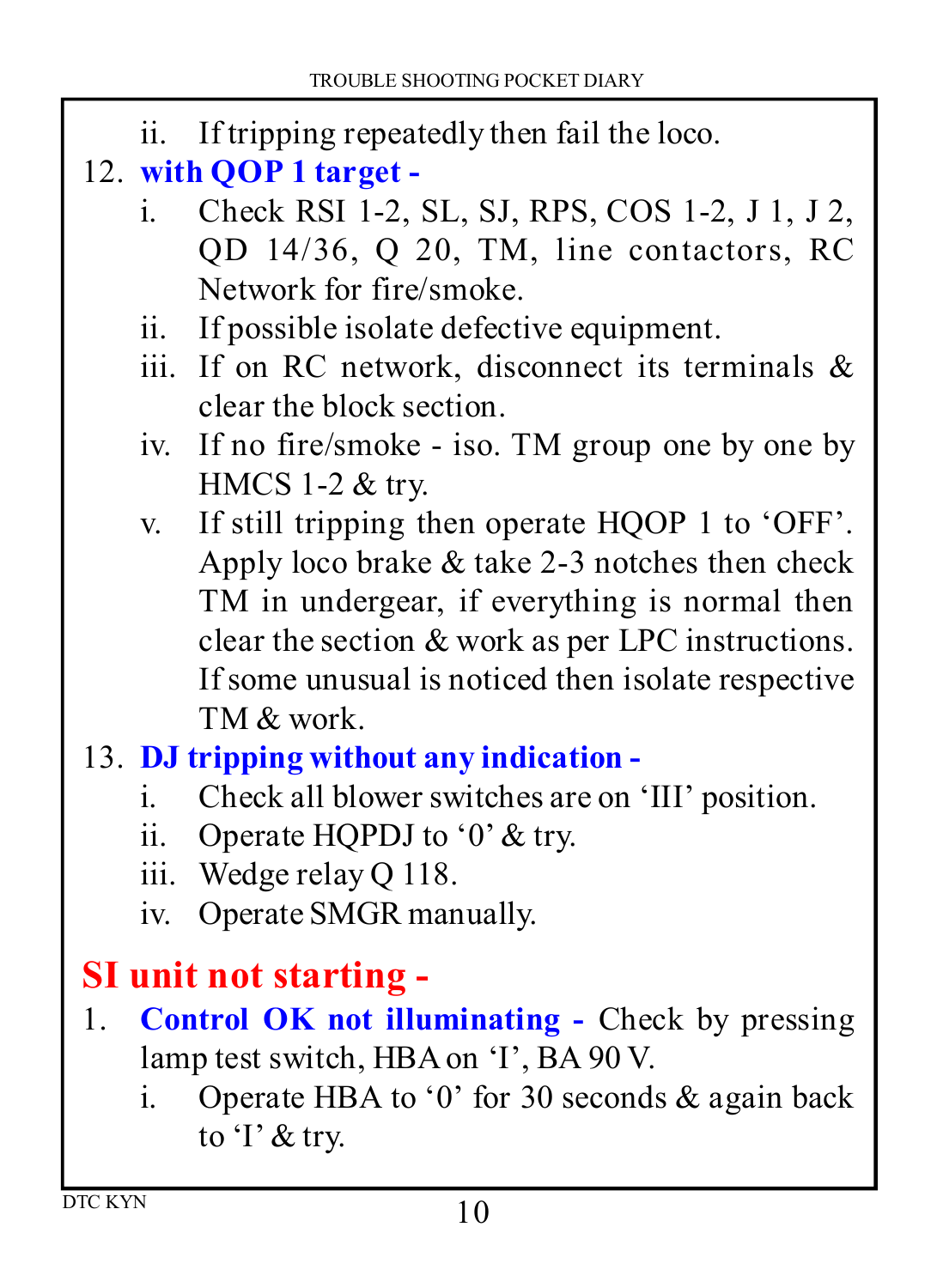- ii. Ask for assisting engine.
- **Input voltage not illuminating** 
	- i. Check by pressing lamp test switch, check DJ is closed & line volt meter is reading.
	- ii. Ask for assisting engine.
- **Output voltage not illuminating** 
	- i. Check by pressing lamp test switch, trip  $\&$  set DJ & try.
	- ii. Ask for assisting engine.

# **SI unit tripping -**

#### **with OUTPUT FAULTY indication -**

Before pressing reset switch on SI unit check all auxiliaries & contactors for fire/smoke, if noticed then extinguish it & isolate that auxiliary if possible.

Check all 3 phase contators are fully open. If found welded then release it & isolate that auxiliary. If everything is normal then -

i. If trips on starting SI unit - check MPH, MVSL, MVSI 1-2, CHBA, TFPR, TFS 1-2, RA 1-2 & isolate defective auxiliary. If no defect is noticed then isolate all above auxiliaries  $\&$  try, if still tripping then ask for assisting engine.

If not tripping, then start above auxiliaries one by one & isolate auxiliary which is causing SI unit to trip. If MVSI 1-2 are isolated then ask for assisting engine. If MVSL is isolated then clear the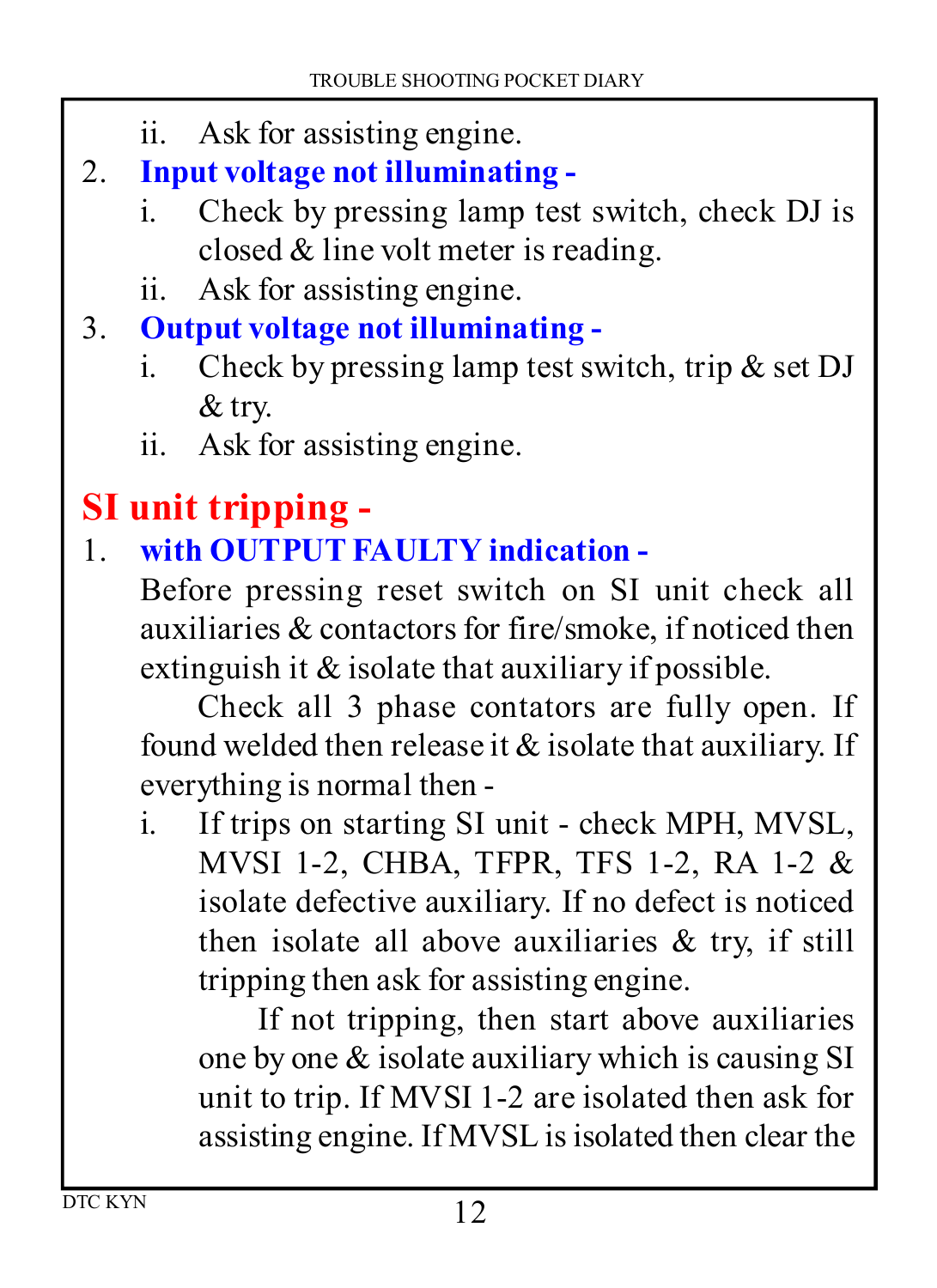section with max. 500 A current. If MPH is isolated then ensure MVRH is working & work upto destination with max. 500 A current.

- ii. On starting MCP iso. defective MCP.
- iii. On starting MPV iso. defective MPV.
- iv. On starting MVMT  $1/2$  put HVMT 1-2 on  $0$ , wedge relay Q 118 & work upto destination by giving maximum 600 A current.
- v. On starting MVRH put HVRH on '0' & ensure MPH is working, wedge Q 118 and work upto destination with max. 500 A current.

#### **with Temp too high indication -**

- i. Operate HBA to '0' for 30 seconds & again back to 'I' & try.
- ii. Ask for assisting engine.
- **with Converter Faulty indication** 
	- i. Try by pressing reset button.<br>ii Operate HBA to '0' for 30 s
	- Operate HBA to '0' for 30 seconds  $&$  again back to 'I' & try.
	- iii. Ask for assisting engine.
- **with Earth Fault AC indication** 
	- i. Check SI unit for fire/smoke. If noticed then ask for assisting engine.
	- ii. If no fire/smoke then try by pressing reset button.
	- iii. Operate HBA to '0' for 30 seconds & again back to 'I' & try.
	- iv. Ask for assisting engine.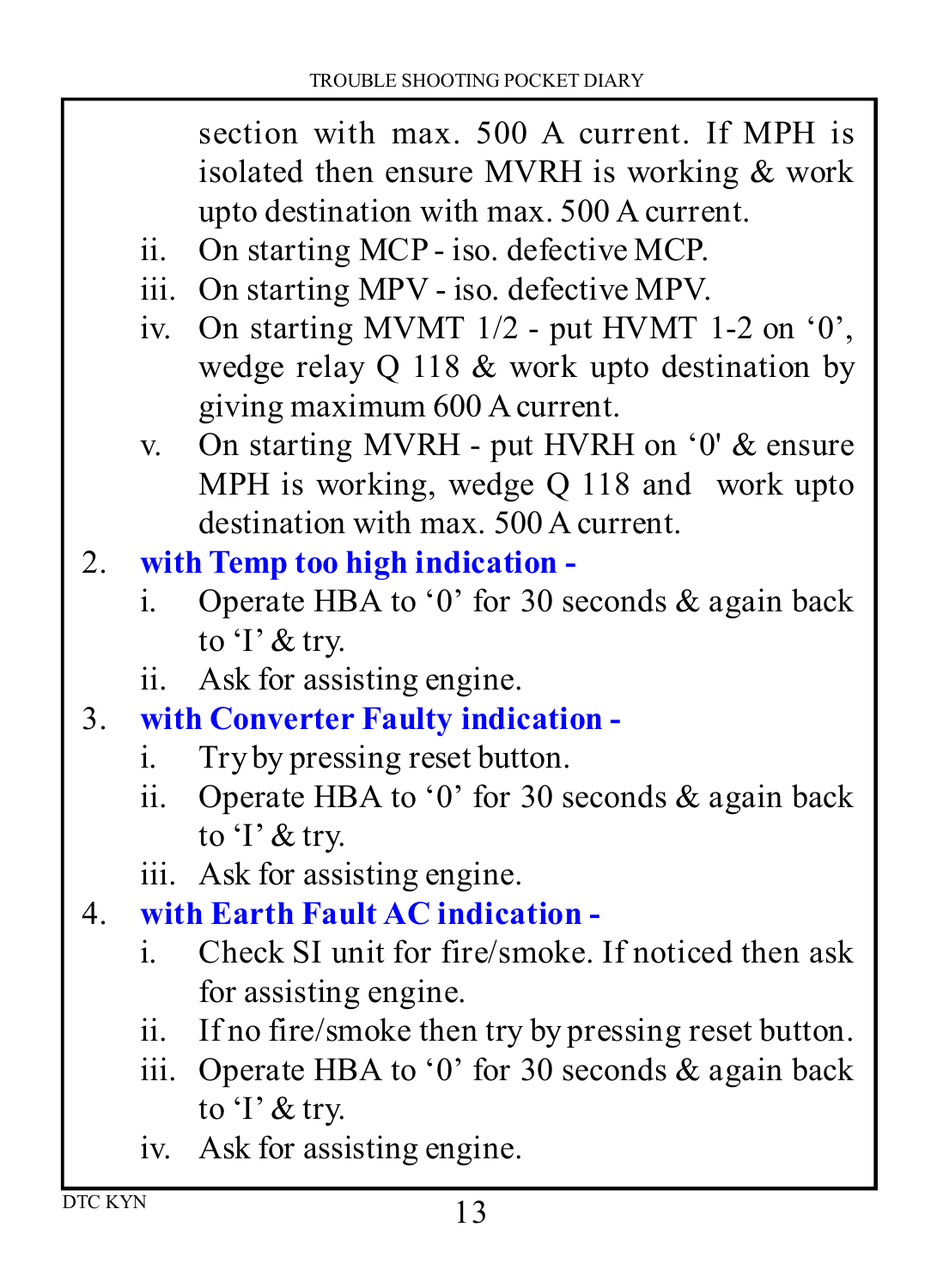Note - While trouble shooting if HBA is operated to '0' position then first close cocks of IP, E3W valve due to which BP will not drop and open after above mentioned trouble shooting.

#### **SI unit working but all auxiliaries machines are not working -**

- Check Output OK indication is illuminating on SI unit.
- 2. Check Q 100 is energised, tap, wedge it.
- Check CCA fuse if blown eplace it.

# **SMGR not operating by MP/EEC (LSGR/SC not extinguishing) -**

- 1. Isoalte VCD and try.
- 2. Operate GR 2 to 3 notches  $&$  bring to '0' and try.
- If after passing DC to AC neutral section then operate SMSC A-B also 2 to 3 notches & try.
- 4. Try by removing CCLSA fuse.
- 5. Check LSR is extinguished, if not
	- i. Check J 1, J 2 are turned.
	- ii. Check GR  $&$  SC A-B on  $0$ .
	- iii. Check Q 50 energised, if not wedge it.
- 6. Check  $Q$  48, QRS,  $Q$  51,  $Q$  52 de-energised or wedge. If Q 52 is wedged then do not hold MP on  $+$  for more time.
- Check ZSMS on 'I', ZSMGR handle on 6'o clock, GR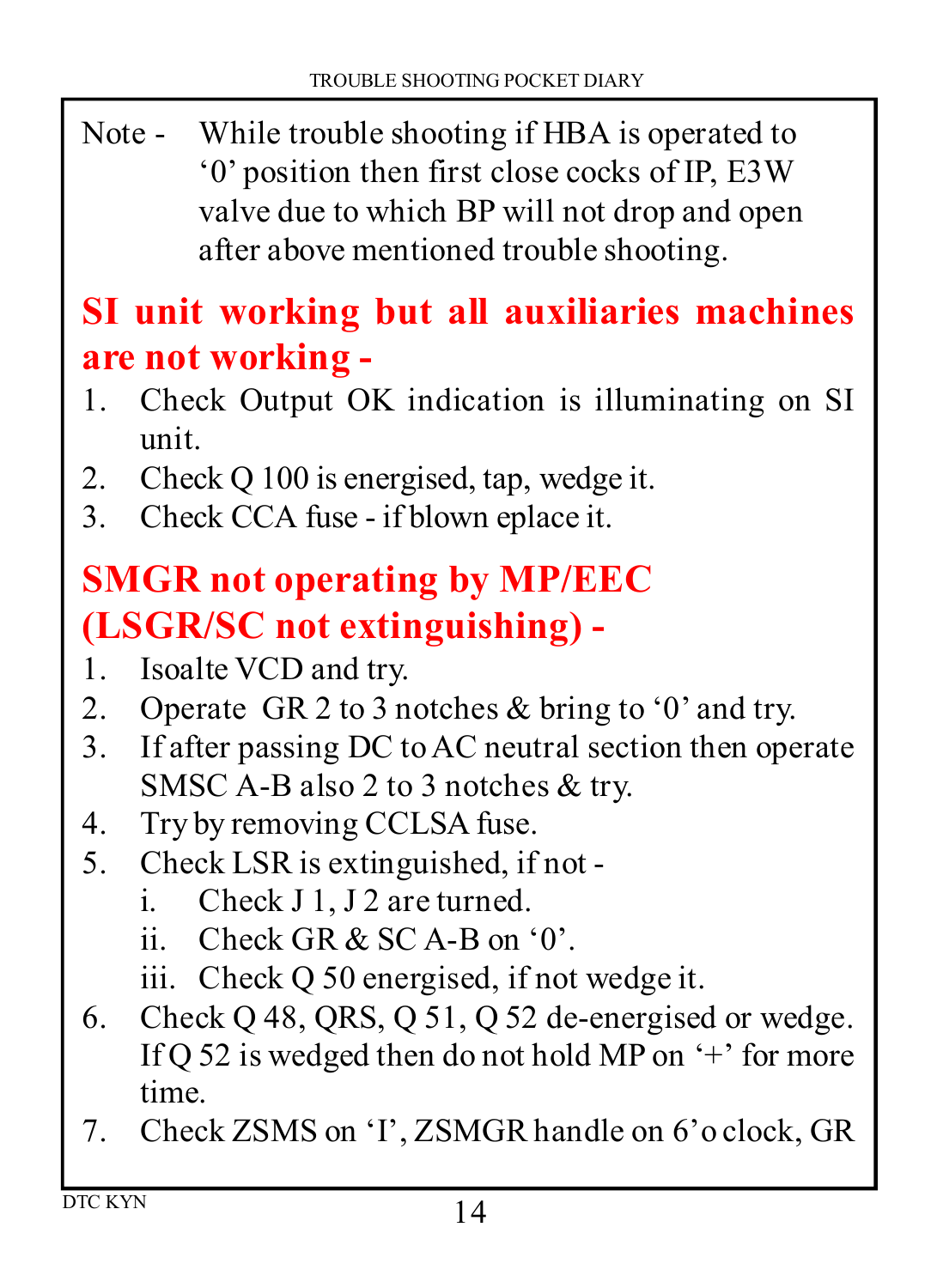pressure & SMSC/GR isolating cock..

- 8. Try from rear cab.
- 9. Operate SMGR manually.

# **On taking notch SMGR operating but both ammeters not reading -**

- Check HVSI 1-2 are on 'III' position.
- 2. Check HMCS 1-2 are on 'I' position.
- Check BA panel iso. cock are open.
- Check QACOS 1-2 DC is de-energised, if not wedge in de-energised condition.
- 5. Check Addl. CR iso. cock is open.
- 6. Check closing of L 3, L 4, L 5 & K 6 or operate them manually & try.
- 7. Try from rear cab.

# **On taking notch fast progression taking place**

- 1. Tap Q 52  $&$  try.
- 2. Operate SMGR manually.

#### **GR Auto regression on 1st notch -**

#### **With LSP indication**

If wheel slips are taking place then take its precautions. If wheel slipping is not taking place then check WF contactors are open & ZQWC is in OFF position. Isolate 2 TM's group one by one & try or operate GR manually.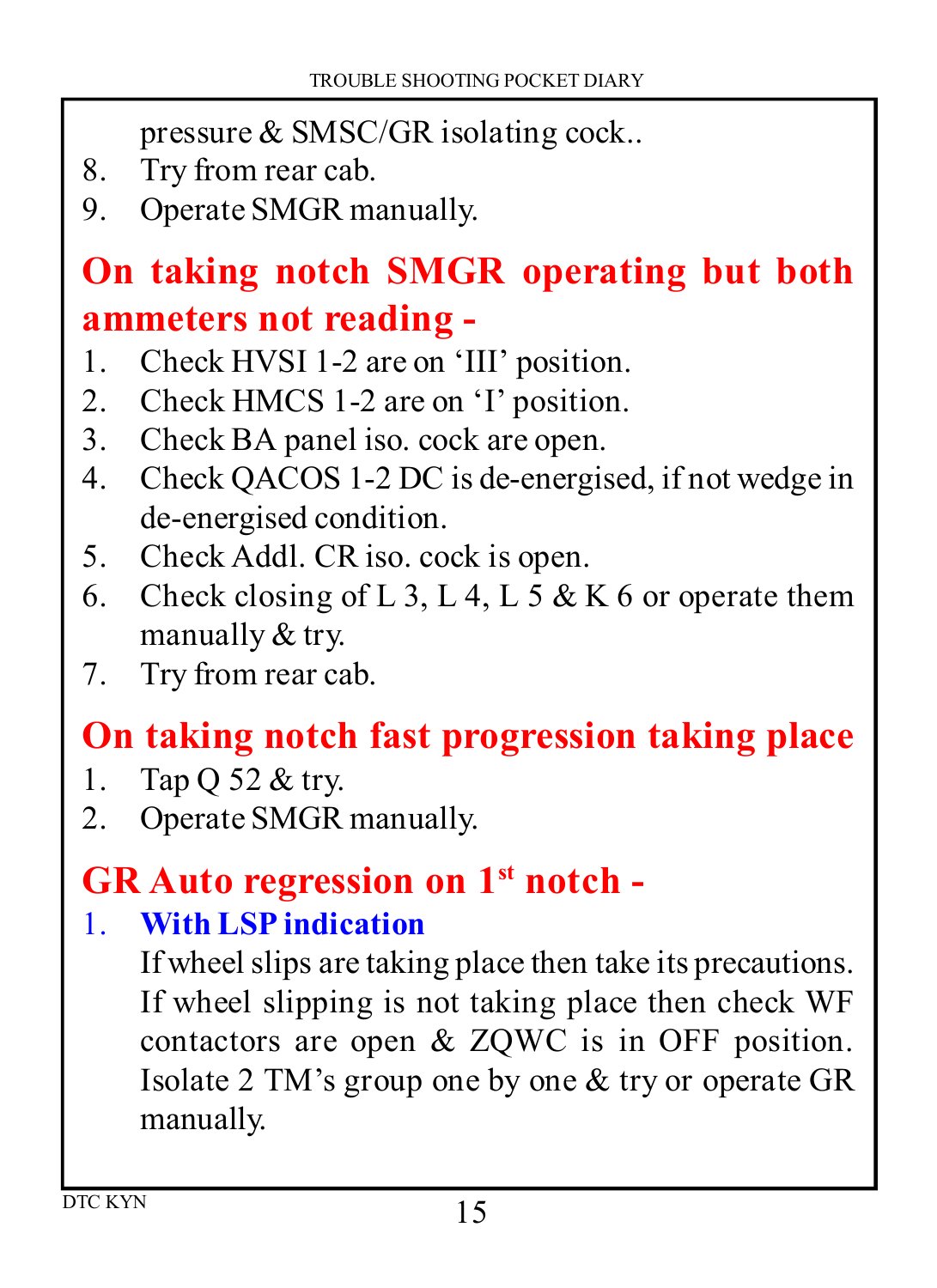#### **Without LSP indication**

Isolate VCD & try. Check rear cab BL key is locked. If rear cab BL key is not getting locked then wedge relay Q 118, work with EEC & inform LPC.

# **CCPT fuse blowing -**

If this fuse is blown panto will come down & DJ will open & but LSDJ/DS will not illuminate. After replacing fuse LSDJ/DS will illuminate. Try by changing fuse, operate HOBA to 'OFF" & try.

- On operation of BL key try from rear cab.
- 2. On operation of ZPT to AC operate it to AC-E  $\&$ change fuse - try from rear cab.
- On operation of MPJ to FOR try from rear cab in REV, or from leading cab in REV & back the train if possible.
- 4. On taking  $1<sup>st</sup>$  notch try by EEC, or operate SMGR manually, or iso. TM group by HMCS 1-2 & try.
- On taking WF do not operate it.
- During regression operate SMGR manually.
- 7. Due to ZOWC do not operate it.
- Due to wheel slip try to avoid it.
- During Dynamic do not work in dynamic.

# **MR Pressure not building up -**

1. Check MCP are working.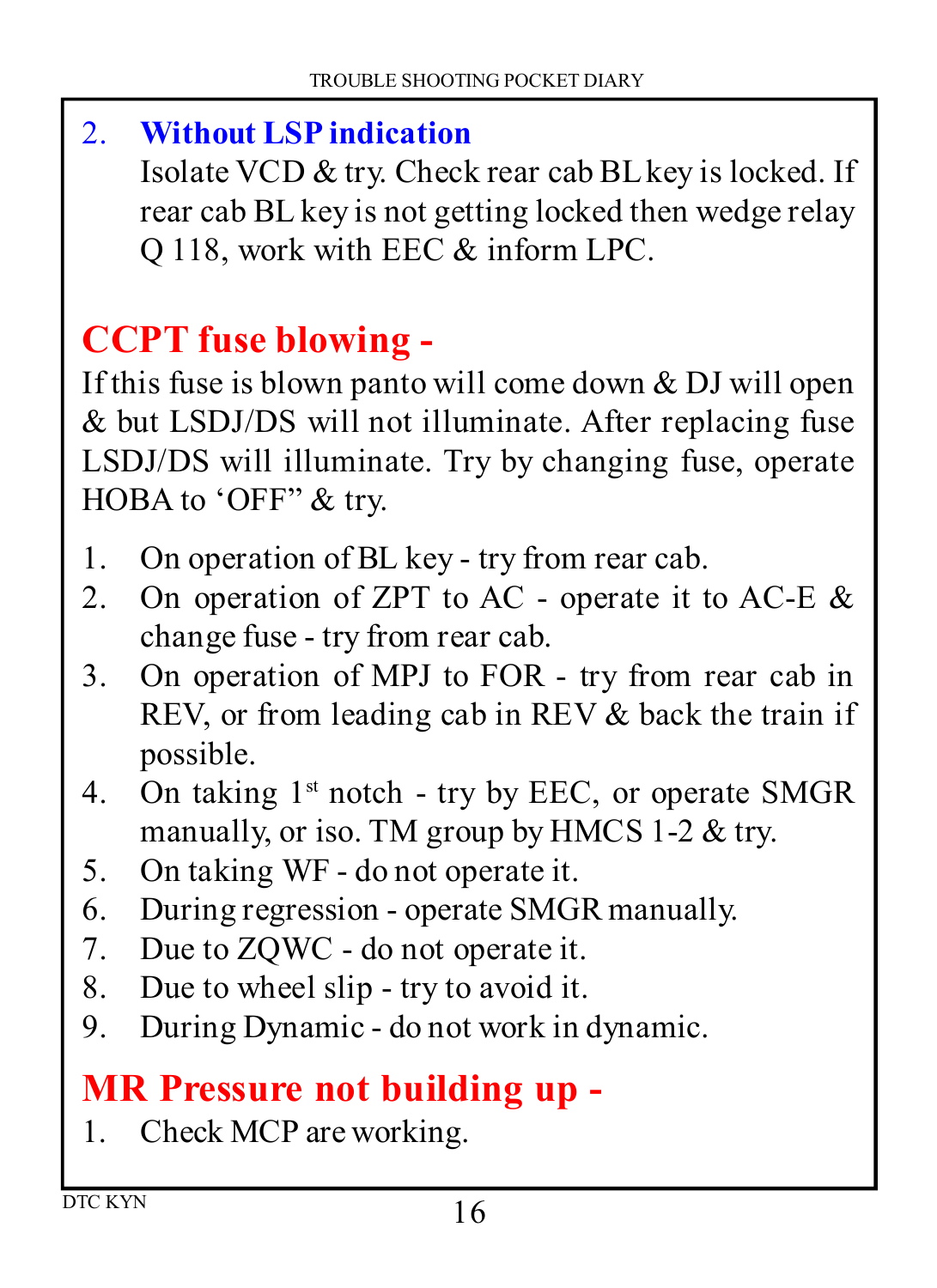- 2. Try by puttting BLCPD to 'ON'.<br>3. If MCP is not working then start
- If MCP is not working then start another MCP.
- If compressors are working but pressure not increasing
	- i. If MCP safety valve is blowing, if isolating cock is provided then isolate it or start another MCP.
	- ii. If unloader valve is stuck up in open condition or leakage then close its isolating cock.
	- iii. If MR drain cocks are open then close it.
	- iv. If ABD valve is blowing then attend it or close its isolating cock.
	- v. If MR safety valve is blowing then attend it or if isolating cock is provided on it then closed it.
	- vi. Bypass air drier pneumatically through cocks. (A  $\&$ B cock closed and C cock open)
	- vii. Try by isolating one by one VEPT.
	- viii. Check leakages on load.
	- ix. If still pressure not increasing then try by starting three compressors. This can be done only on air brake train.

#### **Loco Brakes not applying -**

- 1. Check MR pressure is 8.0 to 9.5 kg/cm<sup>2</sup>.
- Check SA 9 cut out cocks are open in driving cab and closed in non driving cab.
- Operate MU 2B 2-3 times & keep it on Lead.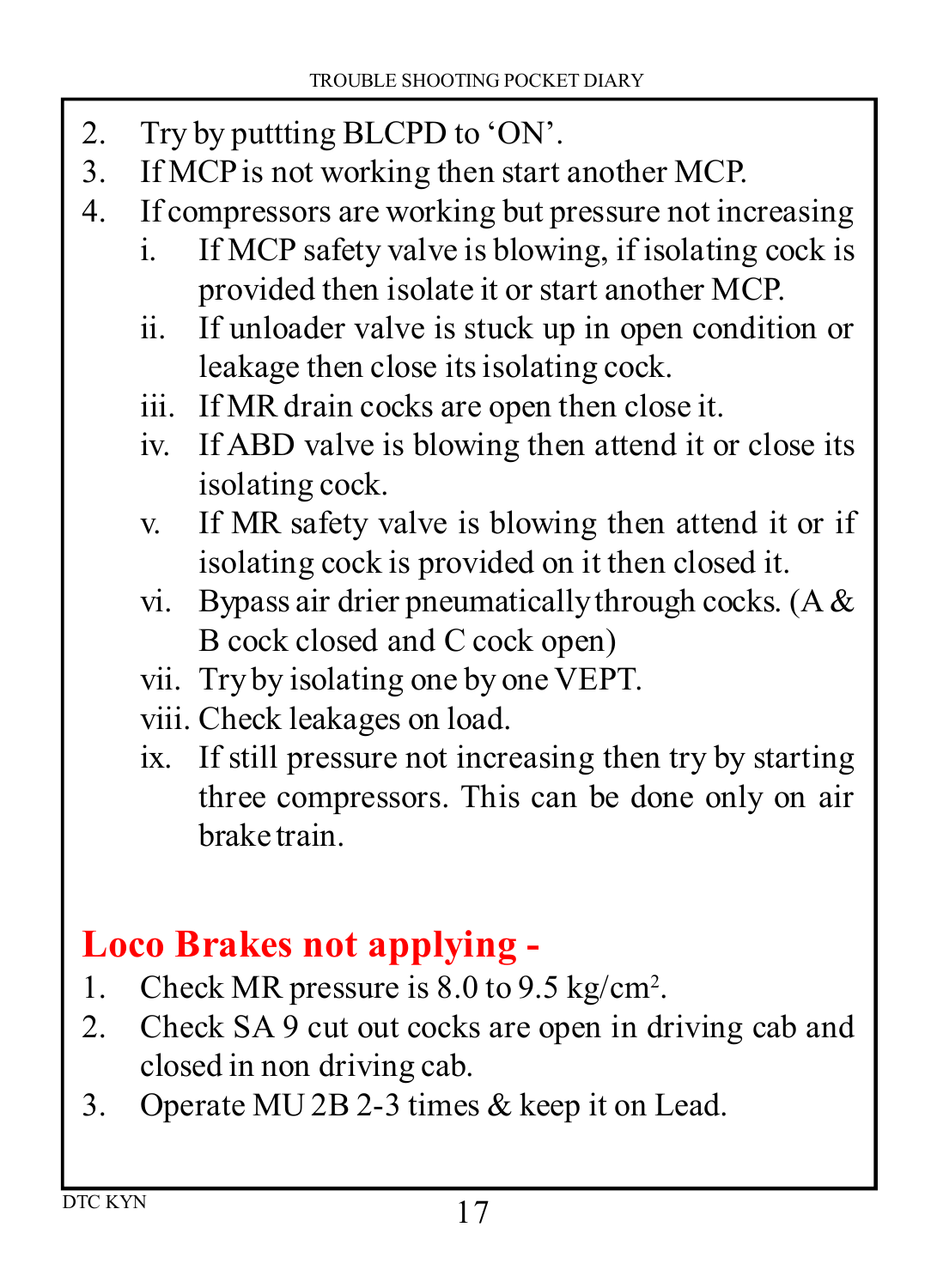- Check both bogie cut out cocks (bogie isolating cock) are open.
- 5. Tap C 2 relay valve.
- MR equalising angle cocks should be closed.
- If SA 9 valve is defective then apply proportionate (conjuction) brakes.

#### **Loco Brakes Not Releasing -**

- While changing cab keep SA 9 on apply position & check brakes are applying. Then close both isolating cocks in that cab.
- 2. Keep SA 9 on apply position in another cab  $\&$  open isolating cocks of that cab, now keep SA 9 to release position & check brakes are released.
- 3. Check BP pressure is  $5.0 \text{ kg/cm}^2$ .
- Tap SA 9 valve.
- 5. Tap C 2 relay valve.
- Operate MU 2B 2-3 times & keep it on Lead.
- 7. Isolate distributor valve  $\&$  release loco brakes by releaser spindle.
- If still loco brakes are not releasing then close bogie brake isolating cocks. Do not forget to open cocks after releasing brakes.
- Check by opening both end BC equalising cocks.
- If still loco brakes are not releasing then close MR 4 cock and release SA 9 by operating it for 4-5 times &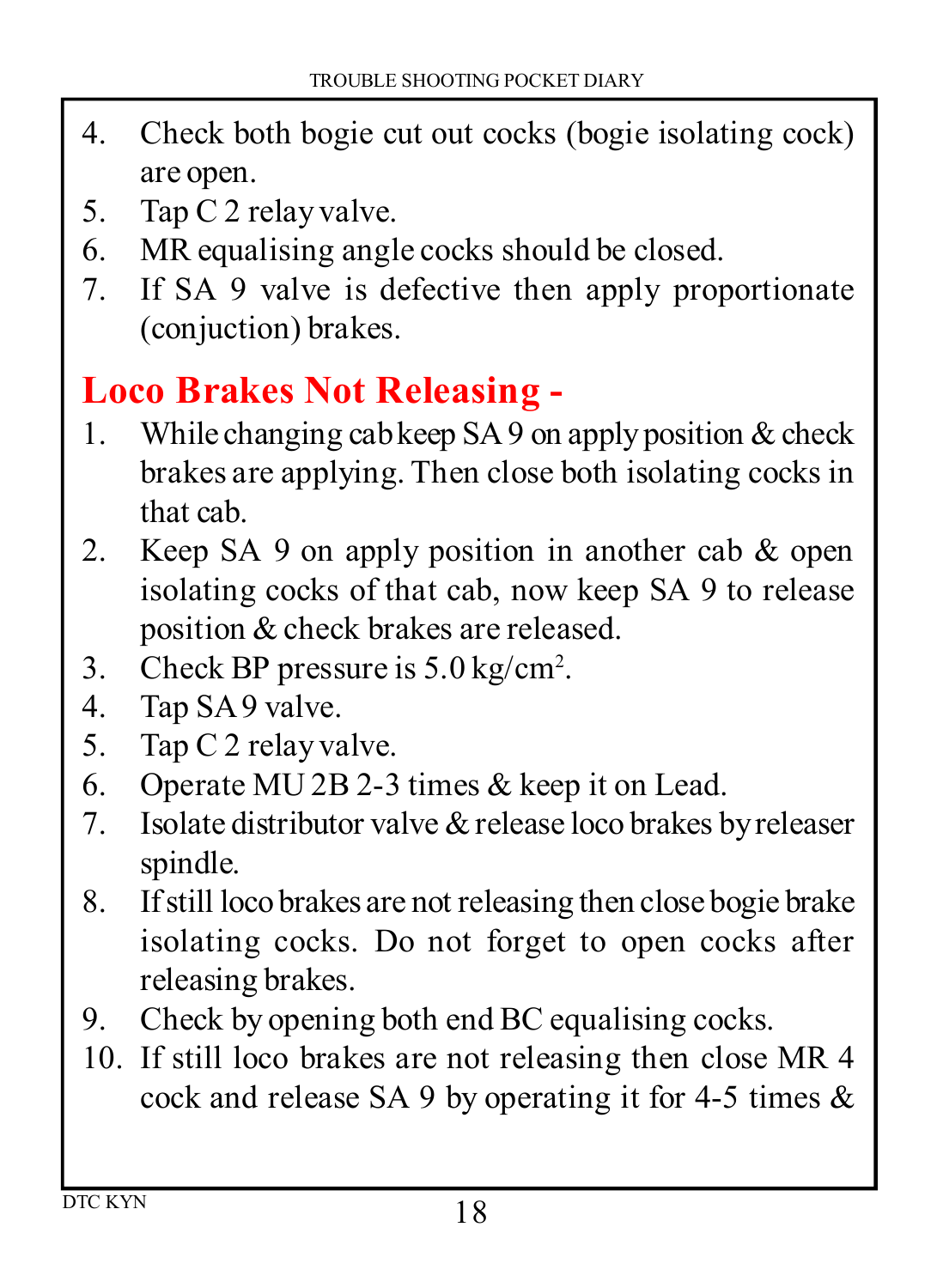now tap C 2 relay valve. Again open MR 4 cock & release SA 9.

 If any one brake cylinder is not releasing then take out its pressure by loosing its nut or dummy it.

#### **BP Pressure not creating -**

- Check MR 4 isolating cock is open, MR pressure should be 9.5 kg/cm<sup>2</sup> , both end MR & BP angle cock should be closed.
- 2. Check A 9 cocks are open in driving cab  $\&$  closed in rear cab.
- 3. Adjust BP pressure to  $5.0 \text{ kg/cm}^2$  by A 9 pressure adjusting cock.
- Operate MU 2B 2-3 times & keep it on Lead.
- 5. Check L  $&$  T (BP) cock is open.
- Tap Addl C 2 relay valve if it is stuck up.
- If there is any leakage in BP pipe then attend it.
- 8. Check IP  $& E 3W$  valve cocks. If leakage is from  $E$ 3W valve then close its isolating cock.
- Close BP angle cock between loco & load and check BP pressure. If BP pressure is increasing it means defect is in load. Check angle cocks are open in between coaches/ wagons and hose pipes are coupled correctly & check there is no any leakage in BP.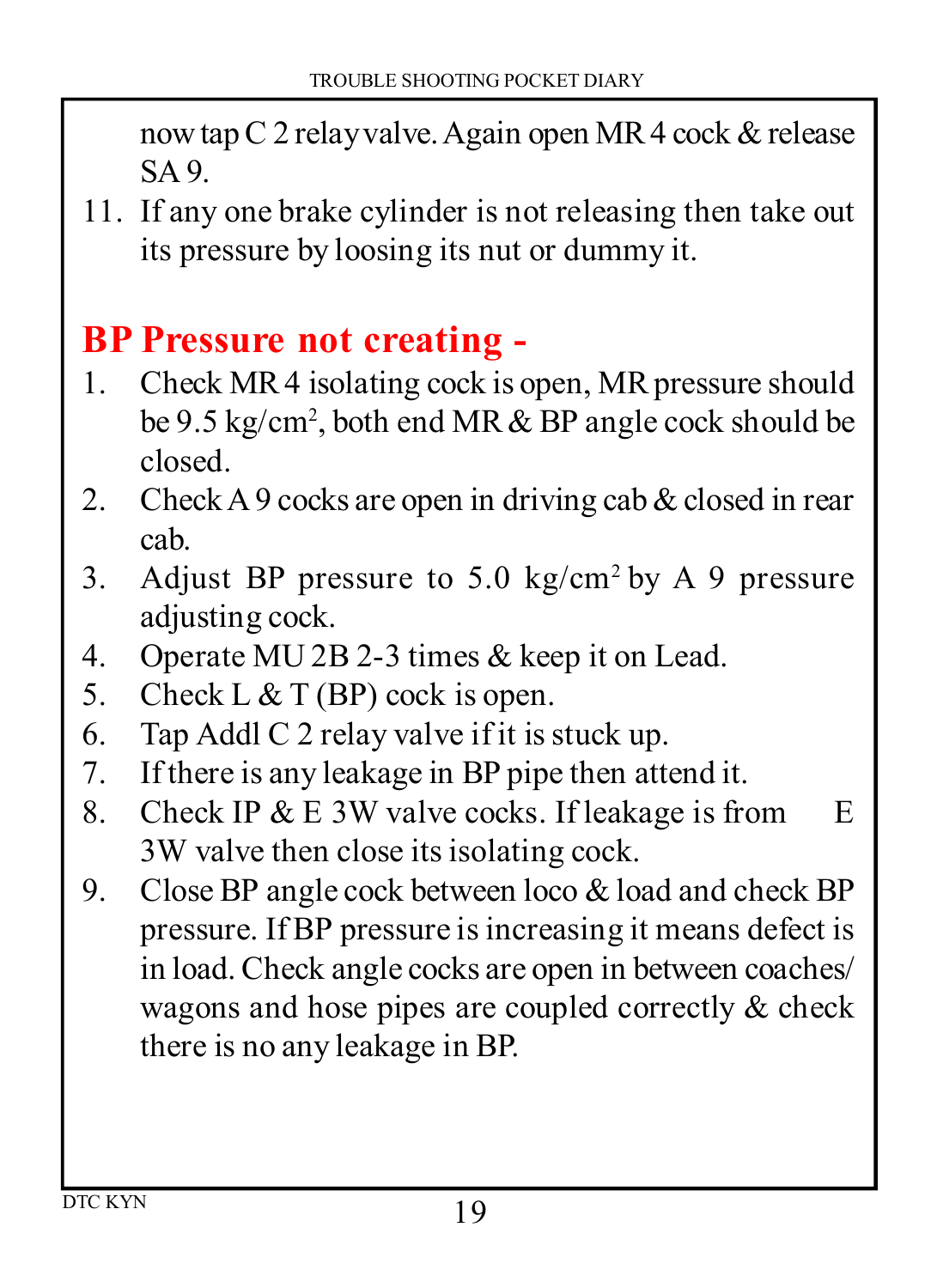#### **FP Pressure not creating -**

- Check feed valve isolating cock is open.
- 2. Check MR & BP pressure is normal.
- Operate feed valve isolating cock 2-3 times and tap 6 kg/cm<sup>2</sup> feed valve.
- Check leakages in loco FP angle cock.
- If any dead loco is coupled in rear then check both cocks of 6 kg/cm<sup>2</sup>C2N feed valve are closed on dead loco.
- Check leakages in FP pipe of train.

#### **Relay to be wedged in energised condition - QAAC, QPPT AC, Q 118, Q 100, Q 50, CPR**

#### **Relay to be wedged in de-energised condition - QSPT AC, Q 48, QRS, Q 51, Q 52, QMCS 1-2, QACOS 1-2 DC**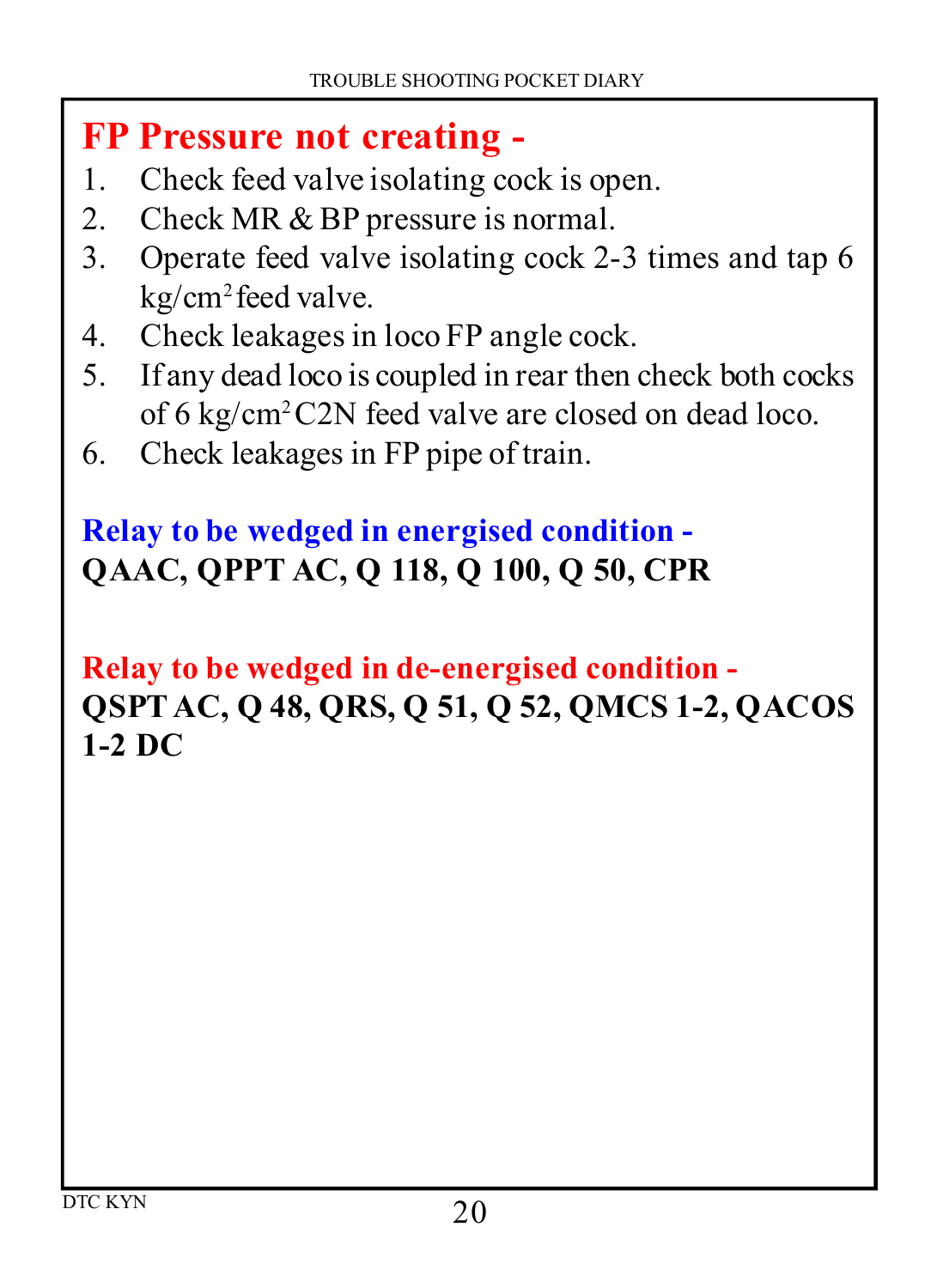# **WAG 5/WAG 7/WAM 4(6P) WAP 1/WAP 4 LOCO**

#### **Pantograph Not Going Up -**

- 1. Try by raising other panto.
- 2. Check BA voltage, Addl CCBA, CCBA, CCPT, ER pressure, DJ open & LSDJ illuminating.
- Check HLS switch is OFF if provided.
- Check BPEMS switch in working cab is not in pressed condition if provided.
- Check HOM is closed correctly.
- Check VEPT cocks & its terminal wire.
- 7. Try from rear cab.
- 8. Wedge VEPT & clear the section.

# **DJ not closing (ICDJ) -**

- 1. Operate GR 2 to 3 notches  $\&$  bring back to '0'  $\&$  try.
- 2. Check relay target, ER pressure  $&BA$  voltage.
- Check Q 118, Q 45 & Q 44 are energised.
- 4. Check C 118 is closed & CCDJ intact.
- 5. Try from rear cab.
- 6. Try by draining VCB pressure.
- **If Q 118 is not energised** 
	- i. Check GR on '0', CCBA, CCPT, C 105, C 106, C 107 & C 118 are open.
	- ii. Check Q 44, Q 46 are de-energised.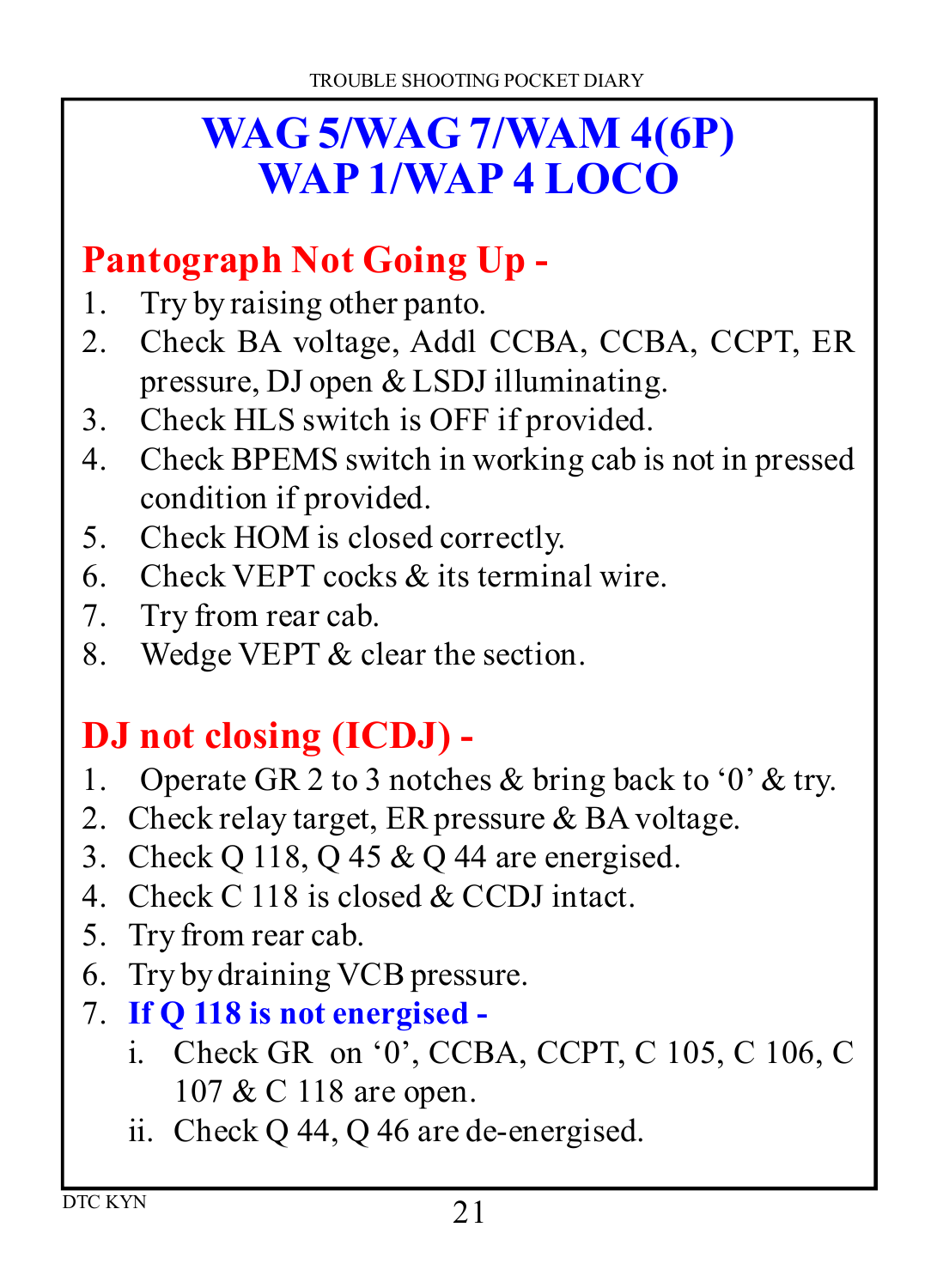iii. Operate Q 118 manually & release after closing DJ and after starting all blowers. If after releasing Q 118, DJ is tripping then wedge Q 118 & work with due precautions.

#### **After pressing BLRDJ if Q 45 is not energised -**

- i. Check ZPT is on 'I', BLDJ closed, CCDJ fuse intact, BP1DJ not in pressed condition, GR is on  $^{\circ}$  ()<sup> $\cdot$ </sup>
- ii. Try by BP 2 DJ.
- iii. Try by changing ZPT position.
- iv. Operate Q 45 manually & release after closing DJ.
- v. Try from rear cab.
- **If Q 44 is not energised** 
	- i. Operate GR 2 to 3 notches & bring back to '0'.
	- ii. Check Q 118, Q 45 are energised.
	- iii. Operate Q 44 manually or wedge.
	- iv. Try from rear cab.
- 10. If C 118 is not closing Operate HBA to  $0' \&$ manually operate C 118 for 2-3 times & check its terminals.
- 11. Try from rear cab.

# **DJ tripping -**

- **DJ clsing & opening immediately -** Check relay target & ER pressure.
- **Before extinguishing LSCHBA** 
	- i. Check ARNO for fire/smoke, if noticed then ask for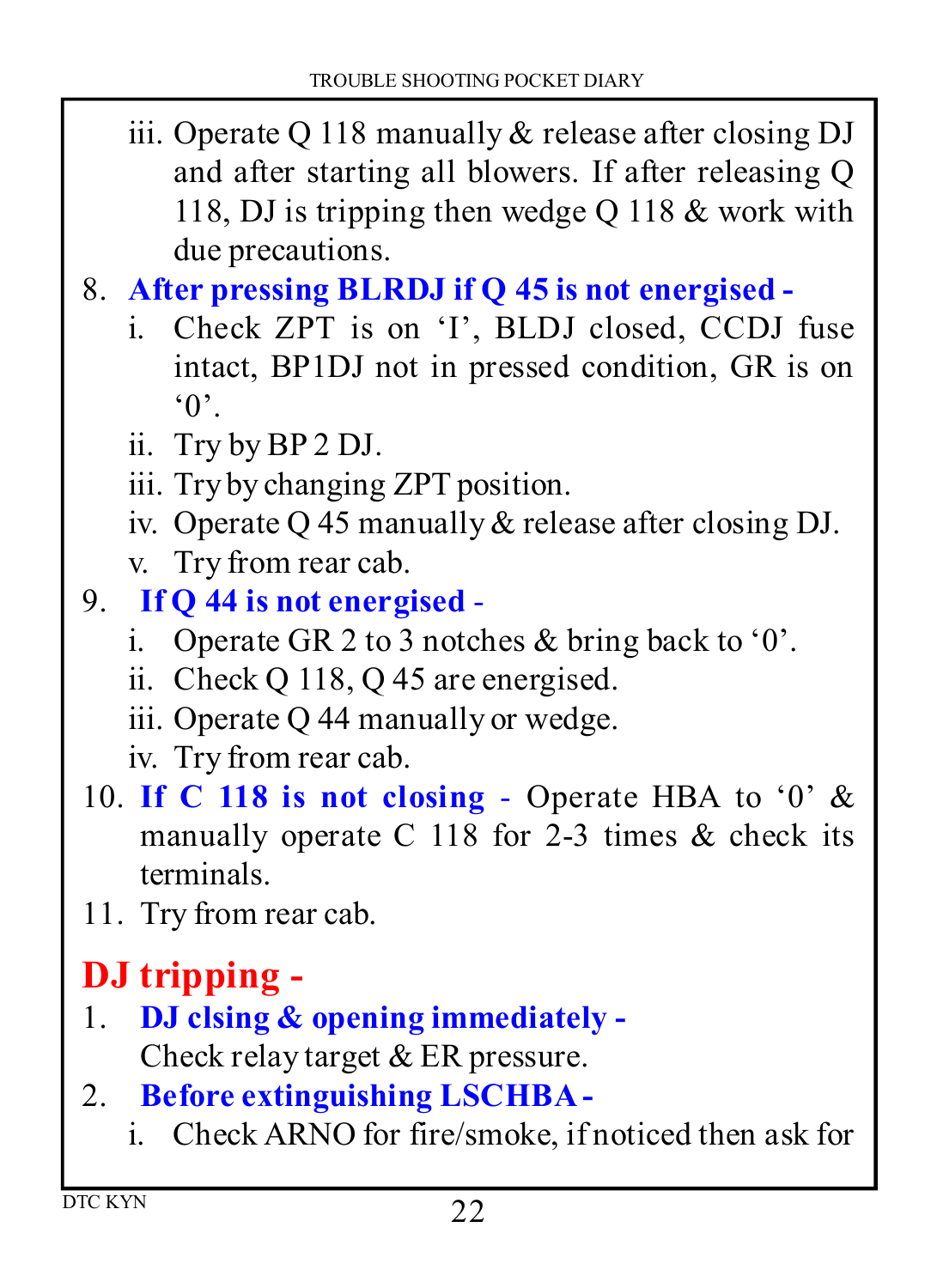assisting engine.

- ii. Put HQCVAR on '0'. Release BLRDJ in 4 seconds while closing DJ.
- iii. Check OHE supply is available. If OHE supply is not available then Arno sound will not come.
- **LSDJ, LSCHBA are extinguishing but opening in 0.6 seconds after releasing BLRDJ** 
	- i. Wedge relay Q 44 & work.
- **LSDJ, LSCHBA are extinguishing but opening in 5.6 seconds after releasing BLRDJ** 
	- i. Try by putting HPH, HVSL 1-2 on 'III' position one by one.
	- ii. Try by putting HQCVAR on '0'.
	- iii. Try by wedging Q 118.
- **By putting BLVMT ON** 
	- i. Check MVRH, MVMT 1-2 are working, if not working then trouble shoot.
	- ii. If working then put HVRH, HVMT 1-2 on 'III' position one by one & try.
	- iii. Try by wedging Q 118.
- $6.$  On  $1^{\text{st}}$  notch
	- i. Check MVSI 1-2 are working, if not working then trouble shoot.
	- ii. If working then put HVSI 1-2 on 'III' position one by one & try.
	- iii. Operate GR manually.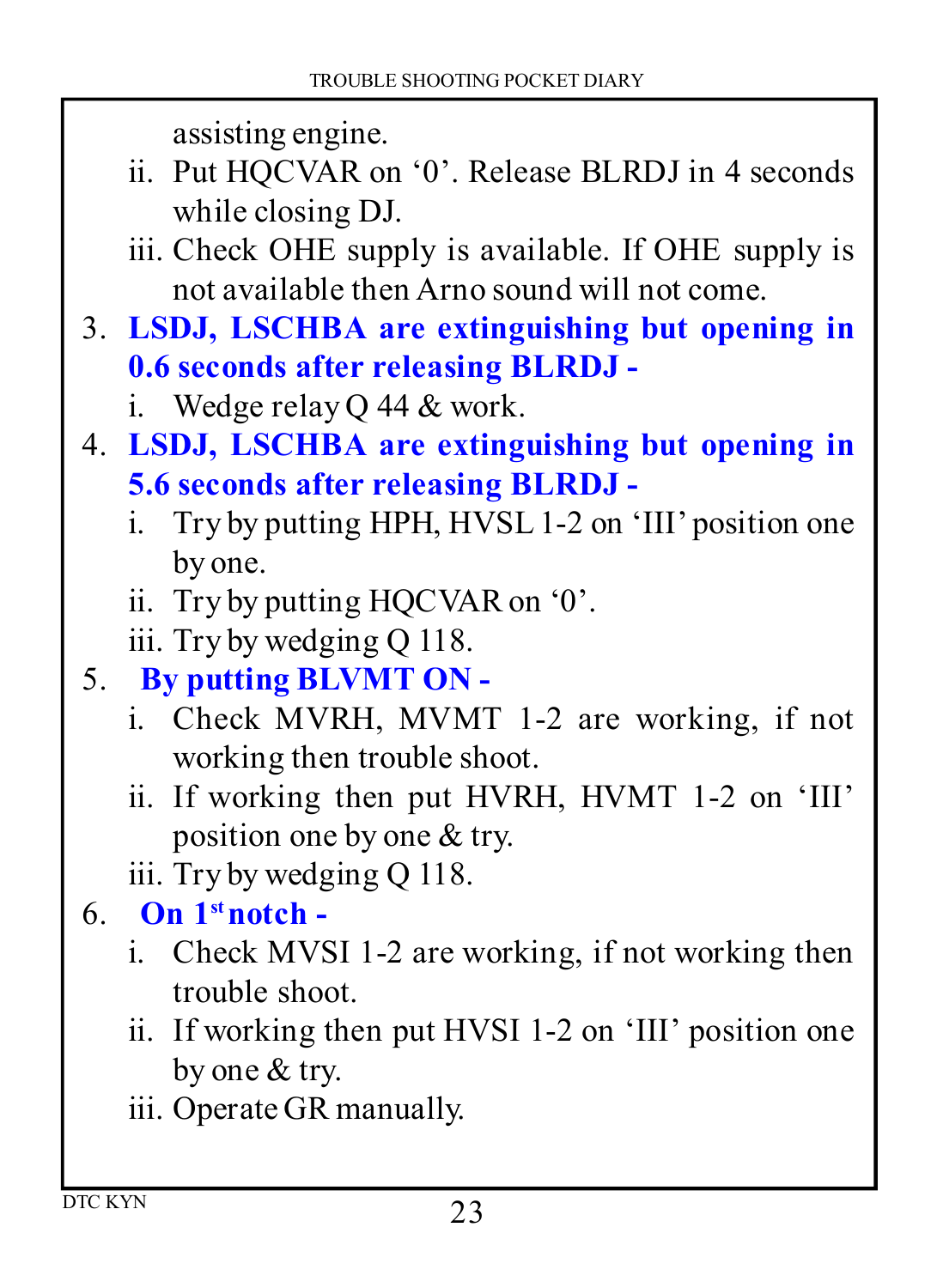- **On 6th notch** 
	- i. Check MVRH, MVMT 1-2 are working, if not working then trouble shoot.
	- ii. Put HC 105 to ON & try if provided.
	- iii. If HC 105 is not provided then, try by putting HVMT 1-2 on 'III' position or try by wedging Q 118.
- **Without any indication** 
	- i. Operate all blower switches to 'III' position & try.
	- ii. Try by wedging Q 118.
	- iii. Try by changing panto.
	- iv. Operate GR manually.
	- v. Try from rear cab.

#### **All auxiliaries not working -**

- 1. Check B conk connection on TB panel.
- 2. Check CCA, if blown then replace it.
- Check Q 100 is energised, operate manually, wedge.
- If still not working then wedge minimum two contactors & work cautiously without blowers by wedging Q 118 with 500A current. Wedge two MCP contactors if air brake train and one MCP & one MPV contactor if vacuum brake train.

# **QLM Dropping -**

- Check TFWR, GR for fire/smoke, oil spray.
- 2. If noticed then do not reset target  $&$  fail the loco.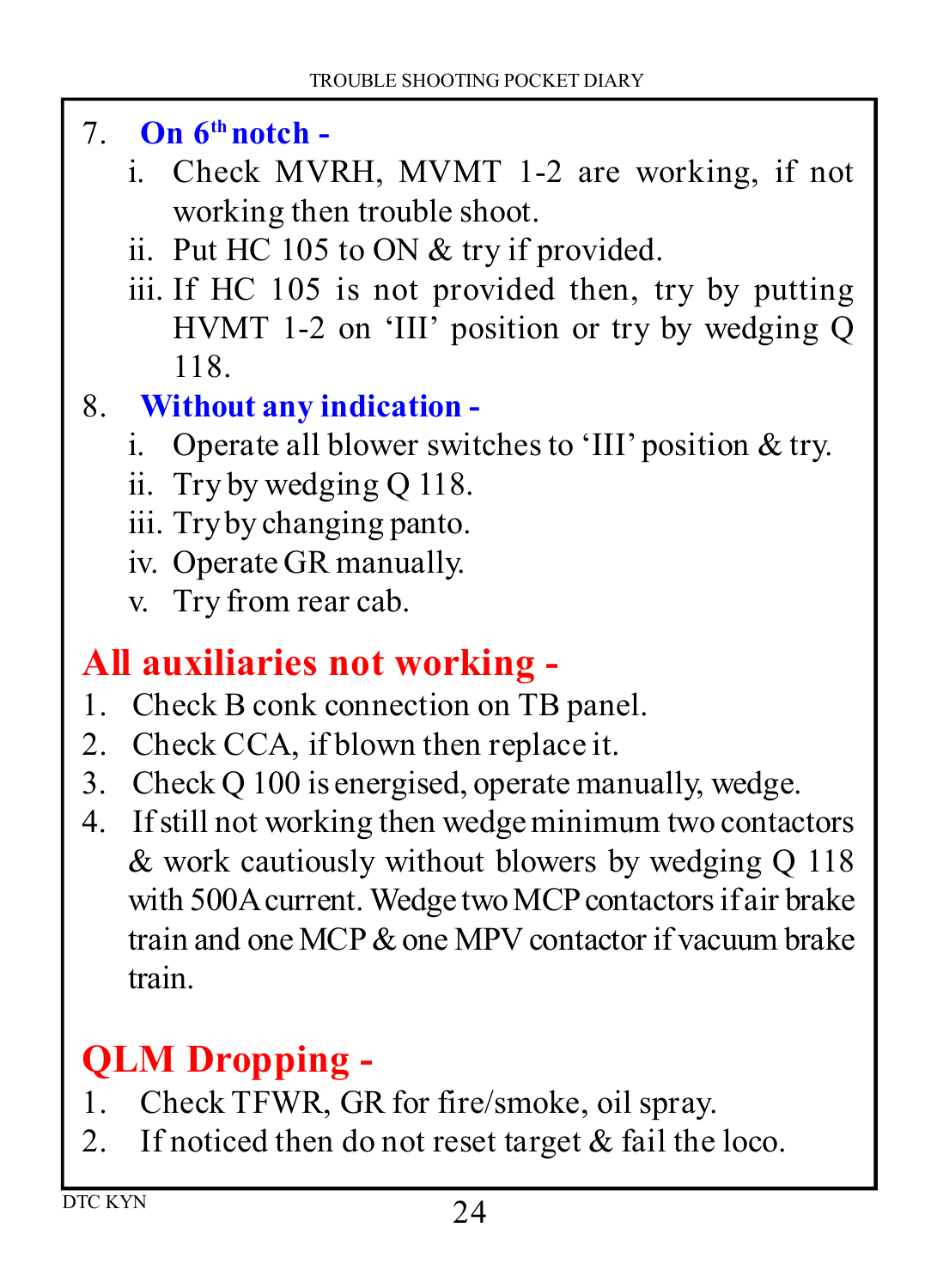- 3. If not then reset QLM & work.
- 4. If again dropping  $&$  all are normal then do not reset target & fail the loco.
- QLM should be reset only once.

# **QLM dropping with relay QOP, QRSI 1-2**

1. First trouble shoot for another relay  $\&$  then trouble shoot for QLM.

### **QLA dropping -**

 Check all auxiliaries. If any abnormality noticed then isolate that particular auxiliary & work. If no any abnormality noticed then isolate one by one auxiliary & find out defective auxiliary, isolate it.

# **QOA dropping -**

- Check all auxiliaries contactors and check all auxiliaries for fire/smoke. If noticed then isolate particular auxiliary & work with due precautions.
- 2. If everything is normal then reset relay target close DJ.<br>3. On closing DJ -
- On closing DJ Check ARNO, R 118, C 118, CHBA, RTPR, RA, TFVT, MPH, MVSL 1-2, MVSI 1-2. Isolate defective auxiliary & observe its precautions.
- On closing BLCP Isolate defective MCP.
- On closing BLPV Isolate defective MPV.
- On closing BLVMT Isolate defective auxiliary from MVRH, MVMT 1-2.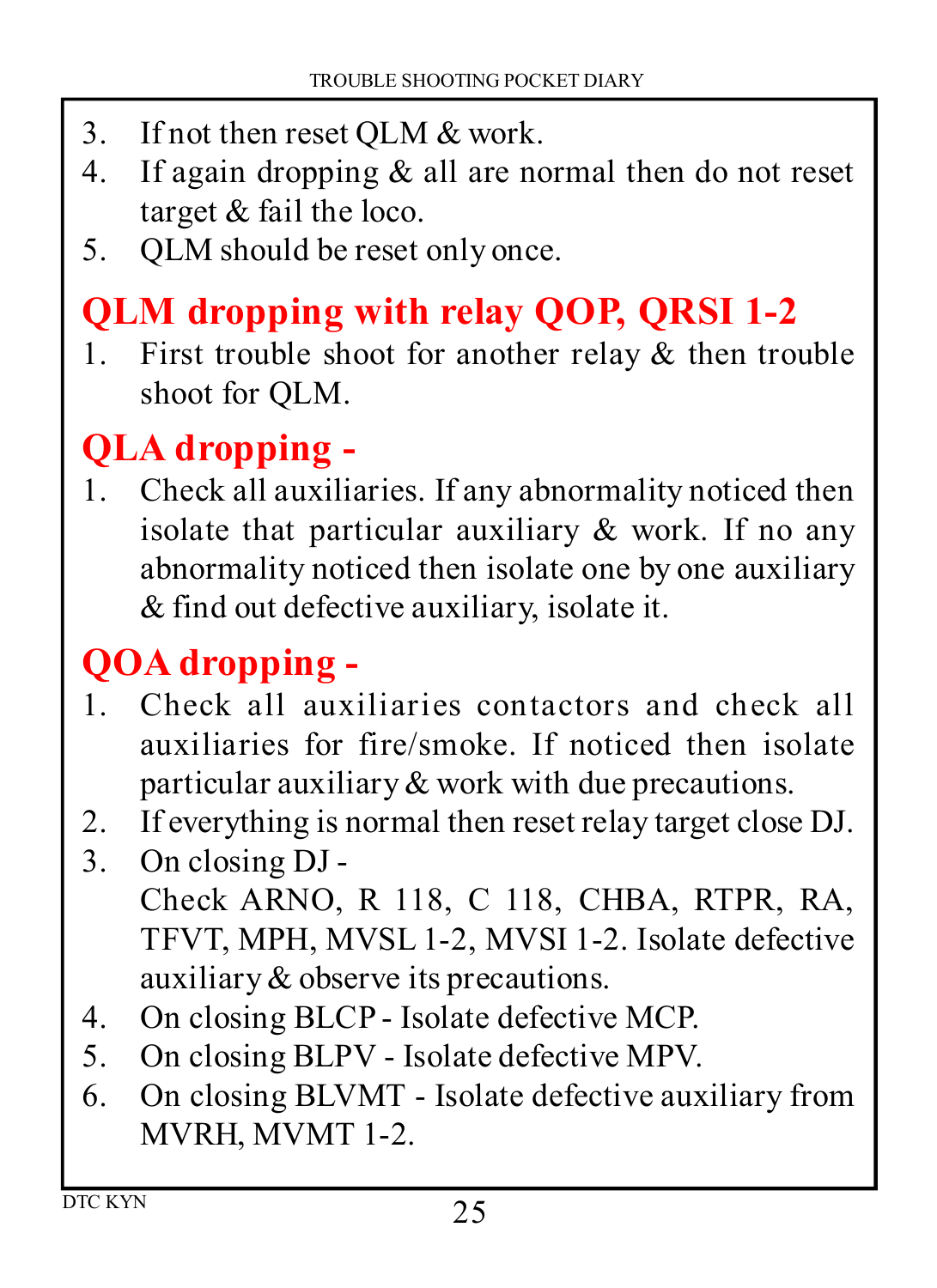Note - If QOA is not resetting or tripping without any indication or if not successful after trouble shooting then opertae HQOA to '0' and work the train. After putting HQOA to '0' still QOA is dropping then operate HOBA to 'OFF' position & try.

# **QRSI 1-2 dropping -**

- Check concern RSI, SL, SJ, REV, QD, TM. If any abnormality is found isolate it.
- 2. If nothing is found then reset  $&$  try.
- If dropping on giving high current then try by giving less current.
- If still dropping isolate TM one by one with concern HMCS 1-2 & try.
- If dropping on all positions of HMCS then isolate that particular RSI block & work with remaining 3 TM's if load & road permits.

### **QOP 1 dropping -**

- Check RSI 1, SL 1, SJ, J 1, Q 20, QD 1, TM 1, 2, 3, L 1- 2-3, RC Network. If any abnormality found then isolate that equipment & work if possible.
- 2. If no abnormality notices then reset target once  $&$  try.
- If again QOP 1 drops then isolate TM 1-2-3 one by one with the help of HMCS-1 & try.
- If QOP 1 is dropping on all positions of HMCS-1 or QOP 1 is not resetting then put HQOP-1 to 'OFF'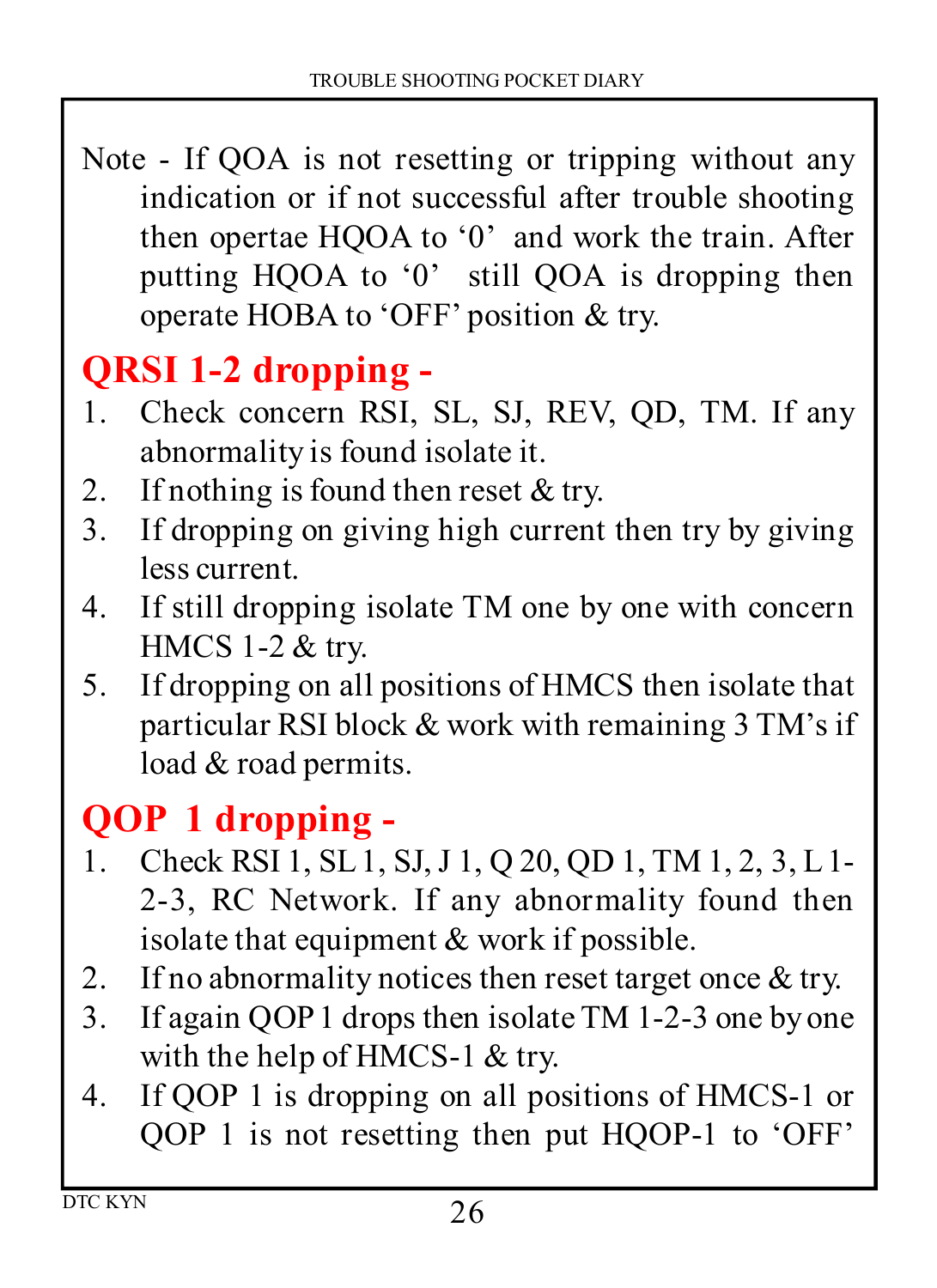position & then apply SA 9 to ON & operate 2-3 notches & check traction motors, if everything is normal then clear the section & work as per LPC instructions. If any abnormality noticed then isolate concern TM & work the train.

# **QOP 2 dropping -**

- 1. Check RSI 2, SL 2, SJ, J 2, Q 20, OD 2, TM 4, 5, 6, L 4-5-6, RC Network. If any abnormality found then isolate that equipment & work if possible.
- 2. If no abnormality notices then reset target once  $\&$  try.
- If again QOP 2 drops then isolate TM 4-5-6 one by one with the help of HMCS-2 & try.
- If QOP 2 is dropping on all positions of HMCS-2 or QOP 2 is not resetting then put HQOP-2 to 'OFF' position & then apply SA 9 to ON & operate 2-3 notches & check traction motors, if everything is normal then clear the section & work as per LPC instructions. If any abnormality noticed then isolate concern TM & work the train.

**Note - If QOP-1 or QOP-2 is dropping during dynamic** working then do not work in dynamic.

#### **LSB not extinguishing after operating MPJ to F or R -**

 Check J 1-2 position. For Cab-1, J 1-2 handle should be UP & for Cab-2, J 1-2 handle should be DN.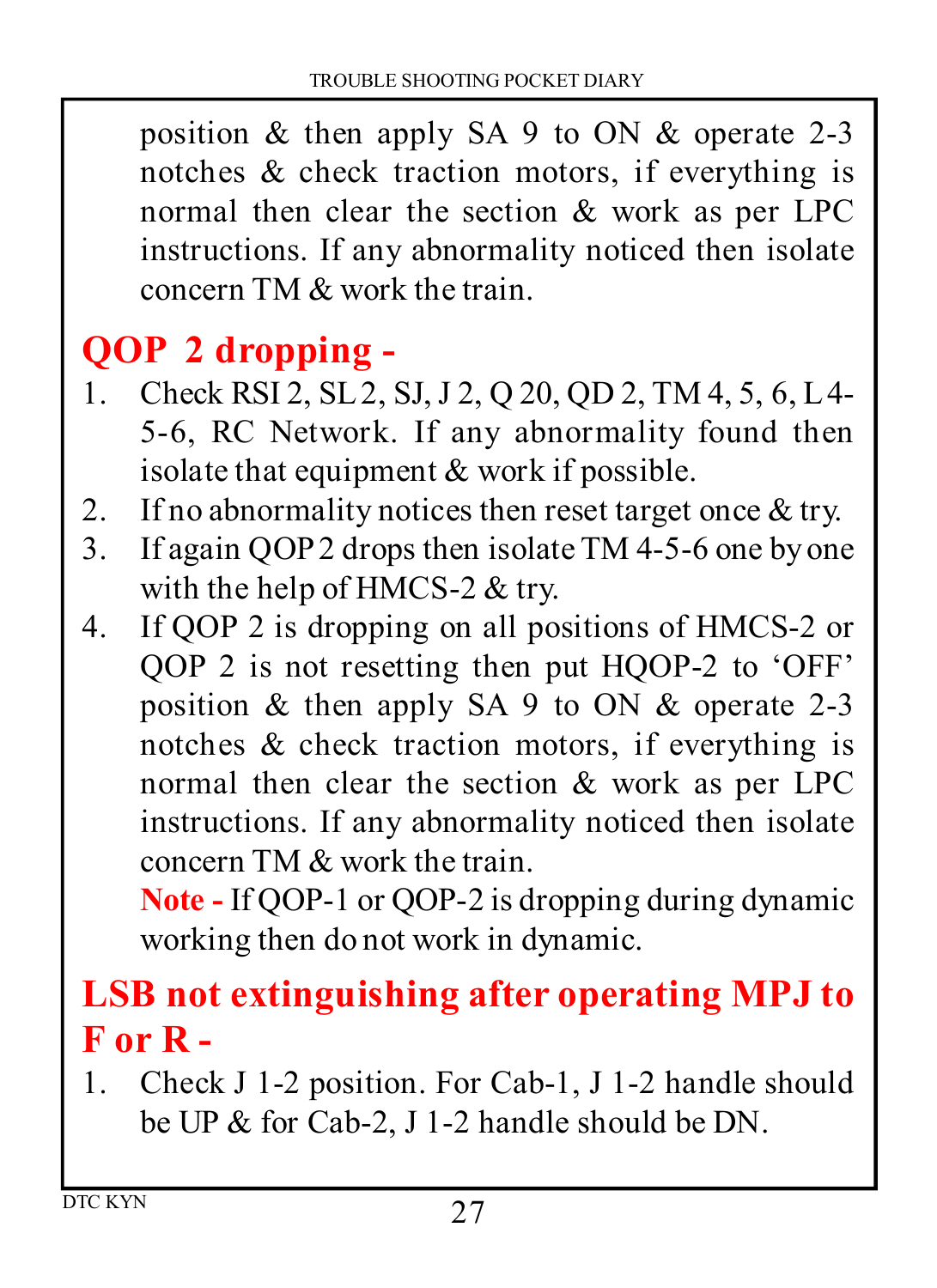- CTF 1-2-3 should be in traction i. e. in UP position.
- C 145 should be open & lamp LS 145 is extinguished.
- Wedge Q 50 in energised condition.
- 5. If still not extinguishing  $&$  notches are coming then work in same condition.

#### **SMGR is not operating by MP -**

- 1. Isolate VCD & try.
- 2. Remove CCLSA fuse & try.
- Check Q 51, Q 48, Q 52 de-energised, if not wedge them.
- Check Q 50, QRS energised, if not wedge them.
- 5. Check ZSMS, ZSMGR handle, SMGR pressure.
- 6. Try by EEC.
- 7. Try from rear cab.
- 8. Operate GR manually.

#### **After taking notch SMGR operating but ammeters not reading (Total Loss of Tractive Effort - TLTE) -**

- Check Q 50 energised, if not wedge it.
- 2. Check CTF 1-2-3 in traction (UP).
- Check HVSI 1-2, HVMT 1-2 on 'I'.
- Try by putting HVSI 1-2, HVMT 1-2 on 'III'.
- 5. Check BA frame isolating cock is open.
- Try from rear cab.
- 7. Check closing of L 1 to L 6. If not then wedge any one contactor from L  $1/L$  3/L  $4/L$  6 & try. On WAP 4 if line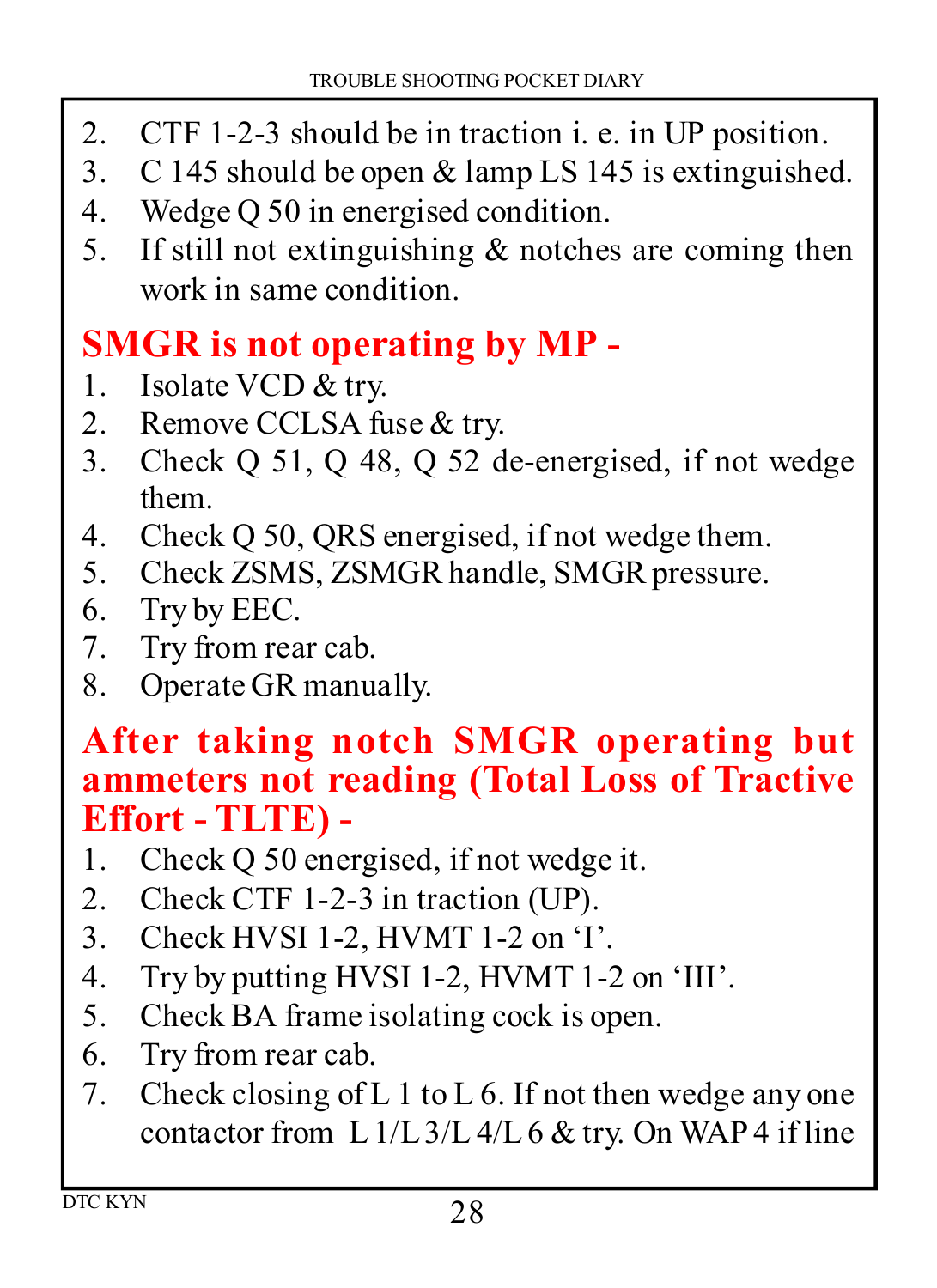contactor is wedged then wedge Q 50 also.

# **Auto regression of GR on 1st notch -**

#### **With LSP indication -**

If wheel slip takes place then try to prevent it. Check WF contactors are open & ZQWC OFF in both the cabs. Isolate TM one by one connected by QD & try.

#### **Without LSP indication -**

Check rear cab BL key is locked. Isolate VCD & try. If rear cab BL key is not locking then wedge Q 118  $\&$ work with EEC & inform LPC or operate GR manually.

#### **After taking notch fast progression is taking place of GR -**

- 1. Tap Q 52  $&$  try.
- 2. If still taking place then operate SMGR manually.

### **CCPT fuse blowing -**

- 1. Operate HOBA to 'OFF'.
- 2. If by putting HBA to ON position then disconnect IP valve terminals & try, if still ask for assisting engine.
- If by operation of BL Key then try from rear cab, if still then ask for assisting engine.
- If by operation of ZPT 'I' then try by operating it to '2'. If still then try from rear cab. If still then ask for assisting engine.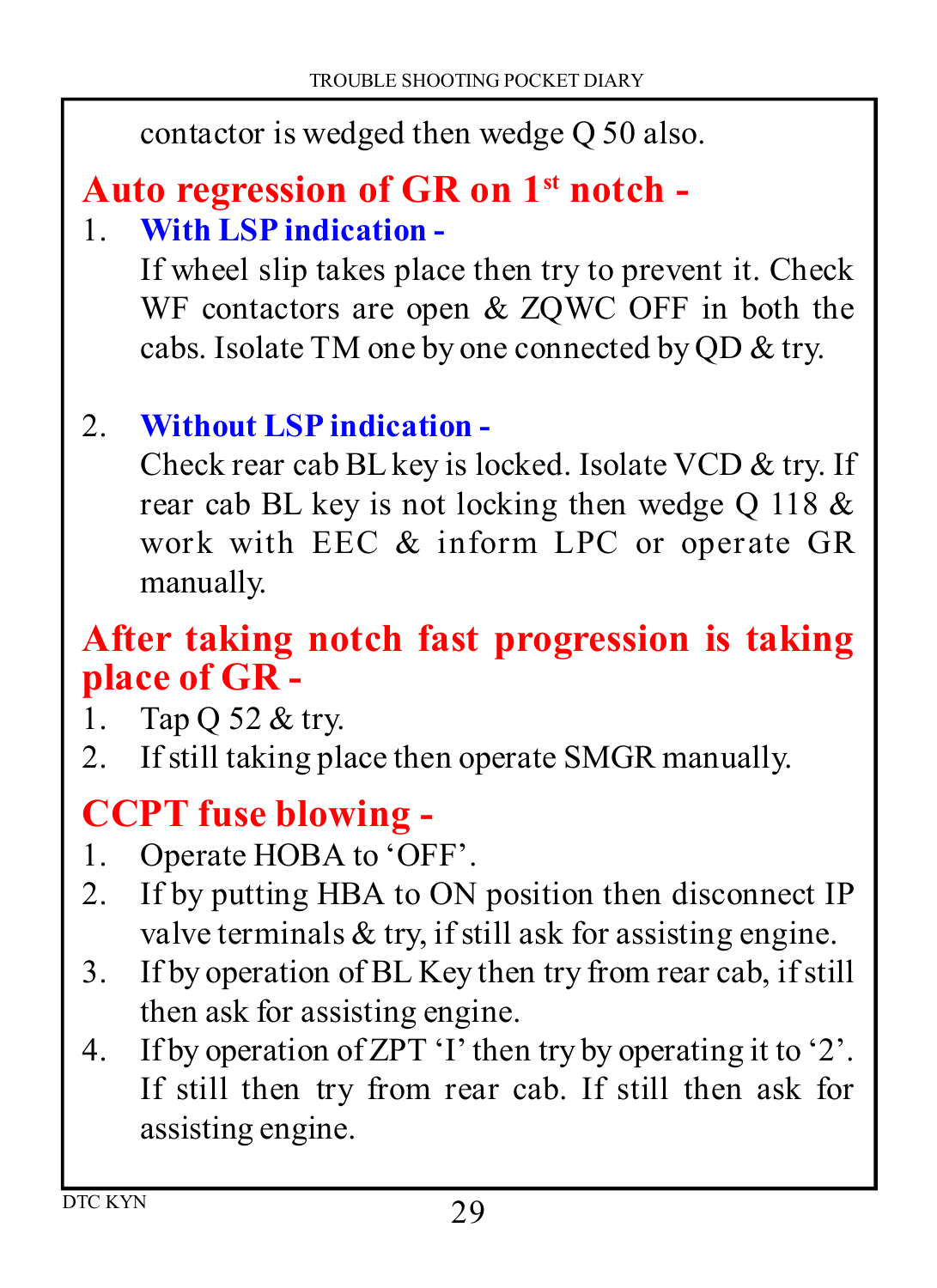- If by closing DJ then try from rear cab, if still then ask for assisting engine.
- If by operation of MPJ to FOR then try in reverse from rear cab, or try in reverse from leading cab & back train if possible.
- 7. If on  $1<sup>st</sup>$  notch or by putting MP to 'N' position then isolate defective TM or group by HMCS 1/2, HVSI 1/ 2. Operate GR manually & try.
- 8. If on  $6<sup>th</sup>$  notch then disconnect terminals of EVPHGR & work.
- If during regression then operate GR manually.
- 10. If by operating MP to P then do not work in dynamic.
- 11. If by taking WF, do not operate it.
- 12. If by pressing PVEF, do not operate it.
- 13. If by pressing ZQWC, do not operate it.
- 14. If by pressing BPSW, do not operate it.
- 15. If due to Wheel slip, then try to avoid it.
- 16. If by operating MPS, do not operate it.

#### **MR Pressure not building up -**

- 1. Check MCP are working.
- 2. Try by puttting BLCPD to 'ON'.
- If MCP is not working then start another MCP.
- If compressors are working but pressure not increasing
	- i. If MCP safety valve is blowing, if isolating cock is provided then isolate it or start another MCP.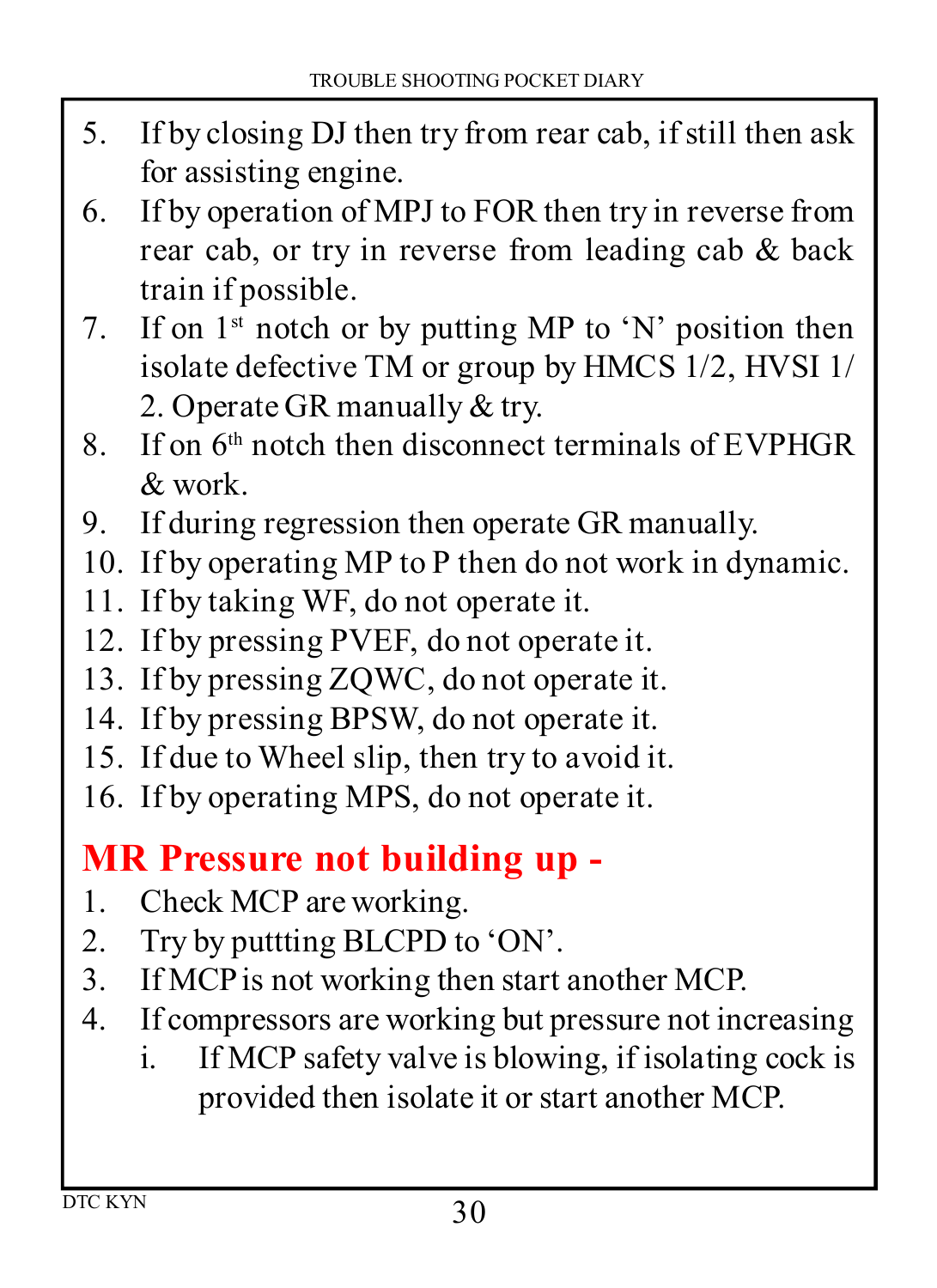- ii. If unloader valve is stuck up in open condition or leakage then close its isolating cock.
- iii. If MR drain cocks are open then close it.
- iv. If ABD valve is blowing then attend it or close its isolating cock.
- v. If MR safety valve is blowing then attend it or if isolating cock is provided on it then closed it.
- vi. Bypass air drier pneumatically through cocks.  $(A \& B)$ B cock closed and C cock open)
- vii. Try by isolating one by one VEPT.
- viii. Check leakages on load.
- ix. If still pressure not increasing then try by starting three compressors.

### **Loco Brakes not applying -**

- 1. Check MR pressure is 8.0 to 9.5 kg/cm<sup>2</sup>.
- 2. Check SA 9 cut out cocks are open in driving cab and closed in non driving cab.
- Operate MU 2B 2-3 times & keep it on Lead.
- Check both bogie cut out cocks (bogie isolating cock) are open.
- 5. Tap C 2 relay valve.
- MR equalising angle cocks should be closed.
- If SA 9 valve is defective then apply proportionate (conjuction) brakes.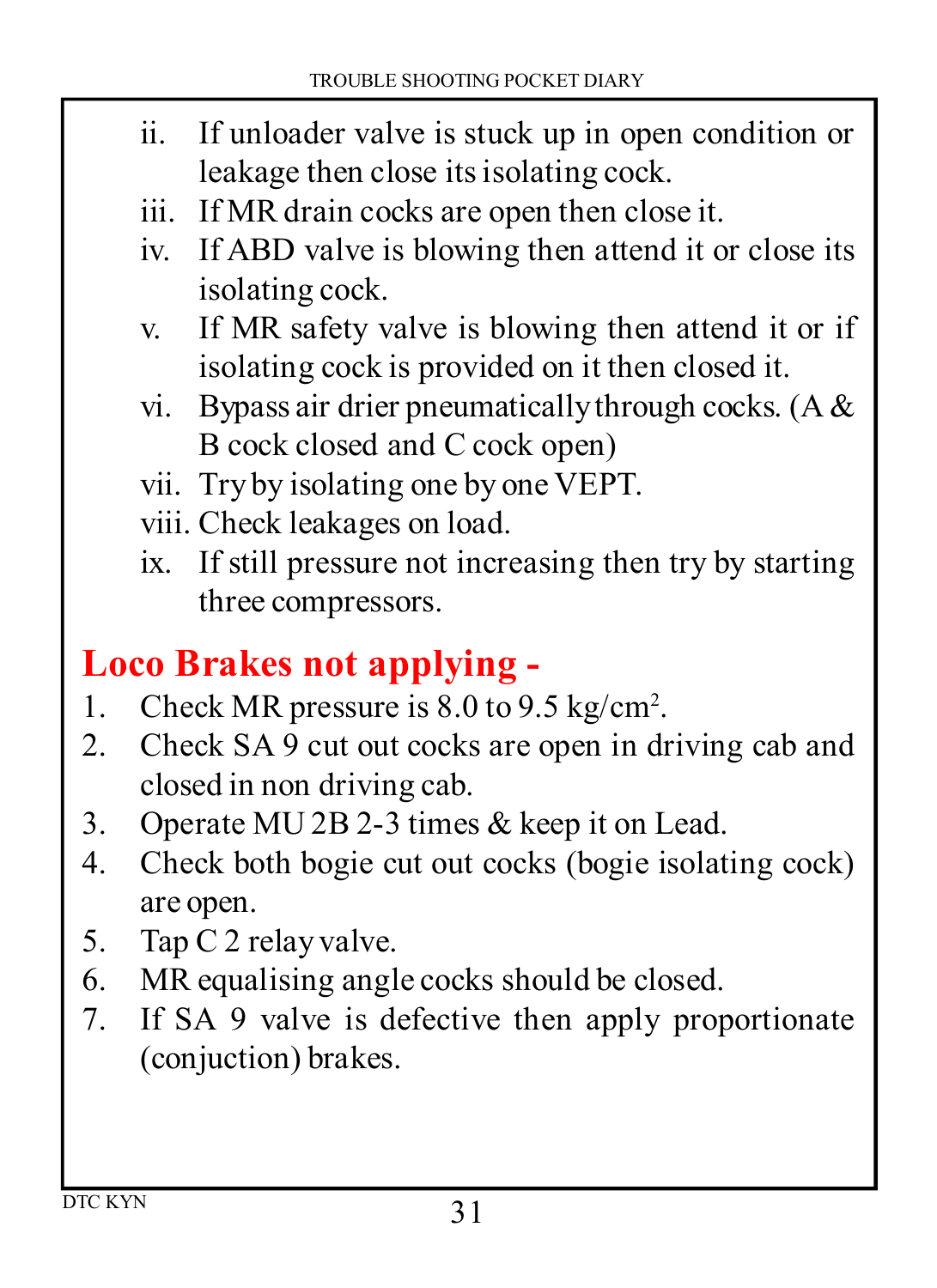#### **Loco Brakes Not Releasing -**

- While changing cab keep SA 9 on apply position & check brakes are applying. Then close both isolating cocks in that cab.
- 2. Keep SA 9 on apply position in another cab  $\&$  open isolating cocks of that cab, now keep SA 9 to release position & check brakes are released.
- 3. Check BP pressure is  $5.0 \text{ kg/cm}^2$ .
- Tap SA 9 valve.
- 5. Tap C 2 relay valve.
- Operate MU 2B 2-3 times & keep it on Lead.
- 7. Isolate distributor valve  $\&$  release loco brakes by releaser spindle.
- If still loco brakes are not releasing then close bogie brake isolating cocks. Do not forget to open cocks after releasing brakes.
- Check by opening both end BC equalising cocks.
- If still loco brakes are not releasing then close MR 4 cock and release SA 9 by operating it for 4-5 times  $\&$ now tap C 2 relay valve. Again open MR 4 cock & release SA 9.
- If any one brake cylinder is not releasing then take out its pressure by loosing its nut or dummy it.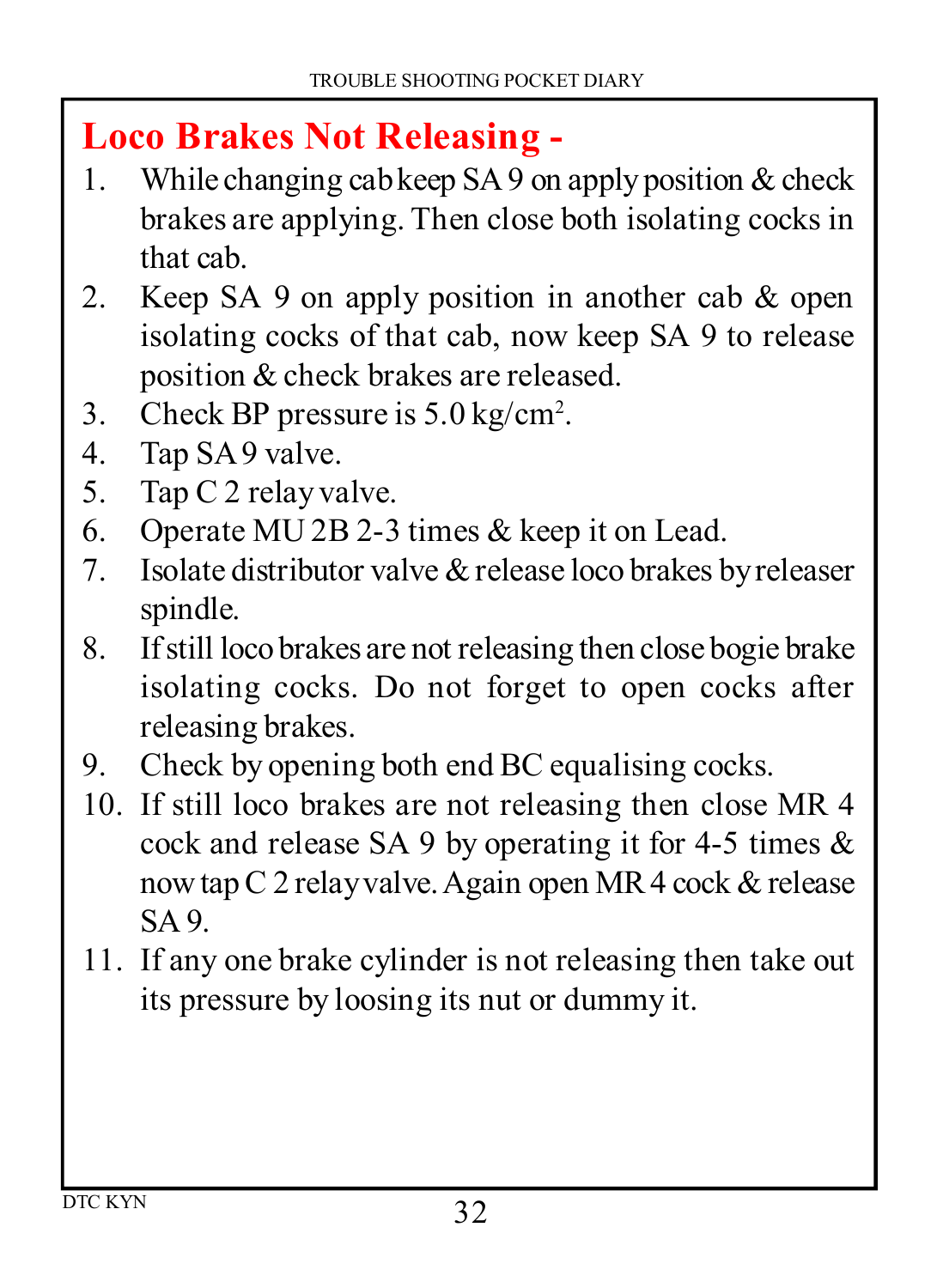#### **BP Pressure not creating -**

- Check MR 4 isolating cock is open, MR pressure should be 9.5 kg/cm<sup>2</sup> , both end MR & BP angle cock should be closed.
- 2. Check A 9 cocks are open in driving cab  $&$  closed in rear cab.
- 3. Adjust BP pressure to 5.0 kg/cm<sup>2</sup> by A 9 pressure adjusting cock.
- Operate MU 2B 2-3 times & keep it on Lead.
- 5. Check L  $&$  T (BP) cock is open.
- Tap Addl C 2 relay valve if it is stuck up.
- If there is any leakage in BP pipe then attend it.
- Check IP & E 3W valve cocks. If leakage is from E 3W valve then close its isolating cock.
- Close BP angle cock between loco & load and check BP pressure. If BP pressure is increasing it means defect is on load. Check angle cocks are open in between coaches/ wagons and hose pipes are coupled correctly & check there is no any leakage in BP.

#### **FP Pressure not creating -**

- Check feed valve isolating cock is open.
- 2. Check MR & BP pressure is normal.
- Operate feed valve isolating cock 2-3 times and tap 6 kg/cm<sup>2</sup>feed valve.
- Check leakages in loco FP angle cock.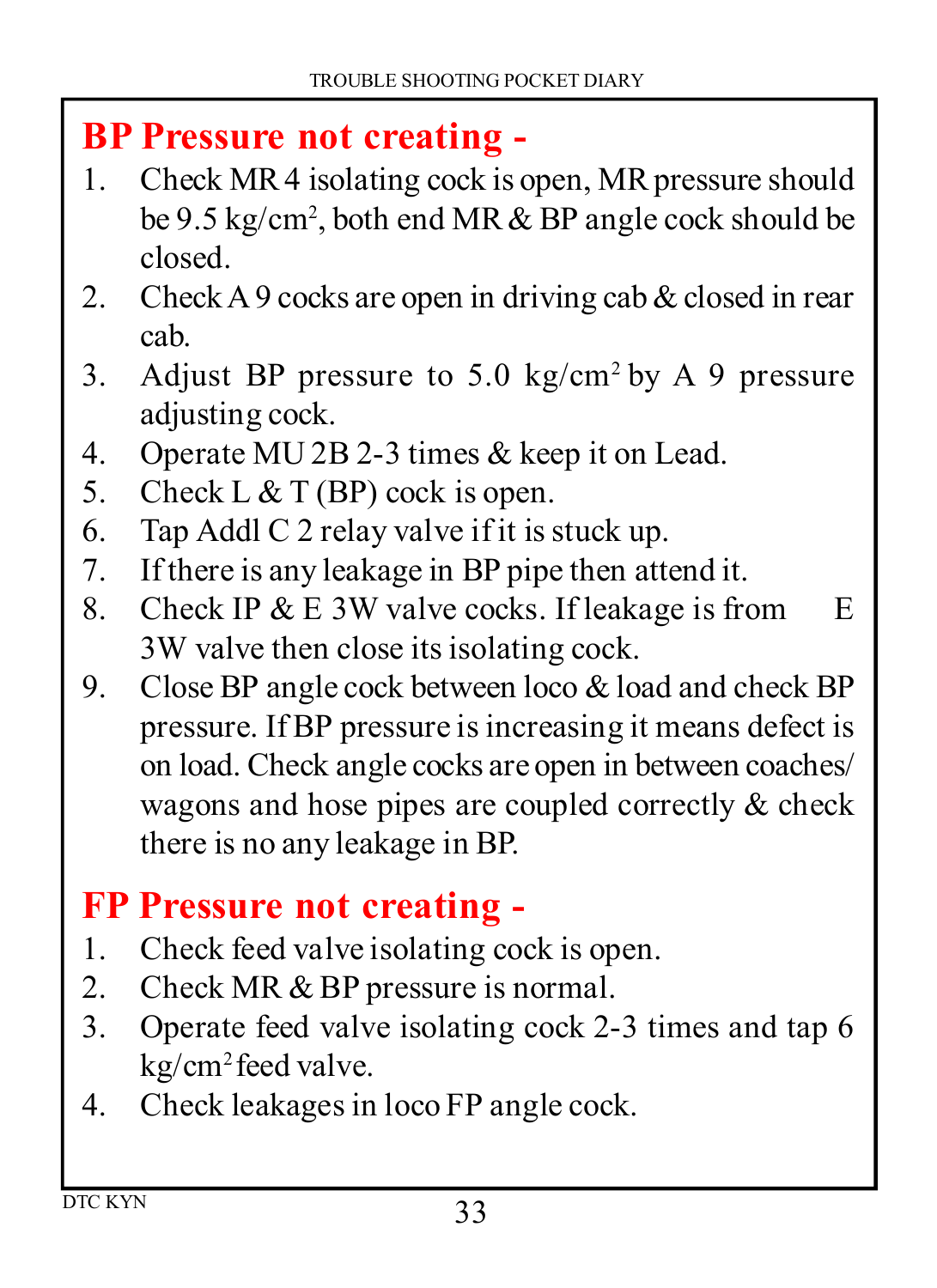- 5. If any dead loco is coupled in rear then check both cocks of 6 kg/cm<sup>2</sup>C2N feed valve are closed on dead loco.
- 6. Check leakages in FP pipe of train.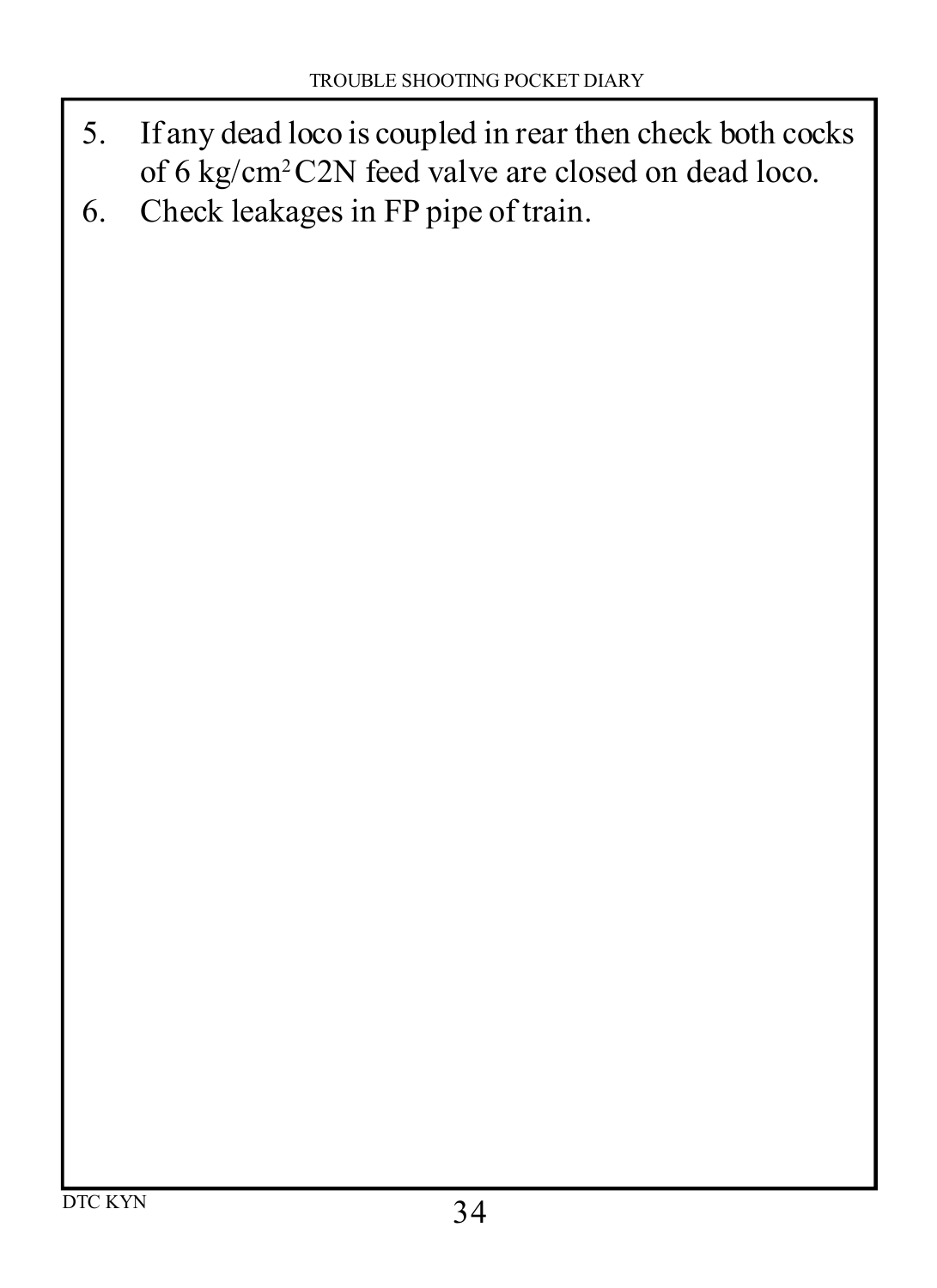# **WAG 5/WAG 7/WAM 4(6P) WAP 1/WAP 4**

# **Static Converter Loco**

#### **SI Unit not working -**

1. Check CCINV  $& CCA$ , if blown replace it, operate HOBA to 'OFF', check DJ is closed.

#### **SI Unit is not working after putting BLVMT to ON**

- 1. Check CCA, if blown replace it, operate HOBA to 'OFF'.
- Check relay QVSM energised or wedge it in energised condition. If wedged then operate BLVMT to ON before closing DJ.

Note - On microprocessor loco relay QSVM is not provided.

 If Input Volt Out of Range LED is illumnating then contact LPC regarding OHE supply.

#### **Compressors not working -**

- Check LSCHBA is extginguished. If illuminating then check relay QCON is energised or wedge it in energised condition. If QCON is wedged then wedge Q 118 also.
- 2. If LSCHBA is extinguished then check relay QTD 101 is energised or wedge it in energised condition. If relay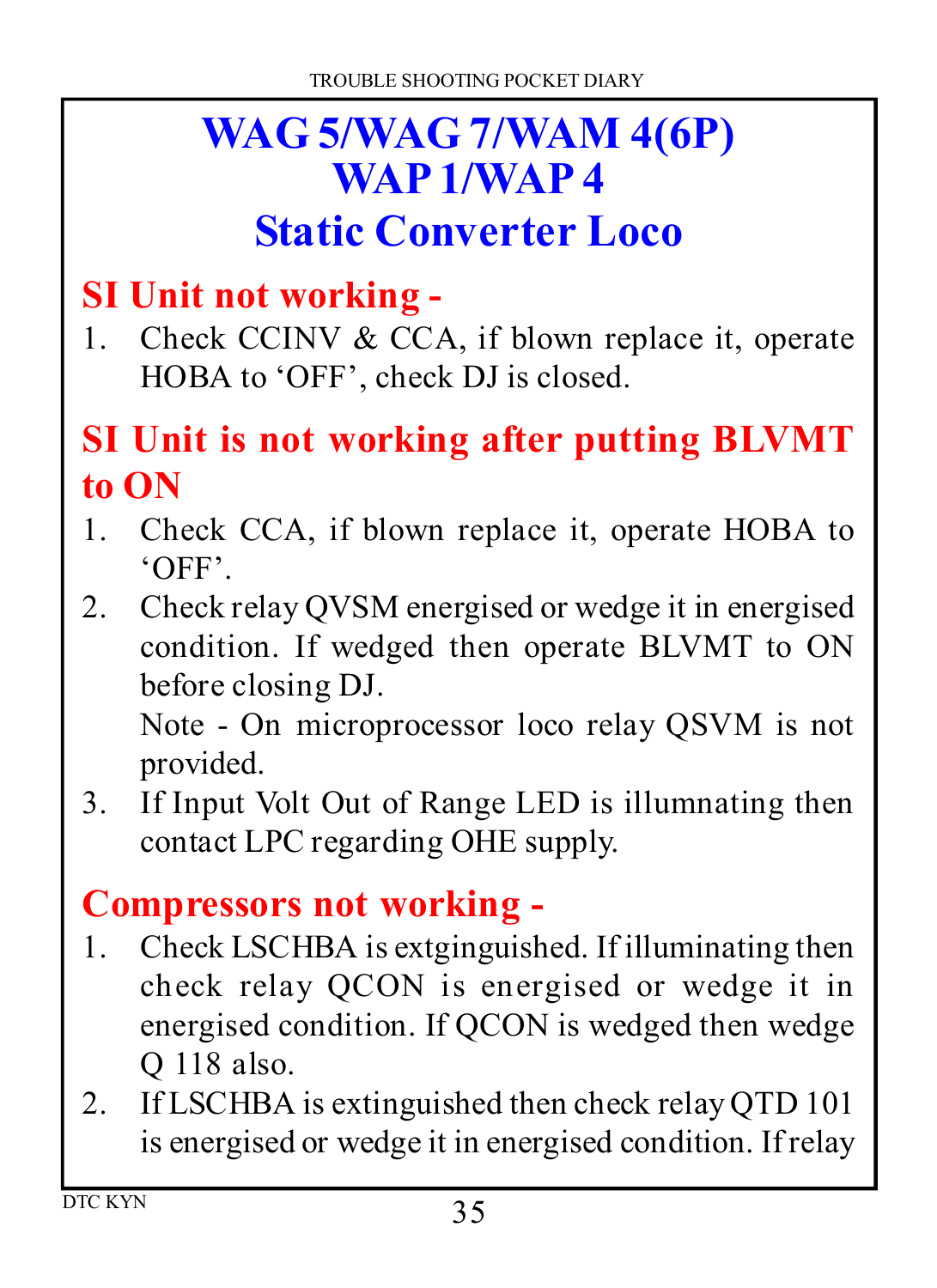QTD 101 is wedged operate BLCP to ON after 20 seconds of DJ closing.

Note - On microprocessor loco relay QCON, QTD 101 are not provided.

### **Blowers not working after putting BLVMT to ON position -**

- Check HVMT 1-2, HVRH are on 'I' or 'III' position.
- Wedge C 105, C 106, C 107 & put BLVMT to OFF position.

#### **ICDJ or DJ Tripping -**

- 1. Check OSIT & LSSIT. If OSIT is de-energised  $\&$ LSSIT is also not illuminating it means there is no any fault in SI unit. Trouble shoot as per normal loco.
- 2. If OSIT is energised  $& LSST$  is illuminating it means fault is in SI unit or in any auxiliary.
- Firstly check Internal fault or External Fault LED is illuminating on SI unit.
- Press reset button provided on SI unit to deenergise relay QSIT or operate HBA to '0' then again to 'I'.
- If Internal Fault LED is illuminating then operate HBA to '0', wait for 5 minutes & operate HBA to 'I' & try. Press ELD Bypass button provided on SI unit & check ELD Bypass LED is illuminating, After that operate HSIV to '0' position, if successful then clear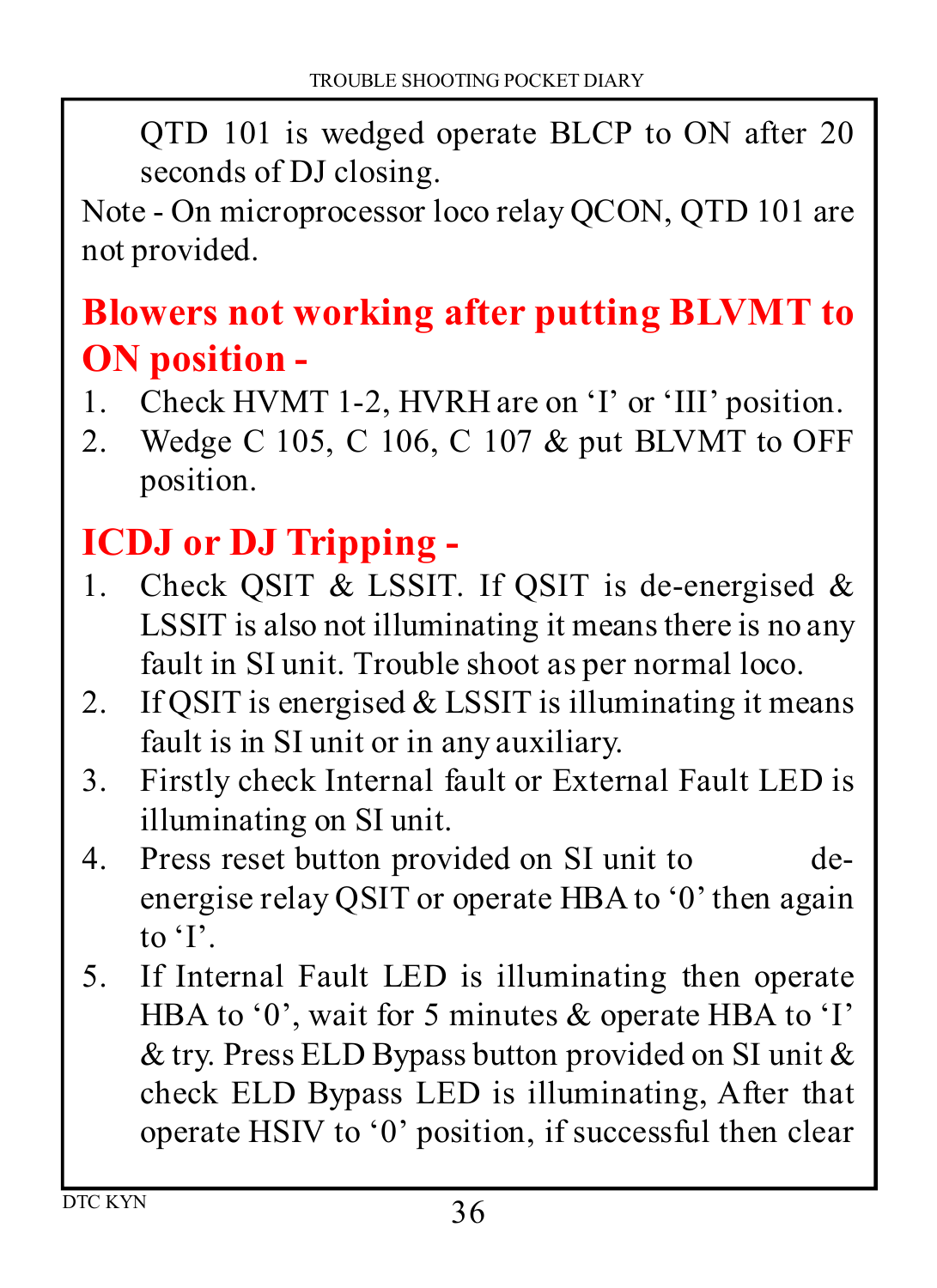the section with due precautions within 45 minutes. If not successful then ask for assisting engine.

- If External Fault LED is illuminating then put HRAVT to '0' & close DJ. If successful then work. Cab heater, Cab fan, Notch repeater will not work.
- Locos where AC unit is provided in cab, by putting HRAVT to '0' AC unit is also isolated and also switch OFF 3 phase MCB provided on TB panel.
- Put HRAVT to '0' and close DJ. If not successful then operate HPH, HVSL 1-2, HVSI 1-2, HVMT 1-2, HVRH to '0' , Press reset button provided on SI unit or operate HBA to '0' then again to 'I' to de-energise relay QSIT and close DJ.
	- i. If DJ is not tripping it means fault is on SI unit output load. At this time switch ON auxiliaries one by one & wait for 20 seconds, if DJ is tripping by any one auxiliary then operate that switch to '0' & remaining switches to 'I' position and work with due precautions.
	- ii. If DJ is tripping then put all auxiliaries switches to normal. Press ELD Bypass button provided on SI unit & check ELD Bypass LED is illuminating, After that operate HSIV to '0' position, if successful then clear the section with due precautions within 45 minutes.

Note - During trouble shooting if HBA has to be made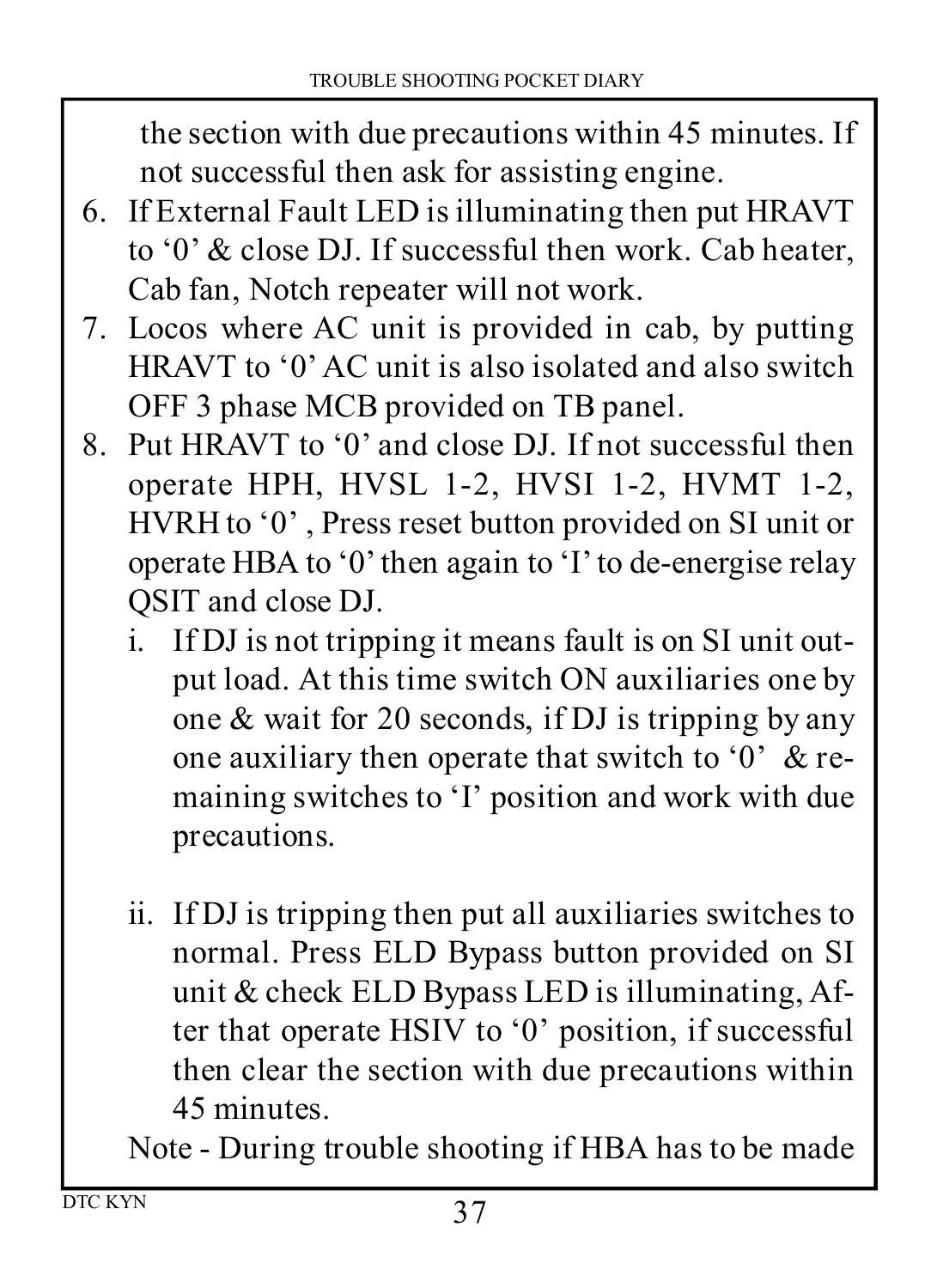OFF then before switching OFF HBA close IP valve & E3W valve cocks to avoid dropping of BP pressure and open above mentioned cocks after completion of trouble shooting.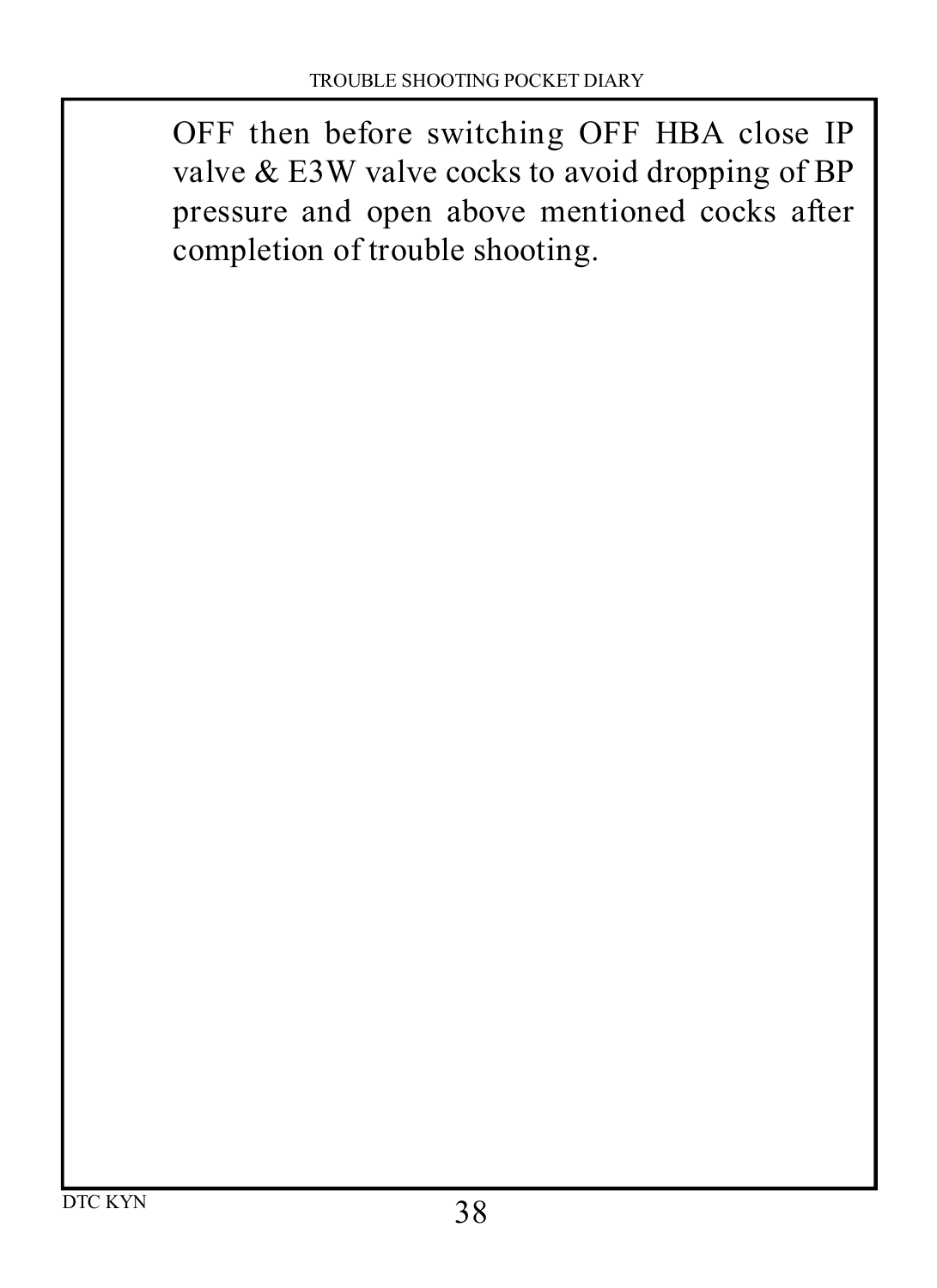# **WAG 5/WAG 7/WAM 4(6P) WAP 1/WAP 4 Micro Processor Loco (FDCS Loco)**

On Micro Processor loco if any fault takes place it will be displayed on the display unit & buzzer will sound. In this condition note down the message & press Acknowledge button.

If any fault comes on loco  $\&$  trouble shooting is done as per the fault message but still not successful then before asking assisting engine -

- 1. Operate HOBA to 'OFF' & try.
- 2. Put HBA to 'OFF' for 5 minutes & try.

# **DJ not closing -**

 BA voltage, ER pressure, CCBA, CCPT/CCCPU, GR '0', BP2DJ, C118, Rear cab, HOBA, HQOA & HQOP 1-2, HBA to 'OFF' for 5 minutes & try.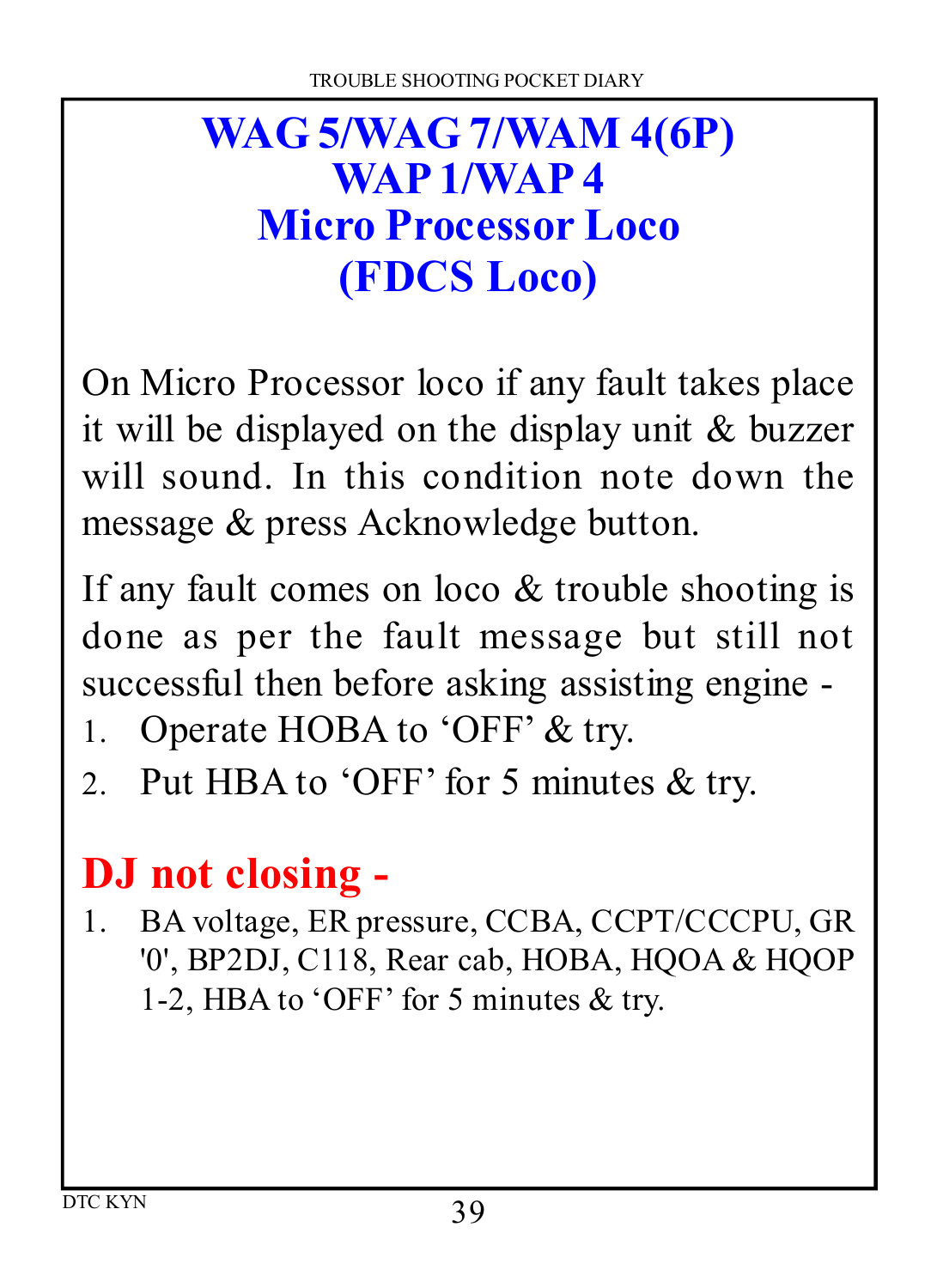**Auto Regression -**

- **Auto regression through RGEB** 
	- i. Check BP pressure is  $5 \text{ kg/cm}^2$ .

#### **Auto regression through QD -**

- i. If comes due to defect in TM, then isolate TM respective to QD 1/2 through HMCS 1/2 & try.
- ii. If comes due to wheel slip then press BPQD or operate HPAR/HQ 51 to 'I' or '0'.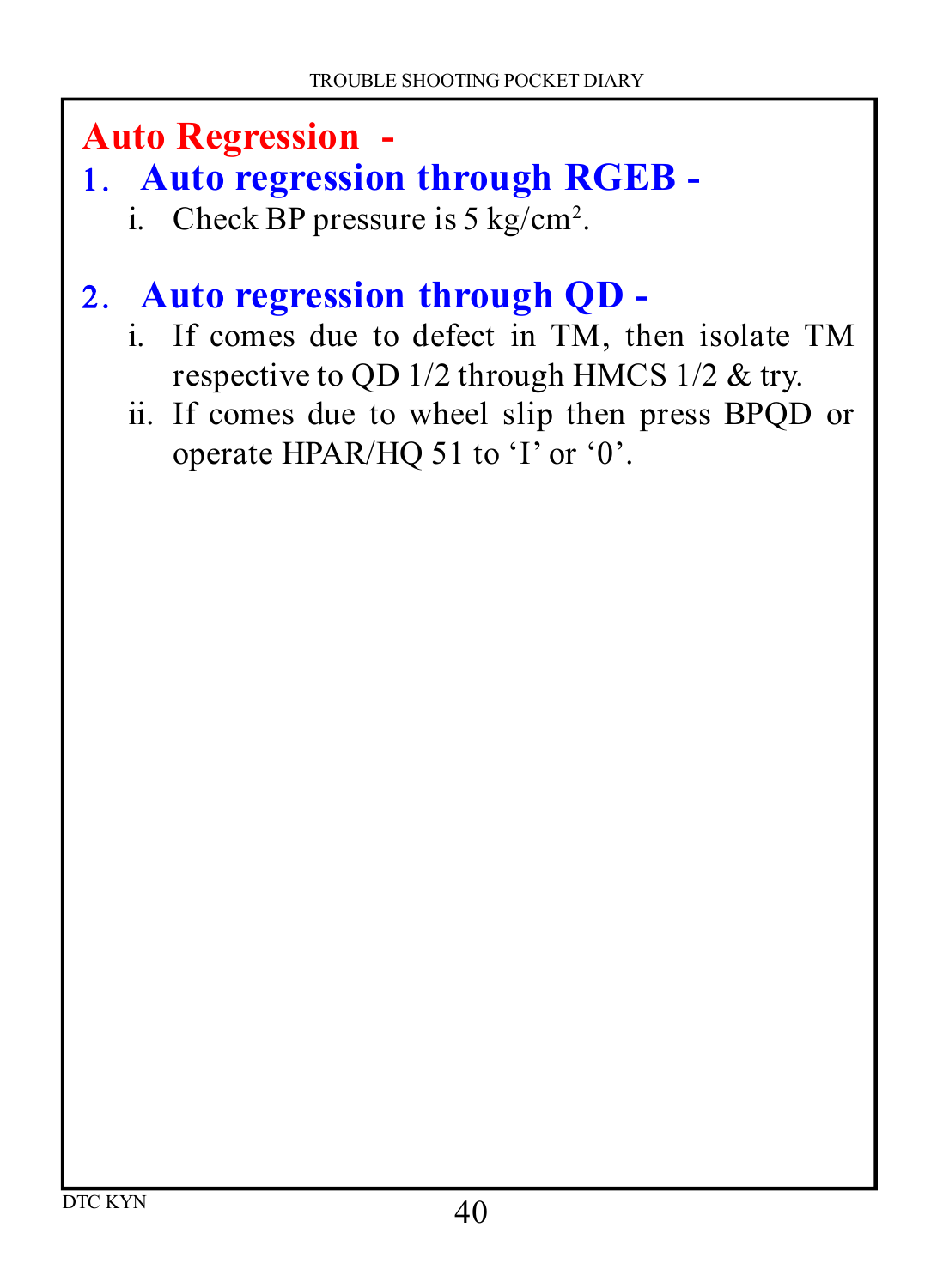# **WAP 5/WAP 7/ WAG 9/WAG 9H LOCO**

#### **Procedure to switch off control electronics**

Stop train, Open VCB, Lower panto, BL key 'D' to 'OFF', then 'OFF' to 'C' & check DDS screen is OFF, then again operate BL key 'C' to 'OFF'.

#### **Releasing of Vigilance penalty brakes -**

Operate A 9 to emergency after stopping the train, put SA 9 to apply & throttle to '0'. On WAP 5/7 loco wait for 2 minutes & on WAG 9 loco wait for 3 minutes, press BPVR, press PVCD & release, acknowledge fault by pressing BPFA. Operate A 9 to RUN position & start train after creating BP/MR pressure.

#### **Vigilance unit defective -**

Throttle to '0', open VCB, lower panto, CE OFF, operate 237.1 to '0' on SB-1 panel, CE ON, press BPFA, inform LPC & work with normal traction.

#### **Throttle or Angle transmitter defective -**

Clear the section in coasting, open VCB, lower panto, CE OFF, operate 152 switch to 'I' on SB-1 panel, CE ON, press BPFA & start traction in failure mode.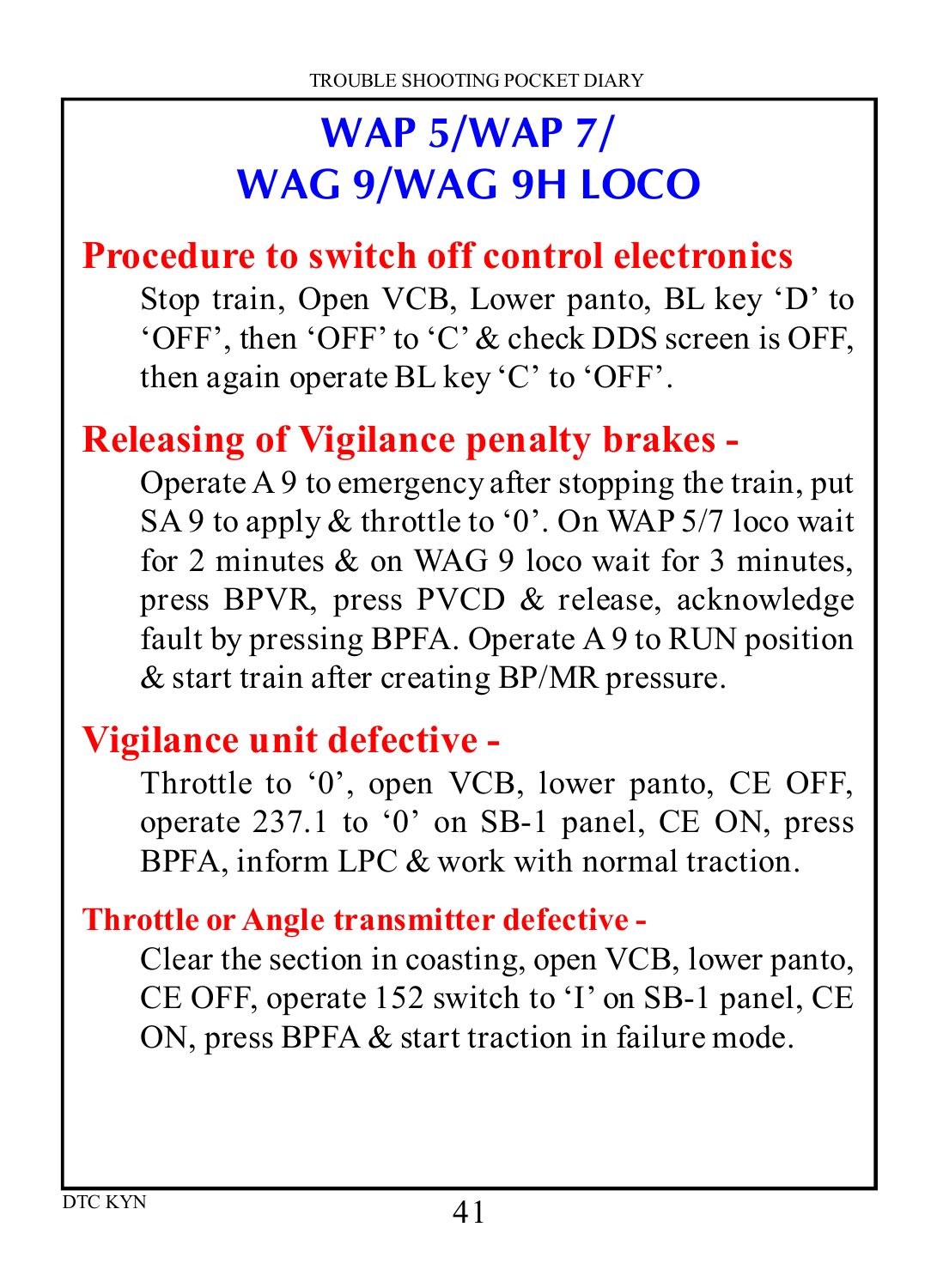#### **Isolation of traction bogie -**

- If train is in running condition then bring throttle to '0', open VCB check 550 node, isolate required bogie through 154 switch on SB-1 panel, bogie will isolate after 10 seconds.
- 2. If train is in stationary condition then bring throttle to '0' & check 590 node comes, then isolate required bogie through 154 switch on SB-1 panel, bogie will isolate after 10 seconds.

**Note -** If not then try by switching OFF CE.

#### **CE temperature above 70<sup>0</sup> , LSCE illuminating -**

- If possible clear the section in coasting.
- 2. open VCB, lower panto, CE OFF, BL key OFF to C, raise panto, close VCB.
- After extinguishing LSCE, open VCB, lower panto, BL key C to OFF, OFF to D & energise the loco.

#### **Isolation of one or two bogie -**

Try by switching OFF & ON CE.

#### **Isolation of one Aux converter -**

Try by switching OFF & ON CE.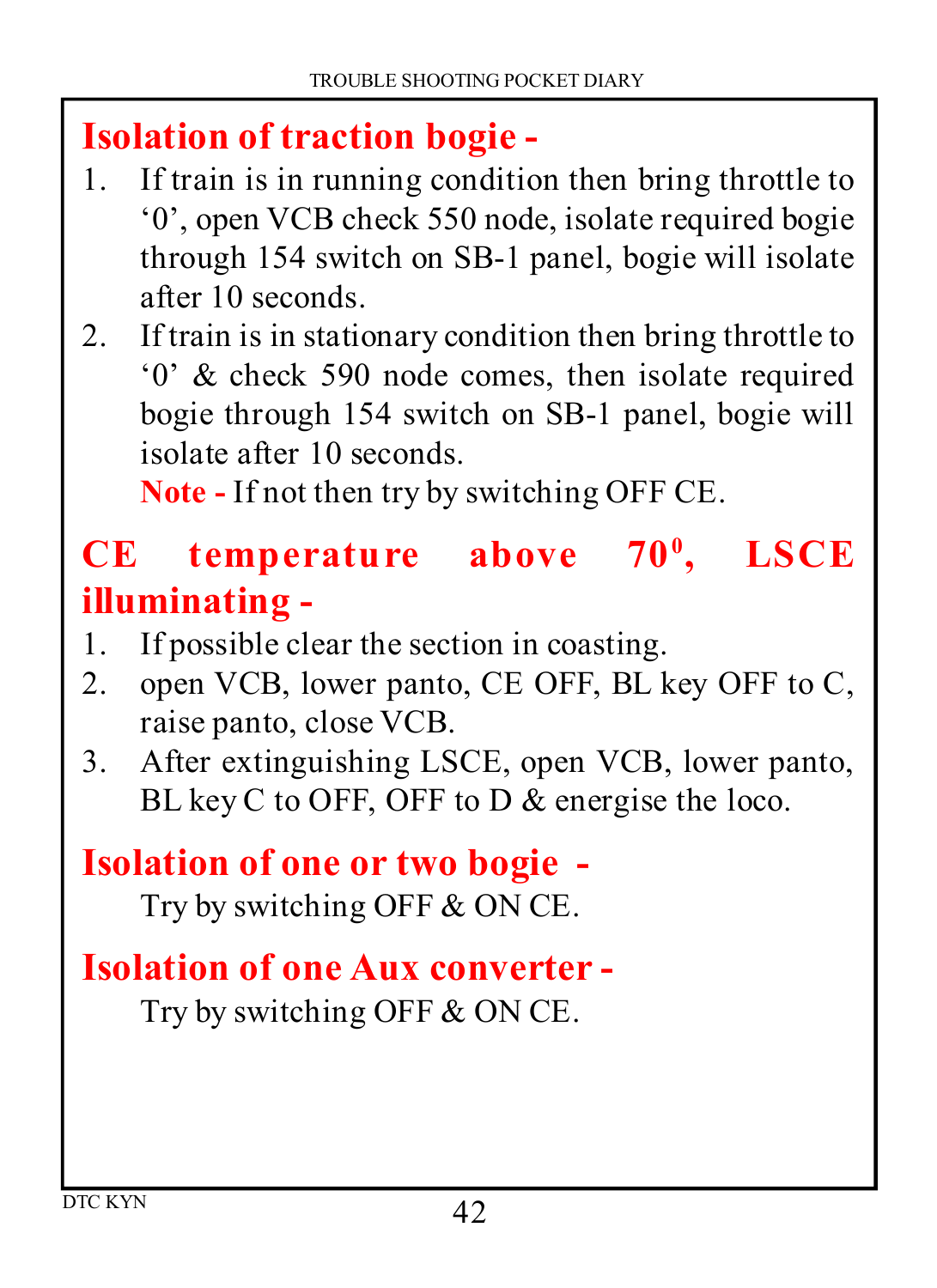### **MCB tripped in HB 1 or HB 2 -**

Open VCB, reset MCB, press BPFA, close VCB & check working of concern equipment.

#### **MCB tripped in SB 1 or SB 2 -**

Open VCB, lower panto, CE OFF, reset MCB.

#### **Main Power Catenary Voltage Out Of Limit (F0104P1) -**

- Bring throttle to '0', check 'U' meter, if U meter shows voltage then check the range. If U meter shows '0' then arcing (chattering) of panto with OHE, if there is no arcing (chattering) it means there is no OHE supply, contact LPC.
- 2. If arcing (chattering) takes place then check 2 amp PT fuse on SB-1 panel, if blown replace it.
- 3. Try by switching OFF  $&$  ON CE, change panto or cab & try, isolate SR 1 (127.1/1) or SR 2 (127.1/2) & try. If still not successful then ask for assisting engine.

#### **MR pressure not increasing -**

Check both MCP are working, press BLCP to MAN & try, check MCB 47.1/1, 47.1/2 if blown then reset them & press BPFA, check MR drain cock, bypass air drier, check leakage on unloader valve (above BA Box No. 2) if found then isolate it, tap EP 26.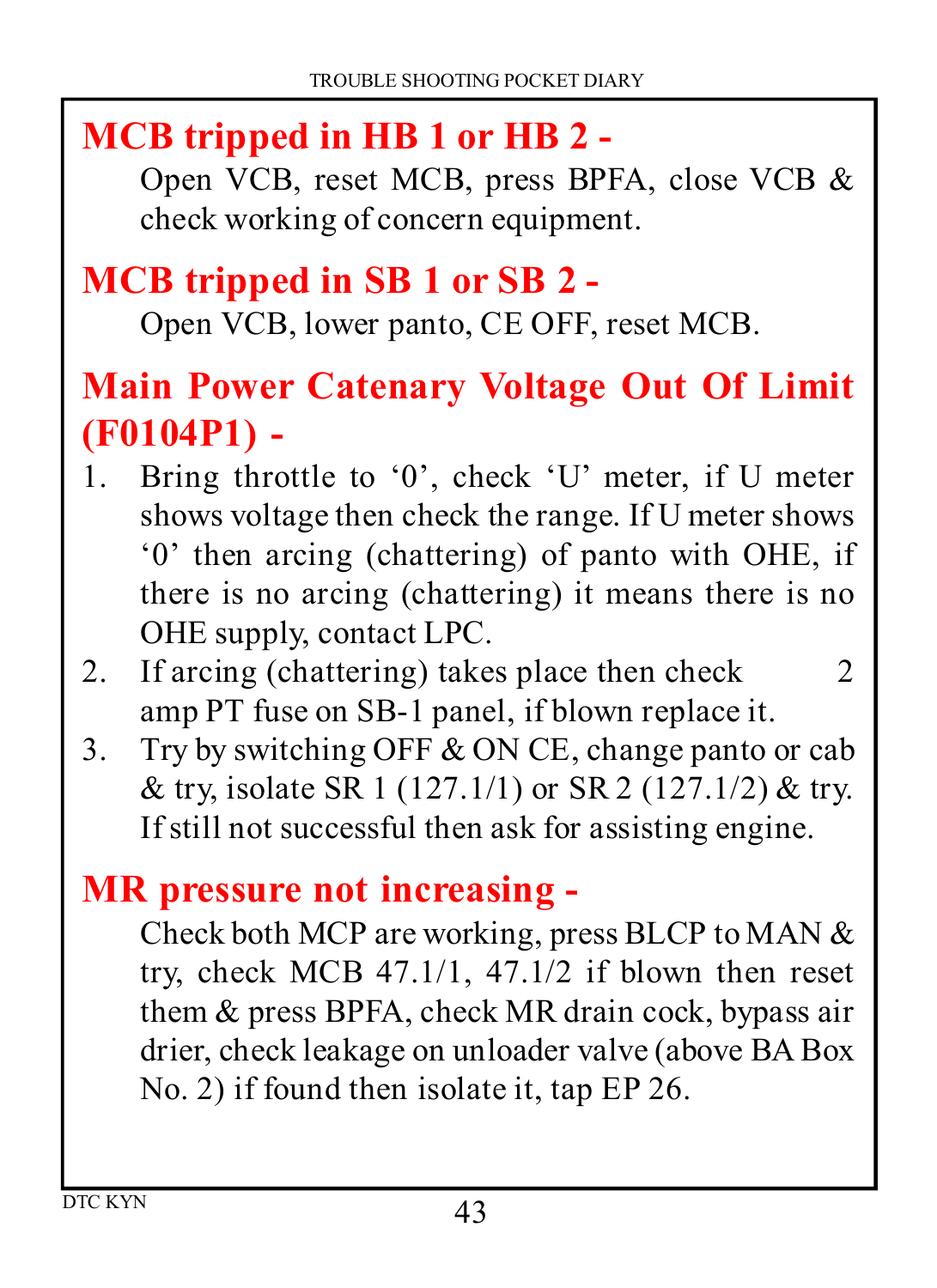#### **BP pressure not increasing -**

Check cock No. 70 & 74 are open, operate ZBAN to ON & OFF, check RS flap valve is closed, check rear A 9 handle in neutral, tap EP 16.

#### **Resetting of Emergency stop push button**

Bring throttle to '0', MPJ to '0', operate stop push button in the direction of arrow provided on it, it will come out, press BPFA, raise panto, close VCB, start normal traction after creating BP pressure.

#### **Indication of Fire or Smoke -**

Buzzer will sound, open VCB, lower panto, stop train, CE OFF, check machine room, switch on flasher, if fire or smoke is noticed then extinguished with the help of fire extinguisher, press reset button provided on fire detection unit (FDU) in SB-2 panel.

#### **Parking Brake not applied -**

Press BPPB, press left side apply button of solenoid valve or apply wooden wedges.

#### **Parking Brakes not releasing -**

Press BPPB, press right side release button of solenoid valve or release manually wheel no. 2, 6, 7, 11 on WAG 9 loco and wheel no. 1, 4, 5, 8 on WAP 5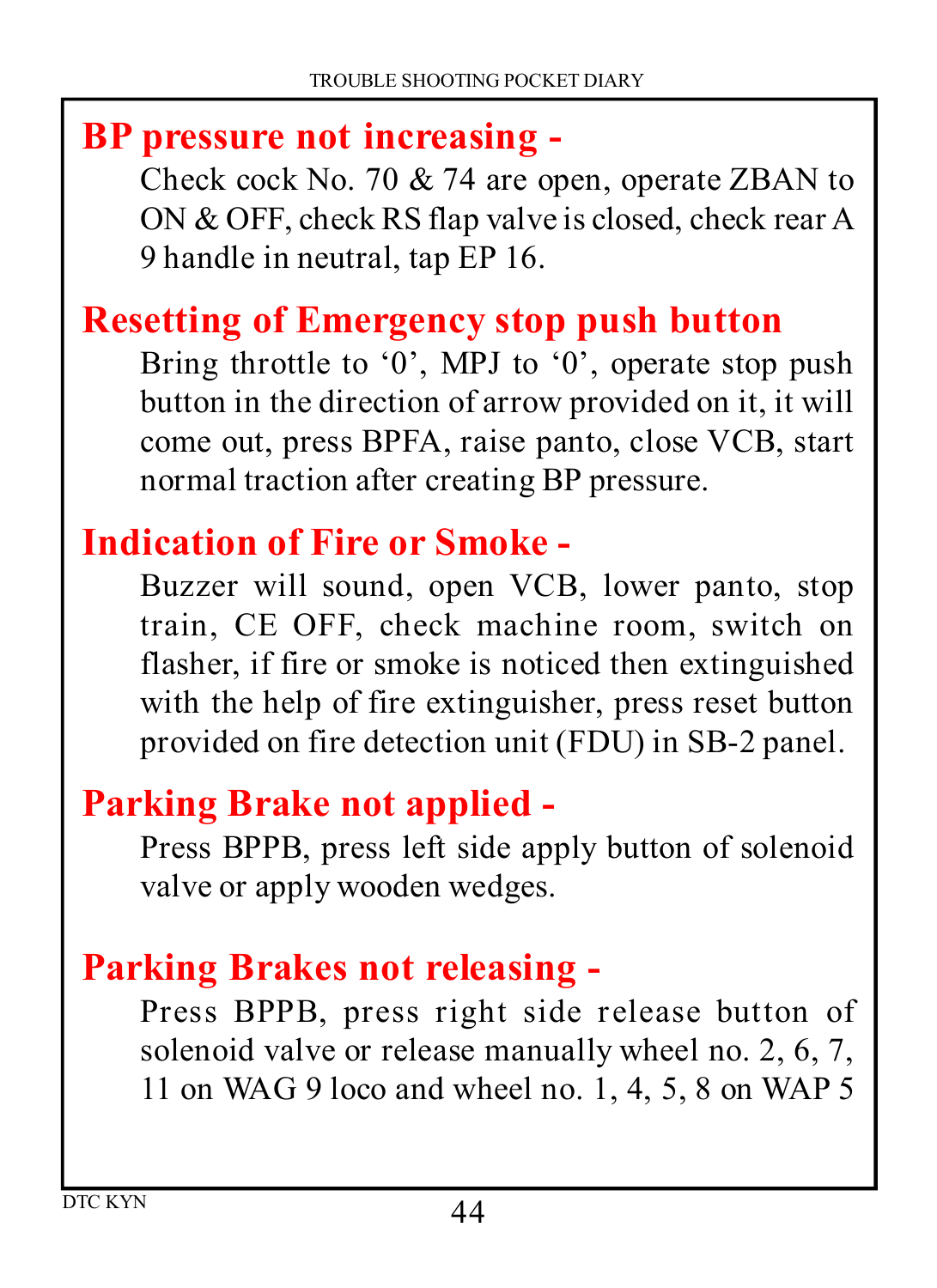loco. While releasing parking brakes manually loco brakes should be released.

#### **Dead Loco Movement -**

Open VCB, lower panto, CE OFF, remove BL key & A 9, couple dead loco, connect BP/FP, press solenoid valve apply button & lock it, release SA 9, open cock no. 47, close cock no. 70, 74 & 136, release C 3W, drain MR 1-2, switch OFF 112.1, release parking brakes manually on wheel no. 2, 6, 7, 11 on WAG 9 loco and on wheel no. 1, 4, 5, 8 on WAP 5 loco.

#### **Earth Fault in Aux winding circuit (F0103P2)**

### **(Aux Conv 1, 2 & Main Power OFF)**

- 1. Check MCB  $59.1/1$  or  $59.1/2$ , if not tripped then isolate one OCB at a time & try. If successful then isolate respective bogie.
- 2. Check MCB 59.1/1 or 59.1/2, if tripped then do not reset it, isolate respective bogie through 154 switch & work with one bogie.

**-**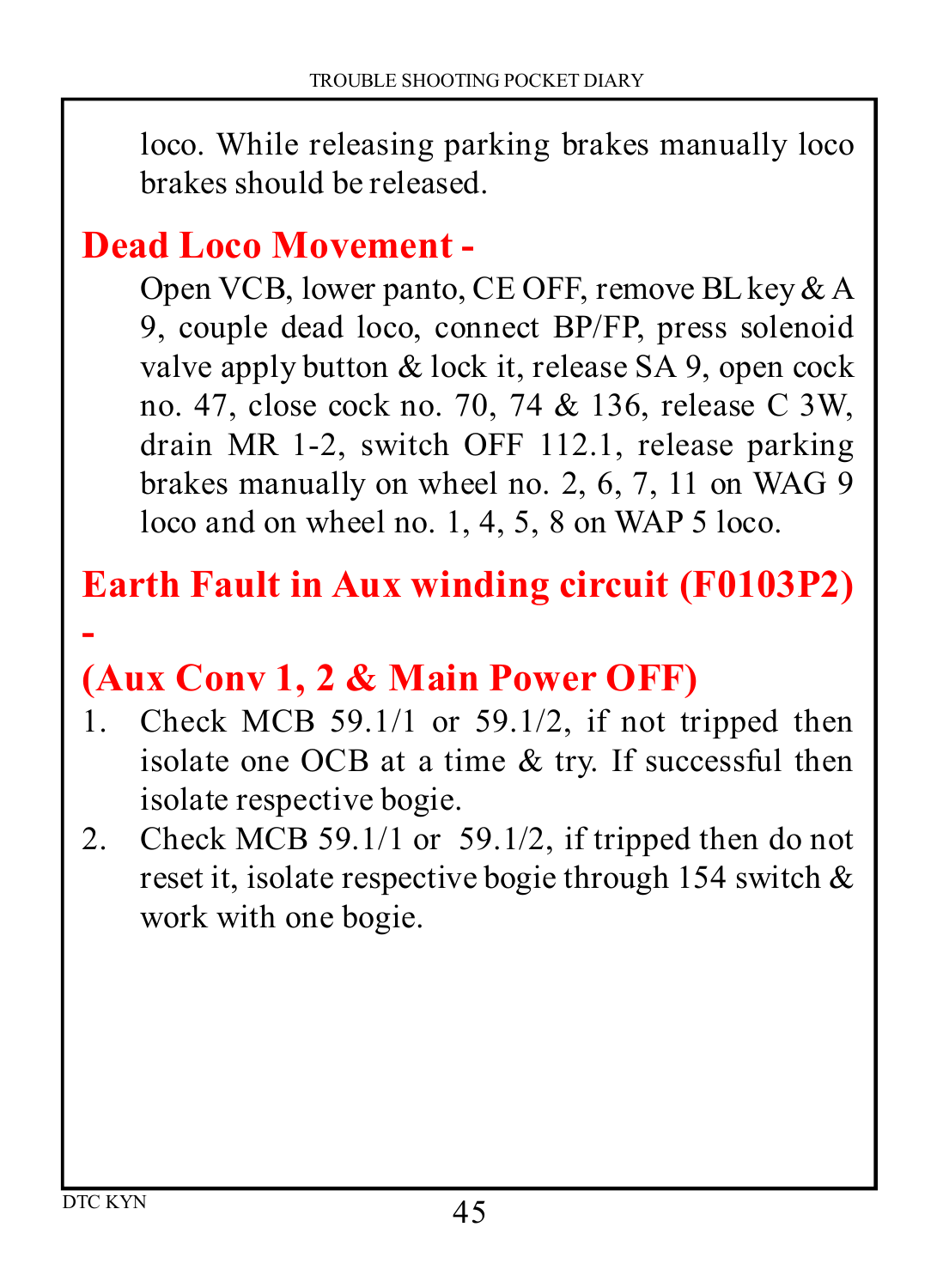# **Earth Fault in Aux winding circuit (F0103P2) (Aux Conv 2, 1 & Main Power OFF)**

- 1. Check MCB  $53.1/1$  or  $53.1/2$ , if not tripped then isolate one TMB at a time & try. If successful then isolate respective bogie.
- 2. Check MCB  $53.1/1$  or  $53.1/2$ , if tripped then do not reset it, isolate respective bogie through 154 switch & work with one bogie.

# **Earth Fault in Aux winding circuit (F0103P2) (Aux Conv 2, 3 & Main Power OFF)**

- 1. Check MCB  $63.1/1$  or  $63.1/2$ , if not tripped then isolate one MPH or SR at a time & try.
- 2. Check MCB  $63.1/1$  or  $63.1/2$ , if tripped then do not reset it, isolate respective bogie through 154 switch & work with one bogie.

# **Earth Fault in Aux winding circuit (F0103P2) (Aux Conv 3, 2 & Main Power OFF)**

- Check MCB 47.1/1 or 47.1/2, if not tripped then isolate one MCP at a time & try.
- Check MCB 47.1/1 or 47.1/2, if tripped then do not reset it, work with one MCP.

#### **Harmonic Filter Current Too High (F0401P1)**

speed restriction will be 40 kmph, after clearing section try by switching OFF & ON CE, if harmonic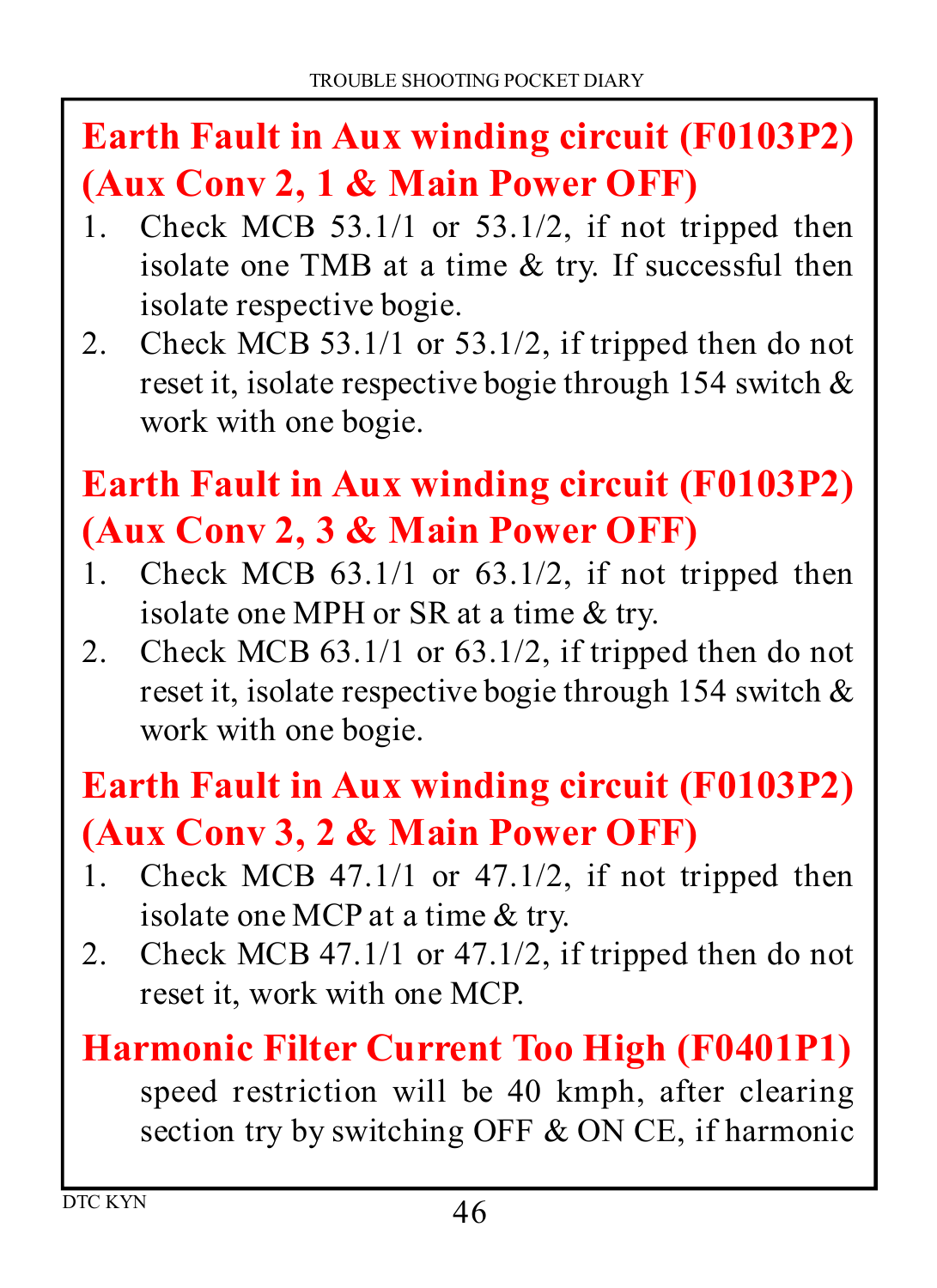filter comes in service then work the train normally. If harmonic filter does not comes in service then isolate bogie-1 through 154 switch & work normally with one bogie.

### **Fault in Brake Electronics (F1001P1) -**

- Check MCB 127.7 or 128.1 on SB-2 panel, if tripped then reset it, if only 128.1 is tripped then do not reset it.
- 2. CE OFF & ON and try, if not successful and knorr brake system is provided then clear the section with maximum speed of 10 kmph in PTDC mode. If knorr brake system is not provided then ask for assisting engine.

### **Battery Voltage Too Low message (F0901P1) -**

Check MCB 110, 112.1 on SB-2 panel and 112 MCB in BA Box, if tripped reset it. check MCB 100 on HB-2 panel, if triped reset it. If message is coming due to BUR-3 then isolate BUR-3 (127.22/3), If message is coming due to BUR-2 then isolate BUR-2 (127.22/ 2).

#### **Important instructions regarding trouble shooting on 3 phase loco -**

Before fail the loco following action to be taken -

1. Check MCB of HB  $1/2 \&$  SB  $1/2$ , if tripped reset the same by opening VCB.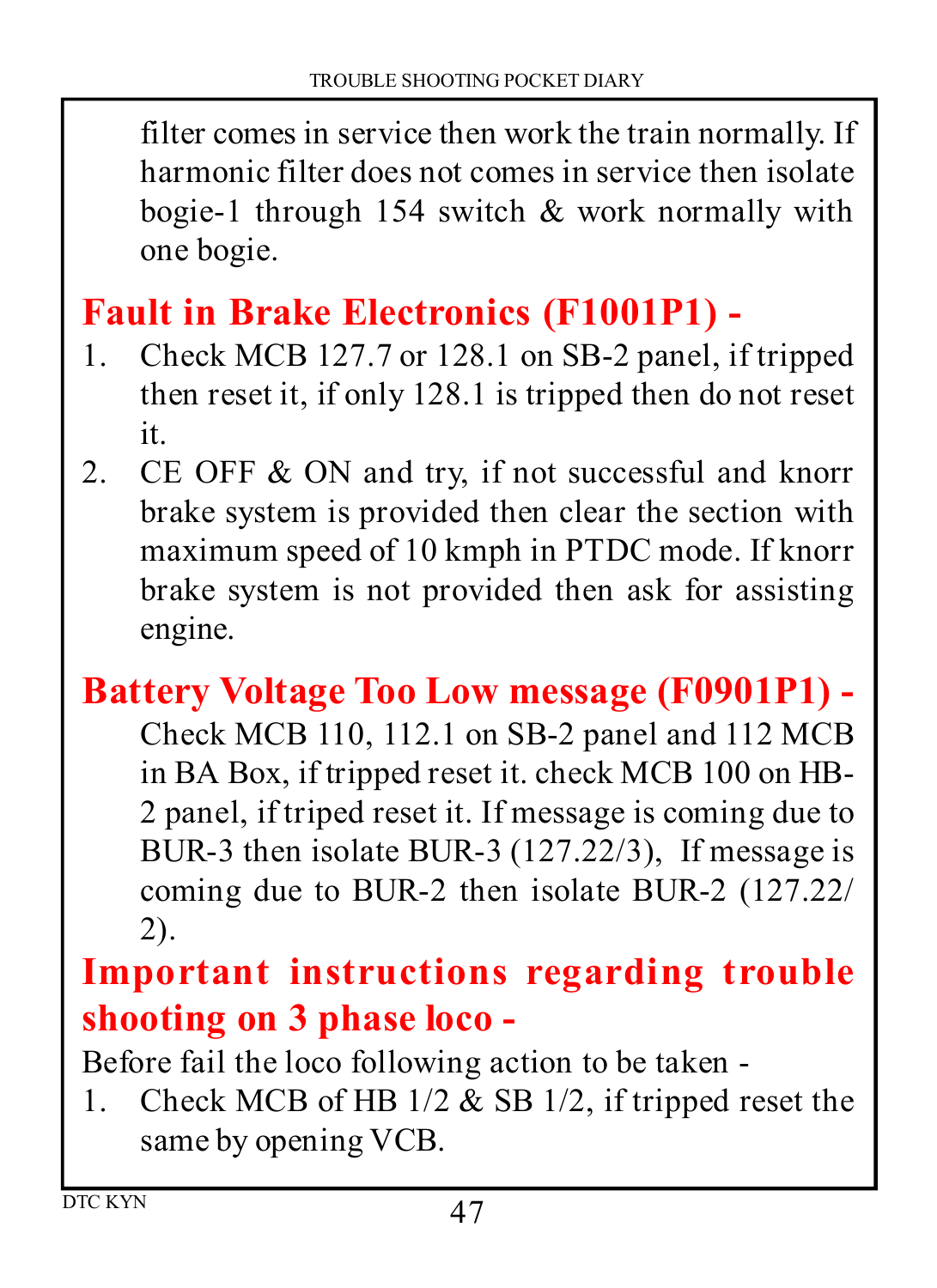- 2. Make CE 'OFF' for 5 minutes then CE 'ON'.<br>3. 'OFF'  $\&$  'ON' the battery by MCB 112.1.
- 'OFF' & 'ON' the battery by MCB 112.1.
- 4. Try by changing the cab.
- If any sub system or auxiliary given repeatedly fault messages & also traction not allowed then isolate the same & work according to load/road.
- If not succeed fail the loco.

#### **Note -**

- While reporting fault message & No. to LPC also repeat DDS message.
- 2. Sub system isolated by control electronics, may comes in service by putting CE 'OFF'/'ON'.
- Before rotating any switch, switch 'OFF' CE.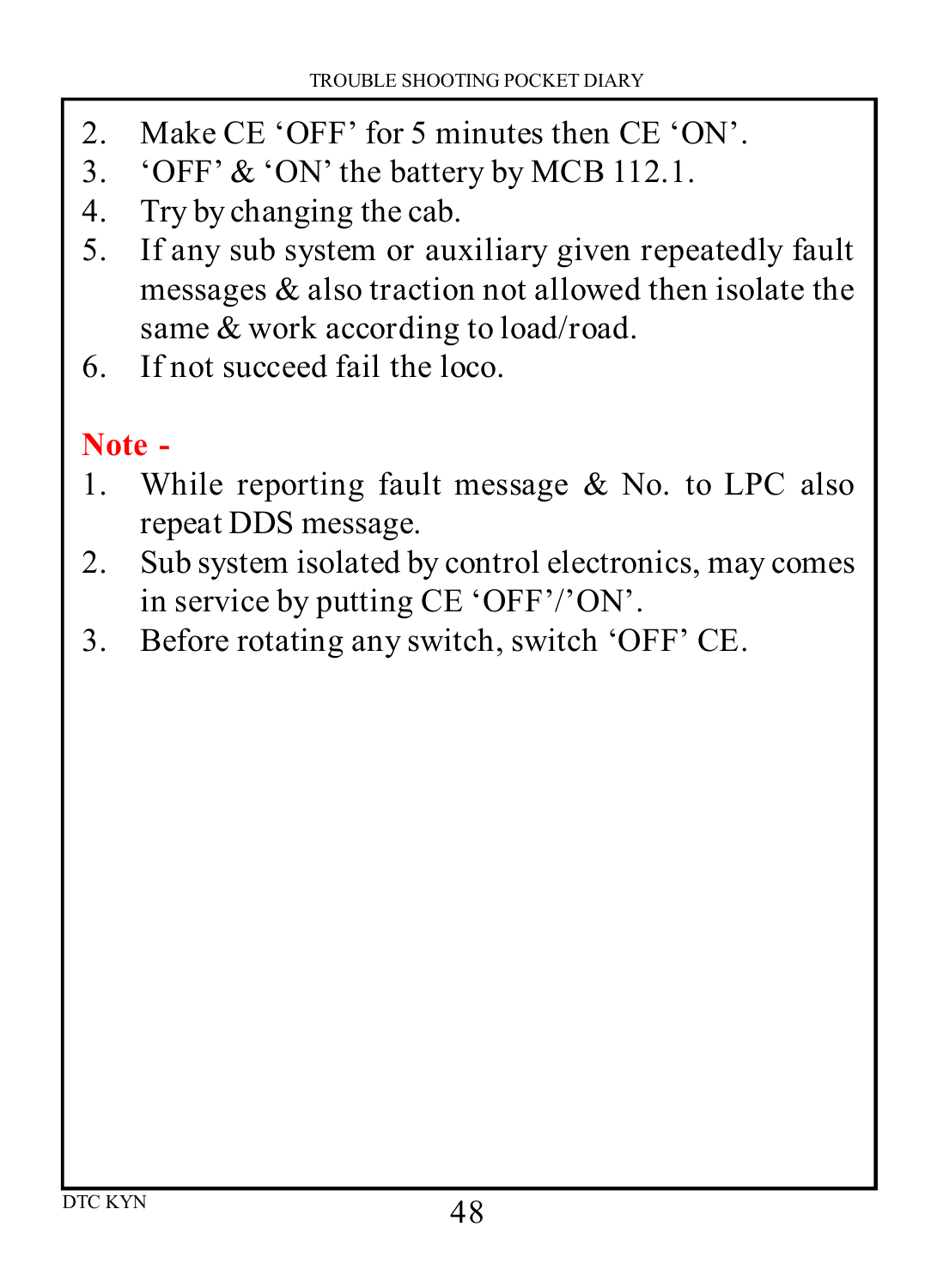# **WAP 5/WAP 7/ WAG 9/WAG 9H Knorr Brake Loco**

# **Energising of Cab -**

This loco should be energised as per normal WAG 9 loco but before energising loco following things should keep in mind -

- 1. In working cab A 9 handle unlocked  $\&$  on RUN position & rear cab A 9 handle locked in FS position.
- 2. In working cab mode switch in 'Lead' and in 'Trail' in rear cab.
- 3. Energise loco as per normal WAG 9 loco.
- 4. For charging BP operate A 9 handle to FS position & wait for 10 seconds, then operate it to RUN position. BP will charge upto 3.0 kg/cm<sup>2</sup>.
- 5. Check parking brake pressure. If pressure shows '0' then press BPPB on loco pilot desk and check parking brake pressure shows 6.0 kg/cm<sup>2</sup> pressure.
- 6. Bring A 9 handle from RUN to FS, wait for 10 seconds & bring again to RUN position, BP will charge 5.0 kg/ cm<sup>2</sup> & brake cylinder pressure will show '0'.
- 7. Everytime after applying brakes when A 9 handle is operated to RUN position BP will overcharge by 0.2 kg/cm<sup>2</sup> due to which distance wagons will release quickly & BP will come to 5.0 kg/cm<sup>2</sup> automatically.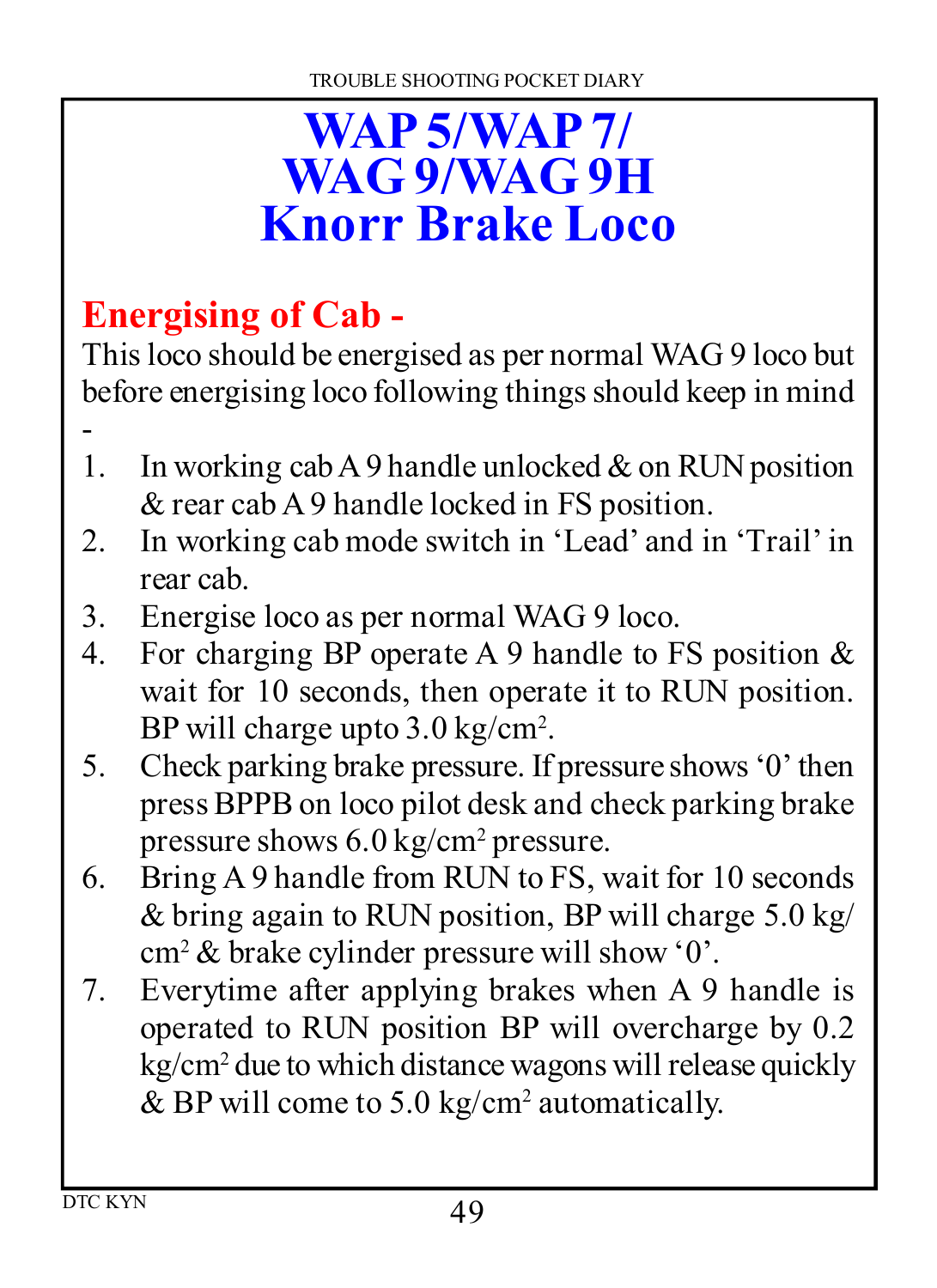- 8. To overcharge BP by  $0.5 \text{ kg/cm}^2$ , A 9 handle has to be kept on Release position.
- 9. To release loco brakes via synchronising system PVEF is used but by pressing bell ring provided on SA 9 handle loco brakes via synchronising system can be released quickly.

#### **Cab changing -**

- 1. Keep A 9 handle to FS & lock it by key and remove the locking key.
- 2. Operate SA 9 to release and operate mode switch by pressing its knob from Lead to Trail.
- 3 Open VCB, lower panto & switch OFF control electronics through BL key & proceed towards another cab by taking BL key.
- 4. Unlock A 9 handle & operate it to RUN position, operate mode switch from Trail to Lead and energise the loco.
- 5. Before charging BP to 5.0 kg/cm<sup>2</sup> first release parking brakes through BPPB, then check BP is charged.
- 6. Every time while changing cab above sequence should be keep in mind.

#### **Resetting of Vigilance penalty brakes -**

On this loco whenever penalty brakes are applied BP will drop 3.0 kg/cm<sup>2</sup> , due to which BP will remain 2.0 kg/cm<sup>2</sup> . So to reset vigilance penalty brakes following action should be taken -

- 1. Bring throttle to '0'.
- 2. wait for 160 seconds.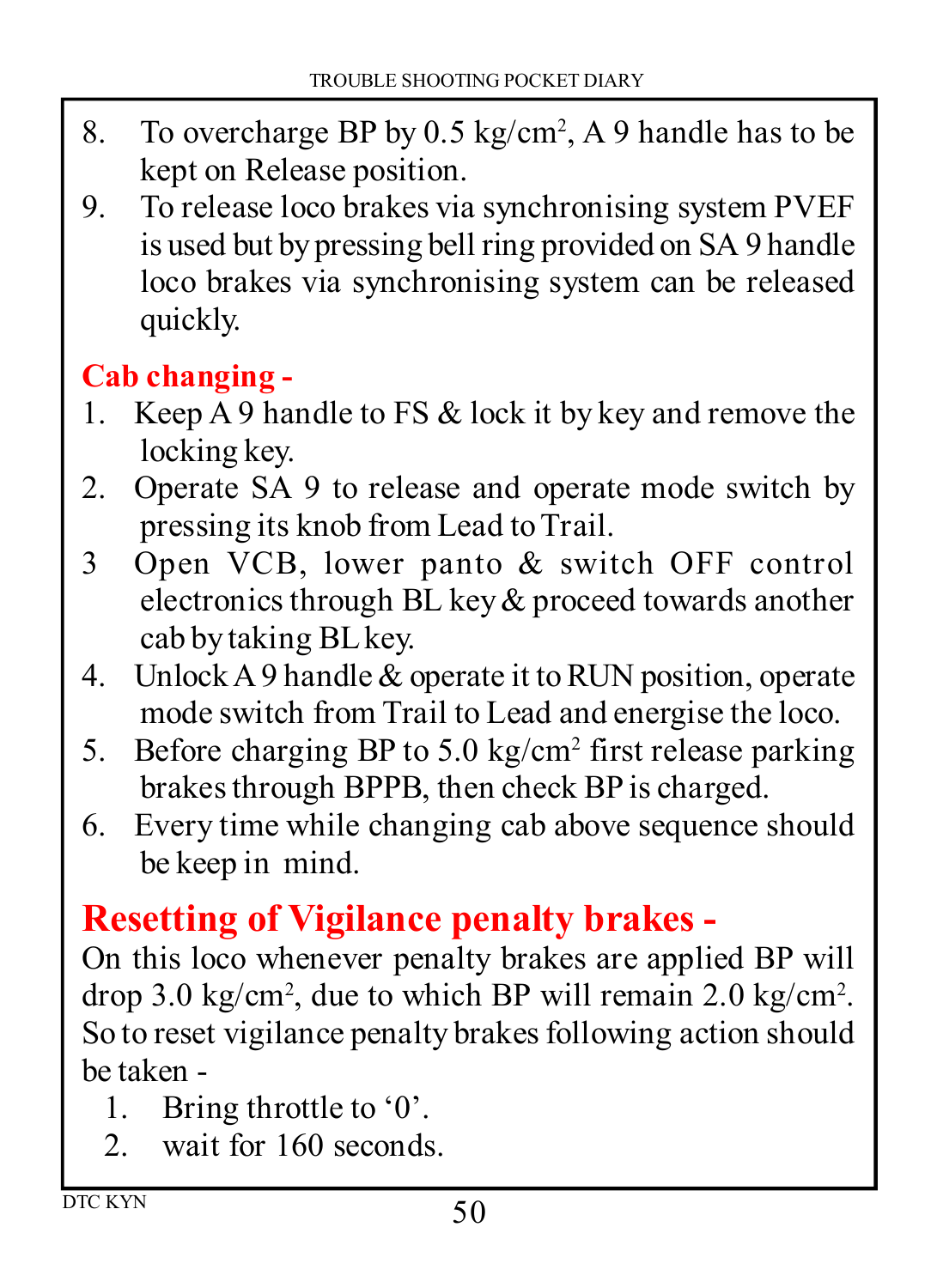- 3. For acknowledging the fault put A 9 to FS position and press BPVR & release and also press vigilance foot paddle switch.
- 4. Put A 9 to RUN position. Check BP is comes to 5.0 kg/cm<sup>2</sup> & brake cylinder pressure to '0'.
- 5. Acknowledge the fault by pressing BPFA. After ensuring the pressure is restored work the train.

#### **Action after Emergency Brakes -**

Emergency penalty brakes will be applied whenever Emergency stop push button is pressed or due to over speed or by operating A 9 handle to emergency or by ALP brake cock, due to which BP will come to '0'. For releasing above mentioned emergency penalty brakes first operate A 9 handle to Emergency & wait for 10 seconds, then keep it on FS and then on RUN position, then BP will charge to  $5.0 \text{ kg/cm}^2$ , acknowledge the fault by pressingBPFA & work the train.

#### **Resetting of service penalty brakes -**

Service penalty brakes will be applied in following conditions due to which BP pressure comes to 3.0 kg/cm<sup>2</sup> .

- 1. If BC-1 or BC-2 is isolated in leading mode of loco.
- 2. If any cock or all three cocks PB-PDS, PB-BUS and PBR-COS are isolated and in this condition BPPB is pressed then service penalty brakes will be applied.
- 3. To release service penalty brakes whichever above mentioned cock is isolated, operate it to normal position. Operate A 9 handle to FS position & after waiting for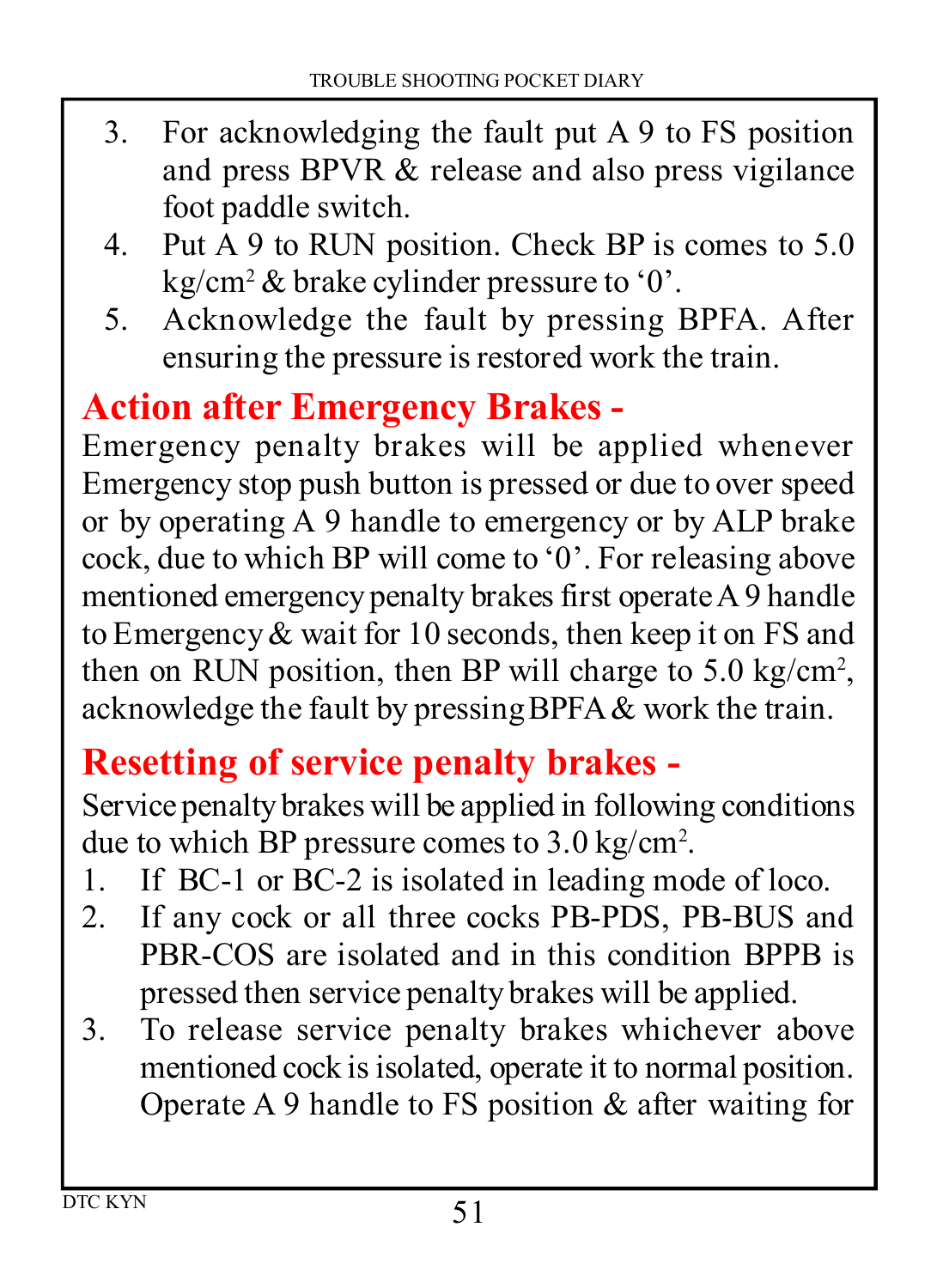10 seconds bring it to RUN position. Press BPFA & check BP comes to 5.0 kg/cm<sup>2</sup> .

#### **Banking Mode -**

If loco has to be worked as banker then following procedure should be followed -

- 1. Open DJ & switch ON ZBAN provided on A panel. (BP will come to '0')
- 2. Keep mode switch in HLPR position.<br>3. Energise the loco as per normal proce-
- Energise the loco as per normal procedure.
- 4. BP pressure will come to '0' but when loco is attached on train or coupled with another loco then its BP pressure will indicate on this loco.
- 5. During this Priority-2 fault 'Loco is in Banking Mode' will appear on DDS screen. Acknowledge the same by pressing BPFA.
- 6. Now check the loco is responding by throttle after operating MPJ to FOR. Loco will respond even though the BP is '0'. It means loco is ready to work in banking mode.

#### **Procedure to attach loco as dead loco -**

- 1. Bring throttle to '0'. Open VCB, lower panto & switch OFF control electronics by BL key & remove the BL key.
- 2. Opertae both cab A 9 handle to FS & lock them and remove the key.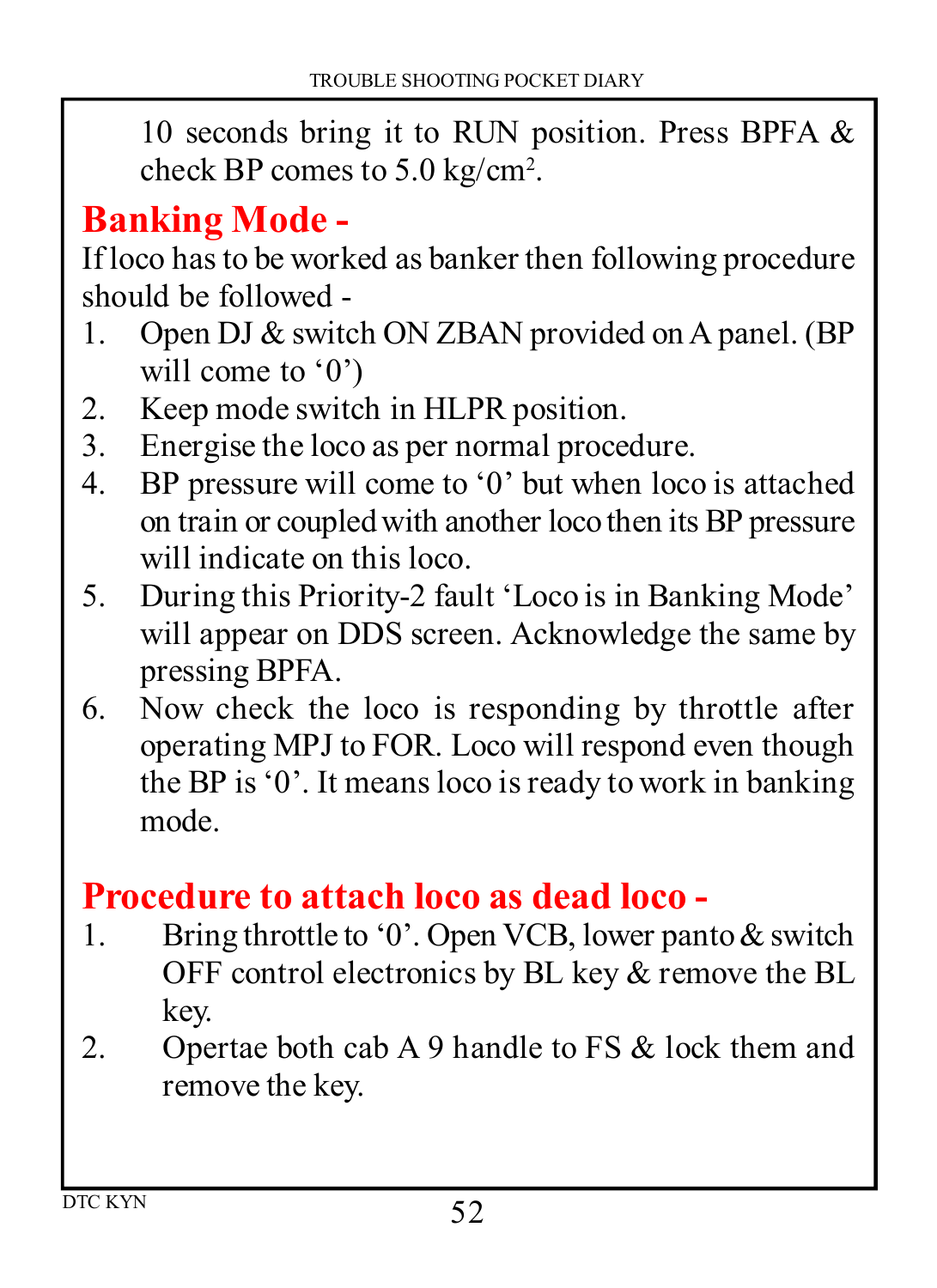- 3. Keep both cab SA 9 handle to release position & mode switch to 'Trail' position.
- 4. Open dead loco cock No. 47 on auxiliary manifold and close feed valve cock No. 136 it means operate it in vertical position.
- 5. Operate PAN-1 & PAN-2 to vertical position provided on auxiliary manifold.
- 6. Close SIFA 74 cock by operating upwards on air brake manifold.
- 7. Switch OFF MCB 112.1 on SB-2 panel and drain MR pressure.
- 8. Couple the dead loco with energised loco & connect BP & FP pipe and open both the locos angle cocks.
- 9. BC pressure should be '0'. If BC pressure is not comes to '0' then release brakes by distributor valve release spindle.
- 10. To release parking brakes on dead loco operate PB-BUS cock from horizontal to vertical position provided on air brake manifold, due to which parking brakes will be released. Check parking brake pressure is showing 5.0 kg/cm<sup>2</sup>.

#### **To clear block section in PTDC following action should be taken -**

- 1. Bring throttle to '0'
- 2. Open VCB, lower panto & switch OFF control electronics.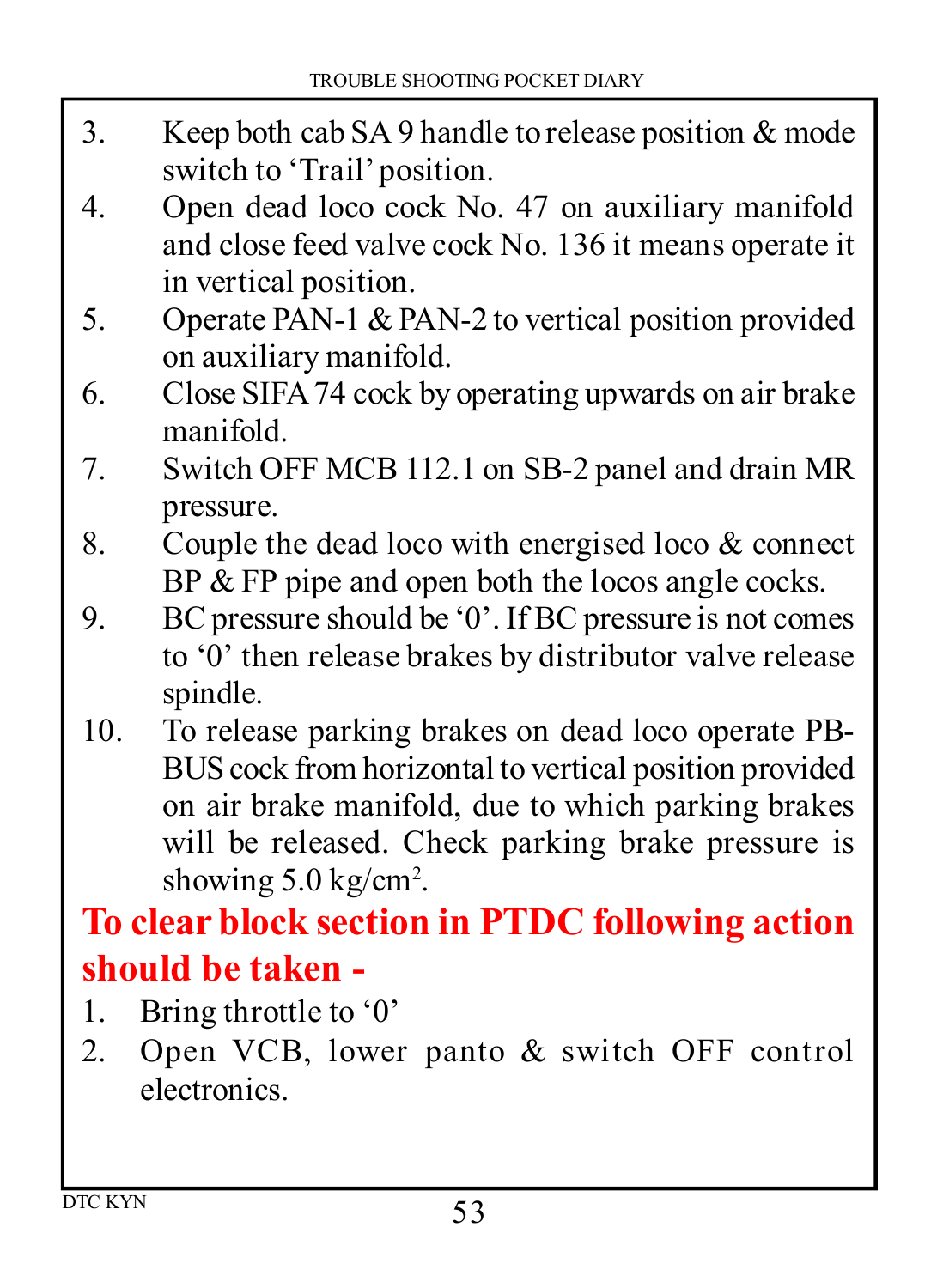- 3. Trip 127.7 MCB on SB-2 panel and check 127.15 vigilance MCB is set.
- 4. Close PB-BUS cock on pneumatic brake manifold and operate PER-COS cock from horizontal to vertical psotion.
- 5. Unlock A 9 handle in working cab & keep it on RUN position and energise the loco.
- 6. Acknowledge the fault by pressing BPFA if BPFA is illuminating.
- 7. Operate PTDC handle to release position & check BP pressure is 5.0 kg/cm<sup>2</sup> and brake cylinder pressure is '0'. If BC pressure is not '0' then release distributor valve by pulling its release spindle.
- 8. Switch ON CE, raise panto and close VCB.
- 9. If BC pressure is not '0' then release DV.
- 10. For applying & releasing auto brakes operate PTDC handle in apply  $\&$  release position as per requirement. Clear the block section with 10 kmph speed.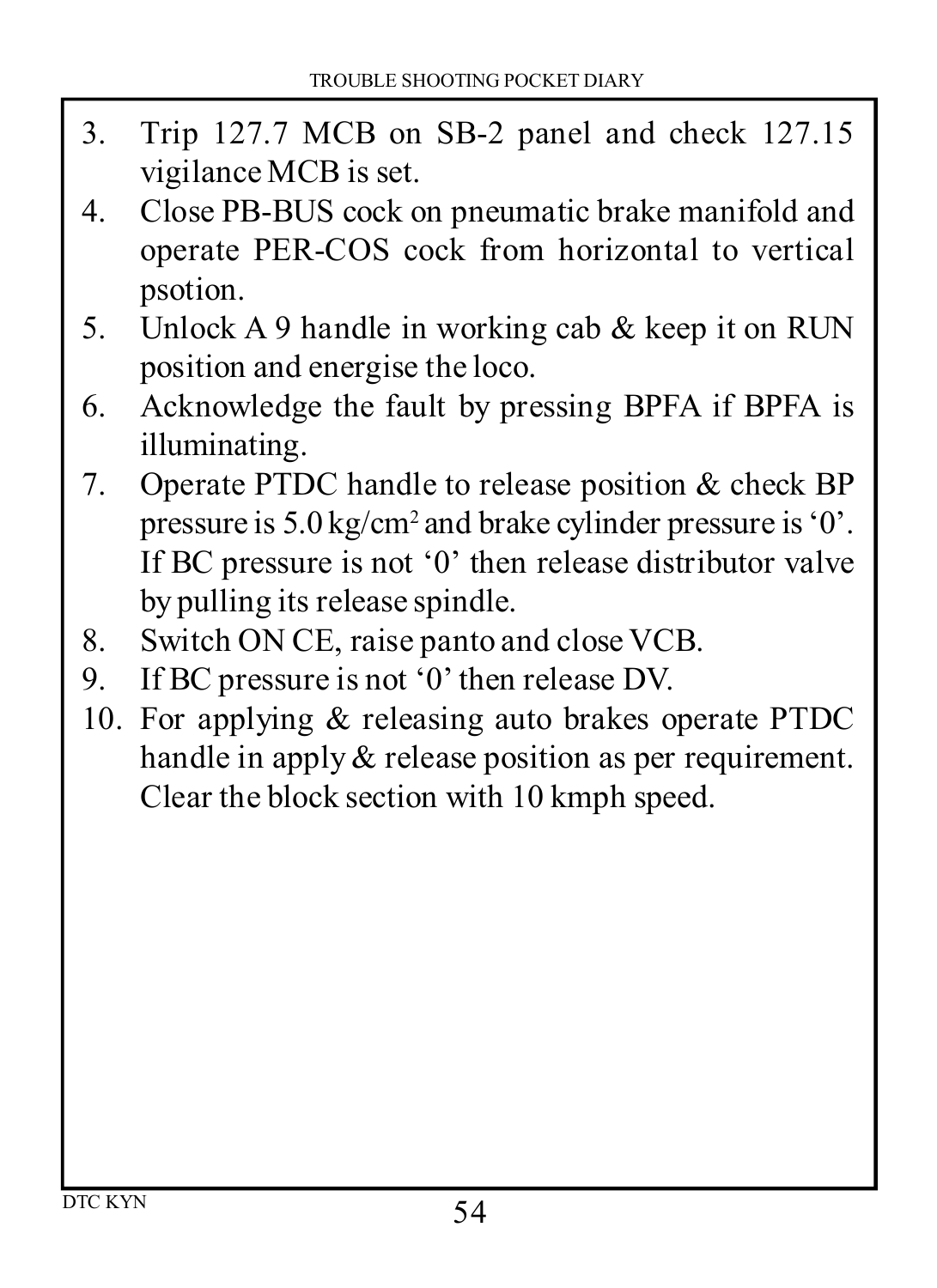# **WAP 5/WAP 7/ WAG 9/WAG 9H Modified Knorr Brake Loco**

# **Energising of cab -**

This loco should be energised as per normal WAG 9 loco but before energising loco following things should keep in mind -

- 1. In working cab A 9 handle unlocked  $\&$  on RUN position & rear cab A 9 handle locked in FS position.
- 2. In working cab mode switch in 'Lead' and in 'Trail' in rear cab.
- 3. Energise loco as per normal WAG 9 loco.
- 4. Now operate A 9 handle to FS position.
- 5. When **'Okay to Run BP Target 3.35'** message appears on the LCD screen provided below A 9 then operate A 9 handle to Run position due to which BP will charge up to  $5.0 \text{ kg/cm}^2$ .
- 6. Check parking brake pressure. If it shows '0' then press BPPB switch on loco pilot desk and check parking brake pressure gauge shows 6.0 kg/cm<sup>2</sup> .
- 7. Everytime after applying brakes when A 9 handle is operated to RUN position BP will overcharge by 0.2 kg/cm<sup>2</sup> due to which distance wagons will release quickly & BP will come to 5.0 kg/cm<sup>2</sup> automatically.
- 8. To overcharge BP by 0.5 kg/cm<sup>2</sup> , A 9 handle has to be kept on Release position.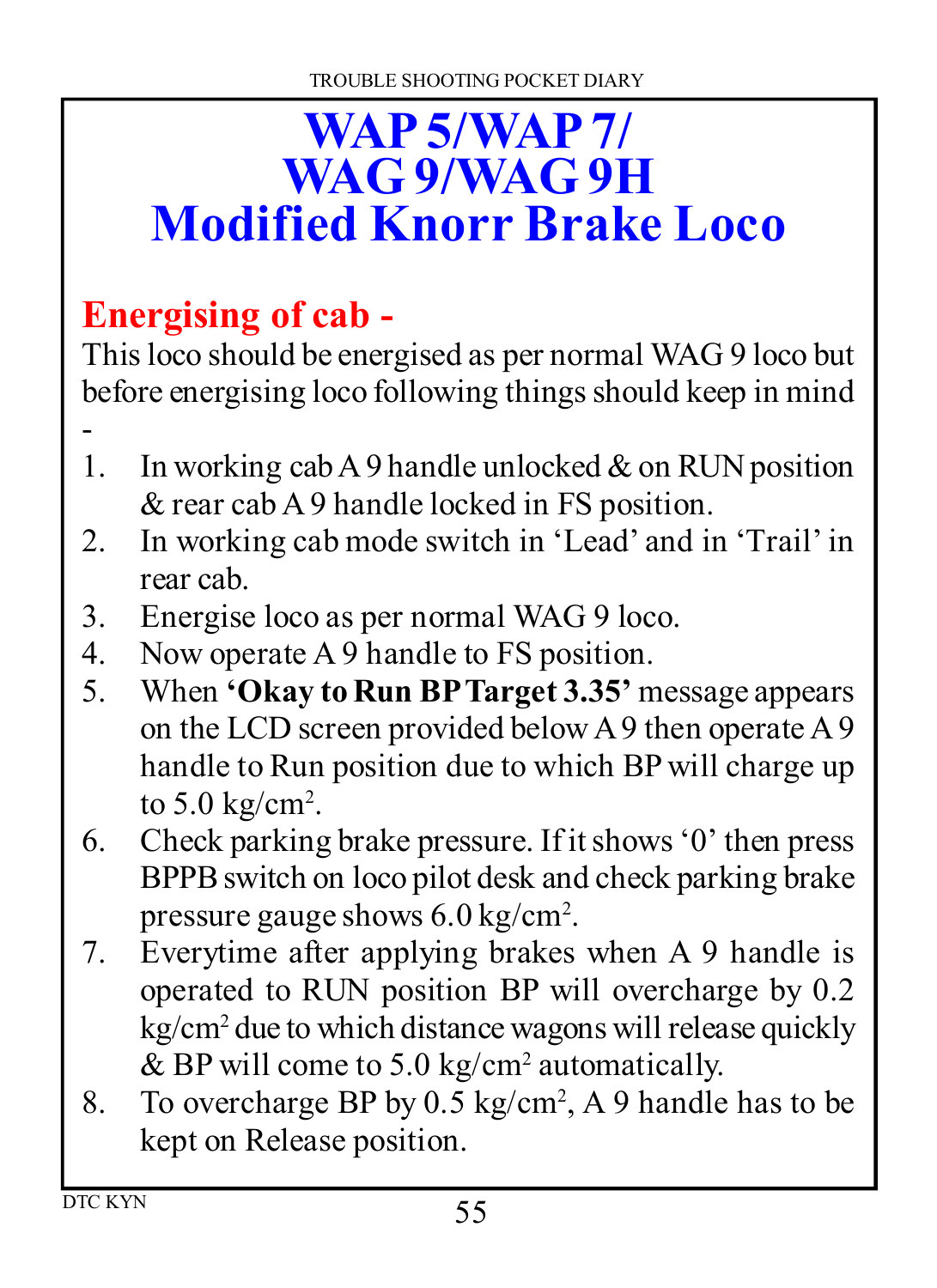9. To release loco brakes via synchronising system PVEF is used but by pressing bell ring provided on SA 9 handle loco brakes via synchronising system can be released quickly.

#### **Cab changing -**

- 1. Keep  $\overline{AB}$  handle to FS  $\&$  lock it by locking pin.
- 2. Operate SA 9 to release and operate mode switch by pressing its knob from Lead to Trail.
- 3. Open VCB, lower panto & operate BL key from D to OFF & proceed towards another cab by taking BL key.
- 4. Operate mode switch from Trail to Lead, Unlock A 9 handle & operate it to RUN position, check BP is charged to 5.0 kg/cm<sup>2</sup> .
- 5. Energise the loco.
- 6. Release parking brakes by pressing BPPB switch.
- 7. Every time while changing cab above conditions should be keep in mind.

#### **Resetting of Vigilance penalty brakes -**

On this loco whenever penalty brakes are applied BP will drop 0.0 kg/cm<sup>2</sup> & **Train line Emergency - Keep Handle in EMER** messesage will appear on A 9 screen. So to reset vigilance penalty brakes following action should be taken -

- 1. Bring throttle to '0' & MPJ to '0'.
- 2. Wait for minimum 32 seconds.
- 3. Keep A 9 to emergency & press BPVR & release it.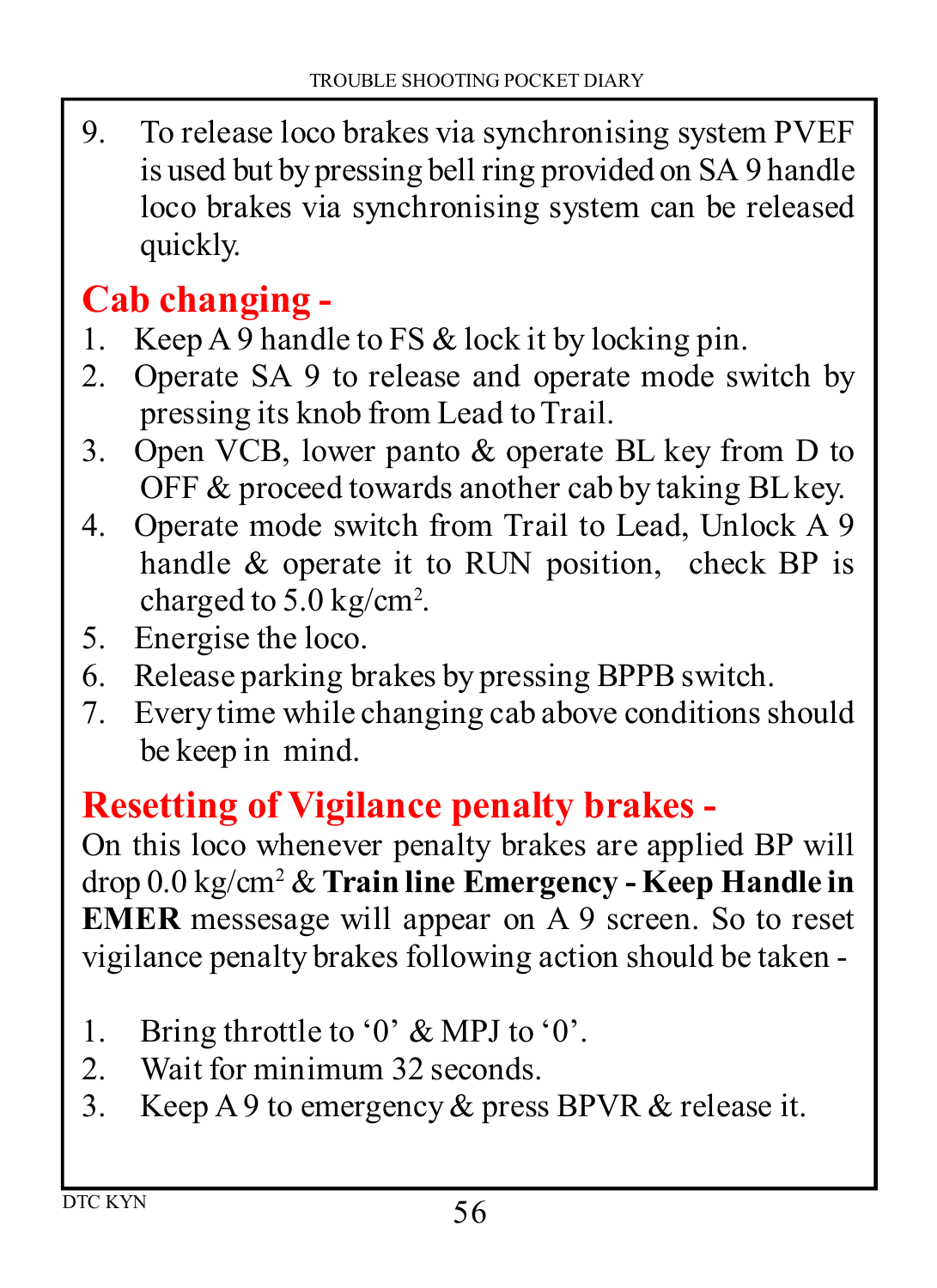- 4. Acknowledge the fault by pressing BPFA.<br>5. Operate A 9 to Run, Check BP pressure.
- 5. Operate A 9 to Run. Check BP pressure comes to 5.0 kg/cm<sup>2</sup> alongwith BC pressure to '0'. After confirming the pressure restored fully start the train.

# **Action after Emergency Brakes By ALP -**

Whenever emergency brakes are applied by ALP emergency brake cock, emergency penalty brakes will get applied due to which BP will come to '0' & **Train line Emergency - Put Auto in EMER** message will appear on the A 9 screen. To release above mentioned emergency penalty brakes first keep A 9 handle to emergency position, after some time when **Okay to Run BP Target - 0.0** message appears on the A 9 screen then operate A 9 handle to Run position  $&$  BP will charge up to 5.0 kg/cm<sup>2</sup>, acknowledge the fault by pressing BPFA  $\&$ work the train.

#### **Action after Emergency Brakes By A 9-**

Whenever emergency brakes are applied by A 9 handle, emergency brakes will get applied due to which BP will come to '0' & **Operator Emergency - Wait** message will appear on the A 9 screen. To release above mentioned emergency brakes, after some time when **Okay to Run BP Target - 0.0** message appears on the A 9 screen then operate A 9 handle to Run position & BP will charge up to 5.0 kg/cm<sup>2</sup>, acknowledge the fault by pressing BPFA & work the train.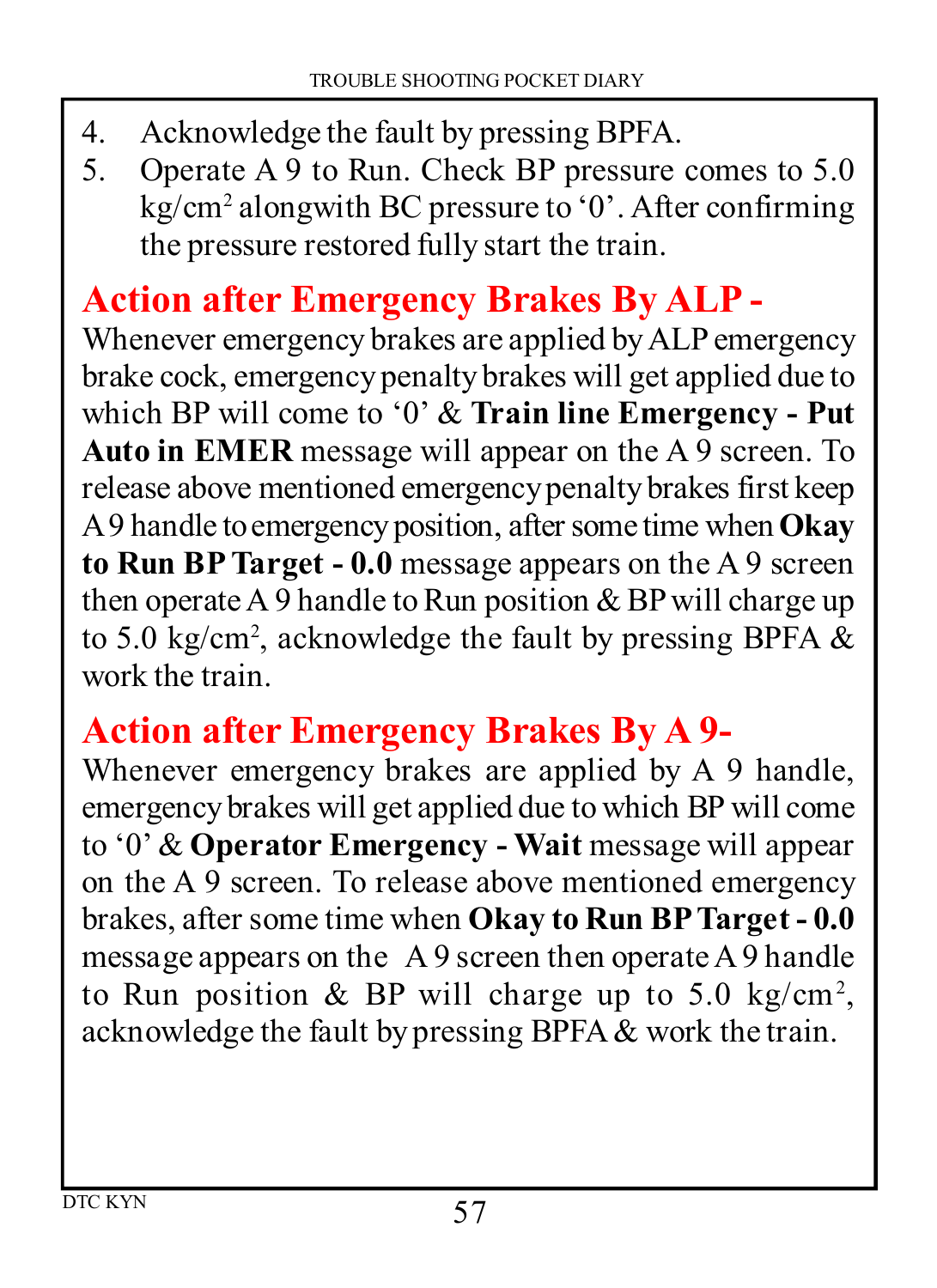#### **Setting up Banking Mode on Energised Loco** If loco has to be worked as banker then following procedure should be followed -

- 1. Open VCB.
- 2. Operate Mode switch to 'HLPR' position.<br>3. Switch ON the ZBAN switch on A pane
- 3. Switch ON the ZBAN switch on A panel. **Loco is in Banking Mode** message will appear on the DDS screen. Acknowledge the fault by pressing BPFA.
- 4. Energise the loco.<br>5 BP pressure will c
- 5. BP pressure will come to '0' but when loco is attached on train or coupled with another loco then its BP pressure will indicate on this loco.
- 6. Now check the loco is responding by throttle after operating MPJ to FOR. Loco will respond even though the BP is '0'. It means loco is ready to work in banking mode.

#### **Setting up Banking Mode on De-energised Loco**

If loco has to be worked as banker then following procedure should be followed -

- 1. Operate BL key from OFF to D.
- 2. Operate mode switch to HLPR position.<br>3. Switch ON the ZBAN switch on A pan
- 3. Switch ON the ZBAN switch on A panel. **Loco is in Banking Mode** message will appear on the DDS screen. Acknowledge the fault by pressing BPFA.
- 4. Unlock A 9 handle & operate it to RUN.
- 5. Energise the loco normally.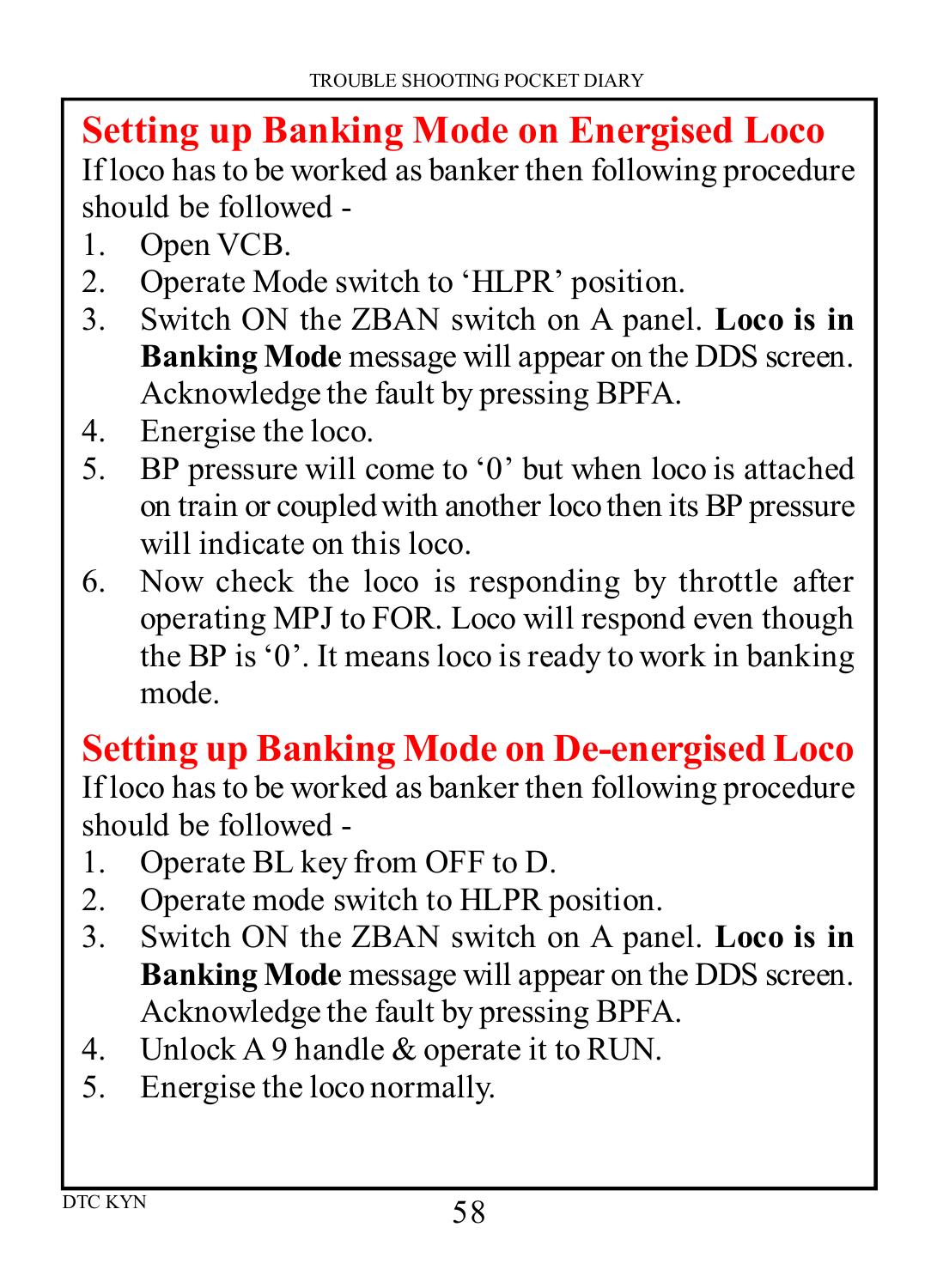#### **Action after wrong set up -**

If loco is in energised condition  $\&$  in rear cab anyone operates mode switch to Lead -

- 1. **Fault 108 Active Check setup** message will appear on A 9 screen & BP will drop up to 3.0 kg/cm<sup>2</sup>.
- 2. Operate mode switch to Trail in rear cab, **Mode Change Pass Lead IN** message will appear on A 9 screen. After some time **Safety Penalty Put Auto in FS** message will appear on A 9 scrren.
- 3. Operate A 9 to FS position & wait.
- 4. When **Okay to Run BP Target 3.32** message will appear on A 9 screen, operate A 9 to Run. BP will charge up to  $5.0 \text{ kg/cm}^2$ .

#### **Procedure to attach loco as dead loco -**

- 1. Bring throttle to '0'. Open VCB, lower panto & switch OFF control electronics by BL key & remove the BL key.
- 2. Operte both cab A 9 handle to FS  $\&$  lock them.<br>3. Keep both cab SA 9 handle to release position  $\&$
- Keep both cab SA 9 handle to release position  $&$  mode switch to 'Trail' position.
- 4. On pneumatic panel operate SIFA 74 cock from verical to horizontal position.
- 5. Open dead loco cock No. 47 in anticlockwise direction from right to left.
- 6. Operate 136 feed pipe cock horizontal to vertical on pneumatic panel.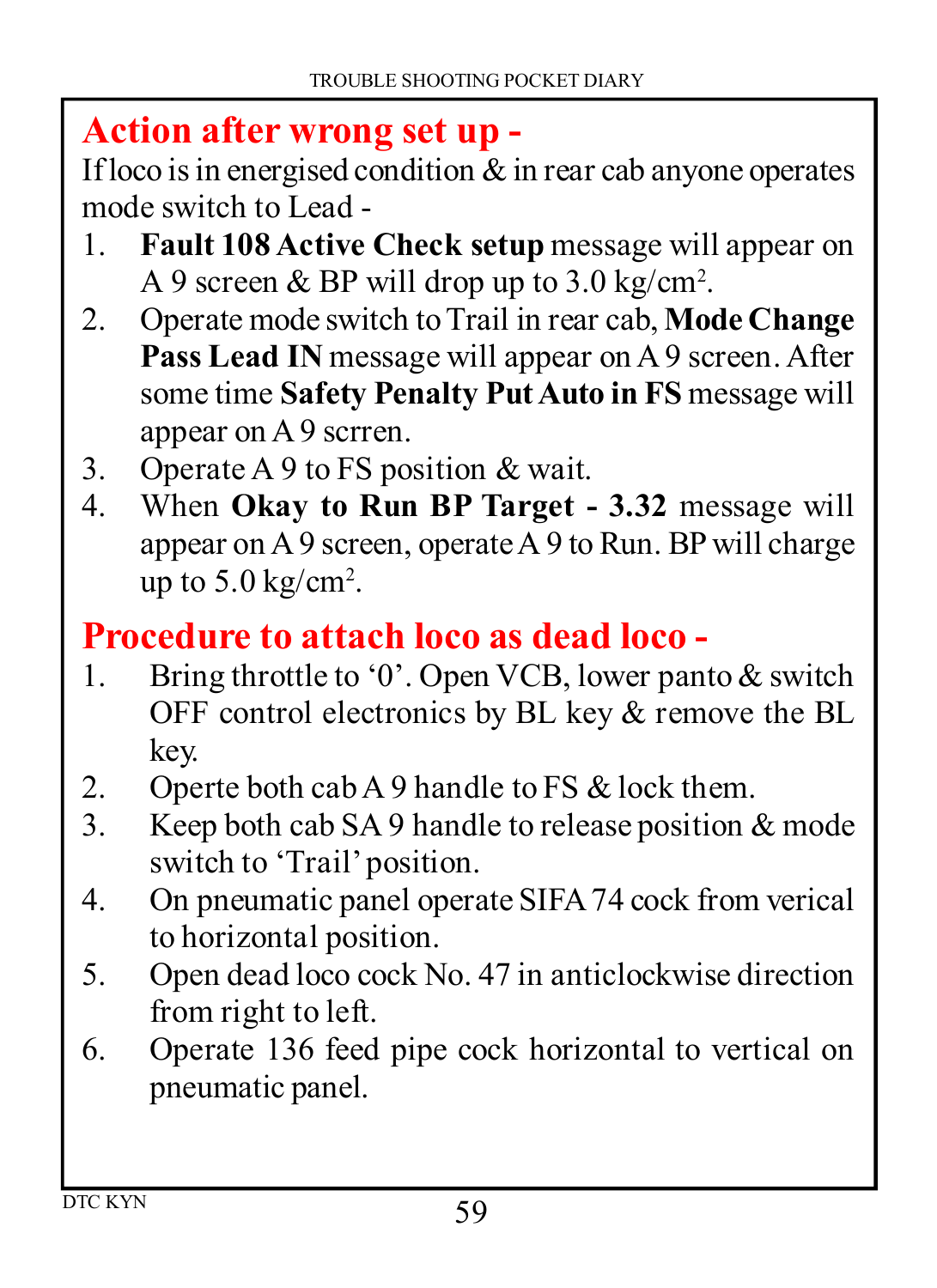- 7. Couple the dead loco with energised loco & connect BP & FP pipe and open both the locos angle cocks.
- 8. BC pressure should be '0'. If BC pressure is not comes to '0' then release brakes by distributor valve release spindle. If still loco brakes are not releasing then release them by pressing 16TP / 20TP (Test Panel Nipple) on distributor valve.
- 9. To release parking brakes on dead loco press right side knob of solenoid valve on pneumatic panel due to which parking brakes will release. If still parking brakes are not releasing then release parking brakes manually.
- 10. Switch OFF 112.1 on SB-2 panel & drain MR pressure.

#### **To clear block section in PTDC following action should be taken -**

- 1. Bring throttle to '0'
- 2. Open VCB, lower panto & switch OFF control electronics.
- 3. Trip 127.7 MCB on SB-2 panel and check 127.15 vigilance MCB is set.
- 4. On pneumatic panel operate pneumatic equalising reservoir cut off switch (PER-COS) from horizontal to vertical position and acknowledge the fault message **Brake Electronics Failed** by pressing BPFA.
- 5. Unlock A 9 handle in working cab & keep it on RUN position and in non working cab it should be in FS position.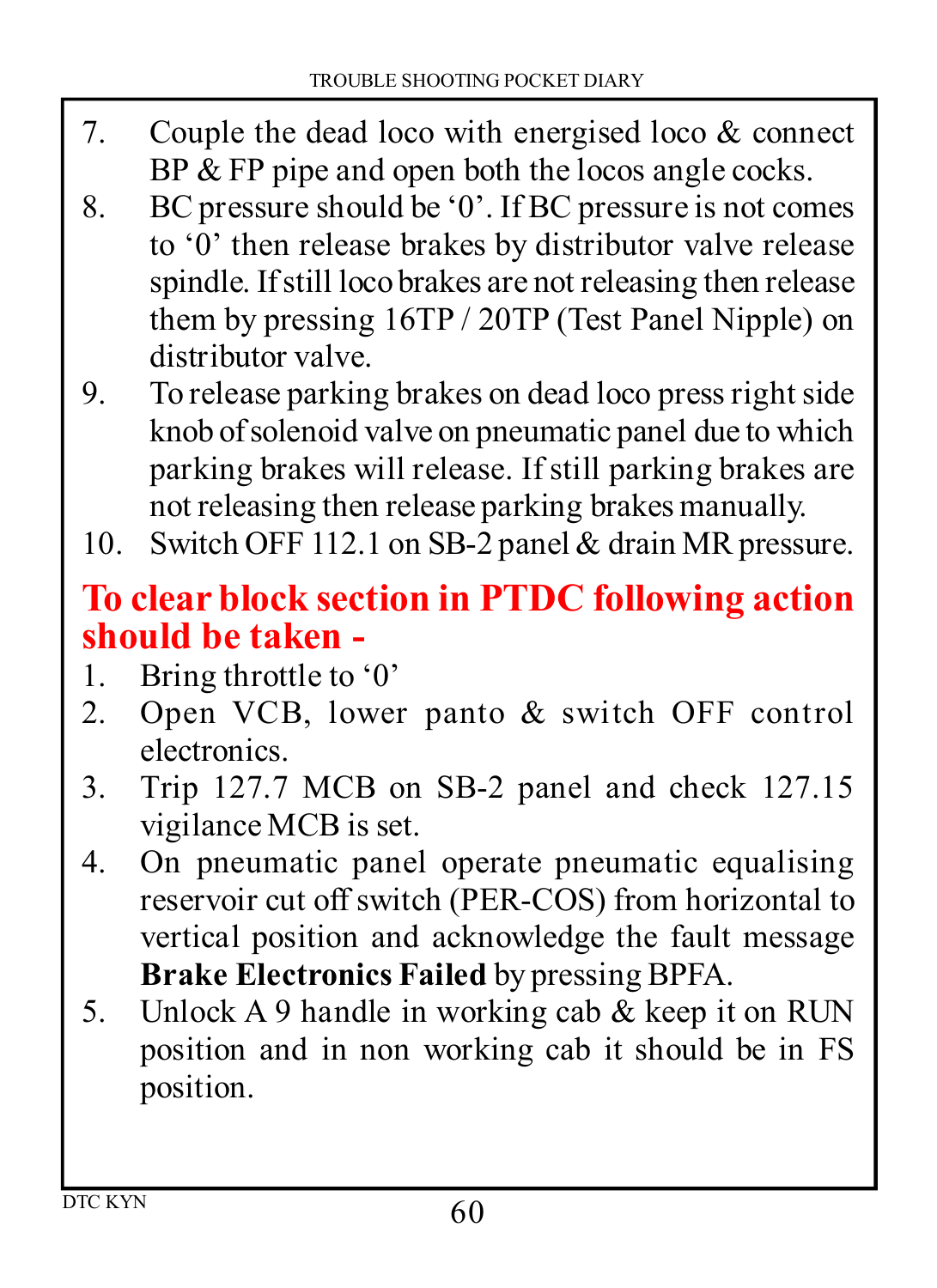- 6. If BPFA is illuminating then acknowledge the fault by pressing BPFA.
- 7. Operate PTDC handle to release position & ensure BP pressure 5.0 kg/cm<sup>2</sup> as well as BC pressure is  $0.0$  kg/ cm<sup>2</sup> . If still loco brakes are not releasing then release them by pressing 16TP / 20TP (Test Panel Nipple) on distributor valve.
- 8. Switch ON control electronics, raise panto & close VCB.
- 9. Press BPPB to release parking brakes.
- 10. To apply or release auto brakes operate PTDC handle in apply or release position as per requirement. Clear the block section with 10 kmph speed.
- 11. If speed of the train exceeds 10 kmph then traction will cut off automatically and **Traction with Auto Brake not allowed** message will appear on DDS screen.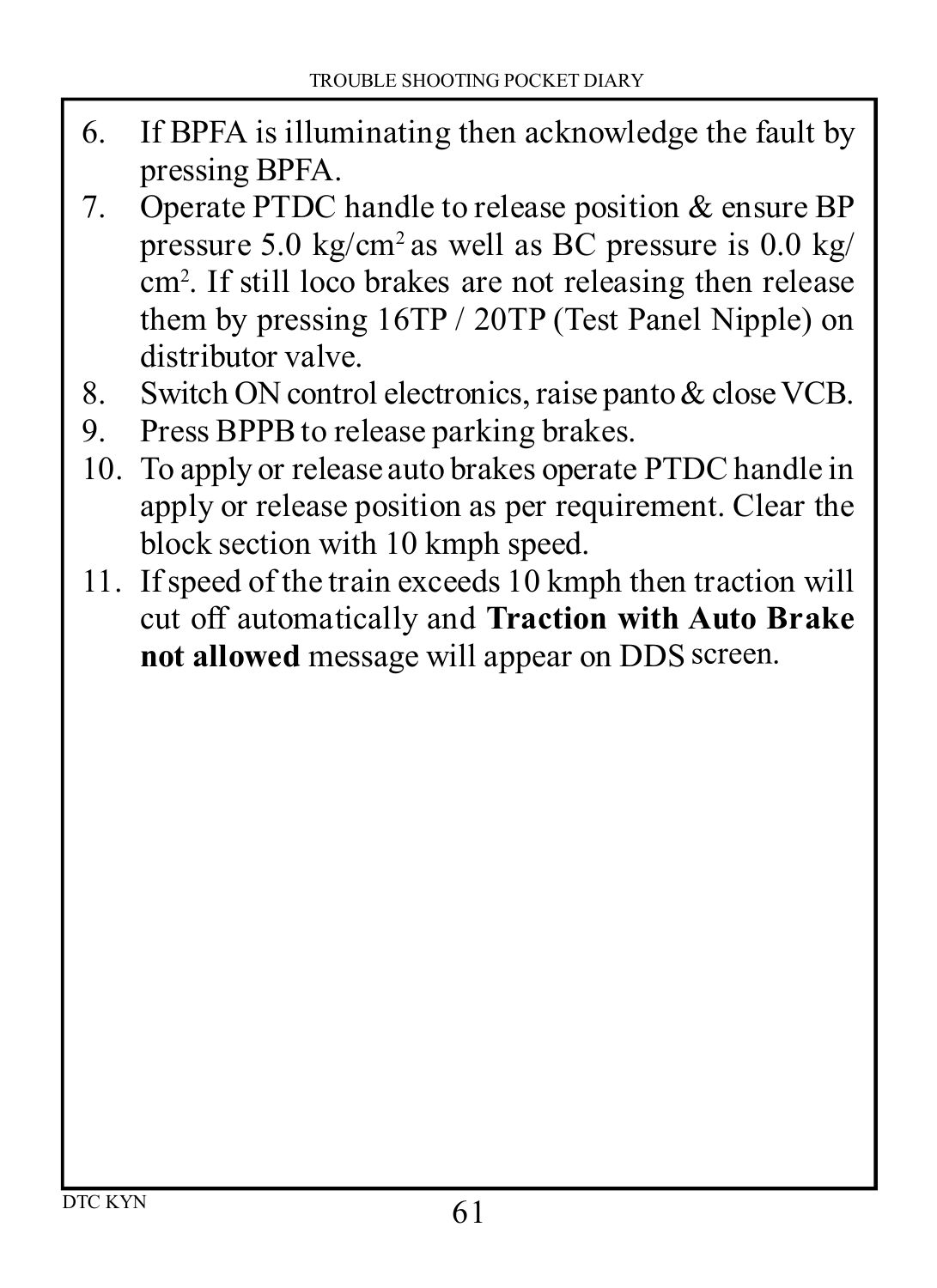| <b>Old Knorr Brake System</b>                         | <b>New Knorr Brake System</b>         |  |
|-------------------------------------------------------|---------------------------------------|--|
| Solenoid 30 valve not                                 | Solenoid 30 valve provided            |  |
| provided                                              |                                       |  |
| $P/G$ cock on DV valve                                | $P/G$ cock $\&$ electrical switch     |  |
|                                                       | on DV valve                           |  |
| Air brake manifold<br>&                               | Only one pneumatic panel              |  |
| Auxiliary manifold two                                |                                       |  |
| pneumatic panels                                      |                                       |  |
| Two keys provided, one BL Only one BL key is provided |                                       |  |
| key & another A 9 key                                 |                                       |  |
| No screen between A9 & SA9                            | Screen between $A \, 9 \, \& SA \, 9$ |  |
| PB-BUS cock provided                                  | PB-BUS cock not provided              |  |
| IG 38 key normal position                             | IG 38 key normal position             |  |
| horizontal.                                           | vertical                              |  |
| WFL cock provided                                     | WFL cock not provided                 |  |
| TC1-2, FC cock normal                                 | TC1-2, FC cock normal                 |  |
| position horizontal                                   | position vertical                     |  |
| During PTDC PB-BUS, PER-                              | During PTDC only PER-COS              |  |
| COS to be operated in vertical                        | to be operated in vertical            |  |
| VCD penbalty brakes will                              |                                       |  |
| apply after $68$ seconds $\&$ it can                  | VCD penbalty brakes will              |  |
| be reset after 2 or 3 minutes                         | apply after 76 seconds $\&$ it can    |  |
| 136 cock normal position                              | be reset after 32 seconds             |  |
| vertical                                              |                                       |  |
|                                                       | $\overline{136}$ cock normal position |  |
|                                                       | horizontal                            |  |